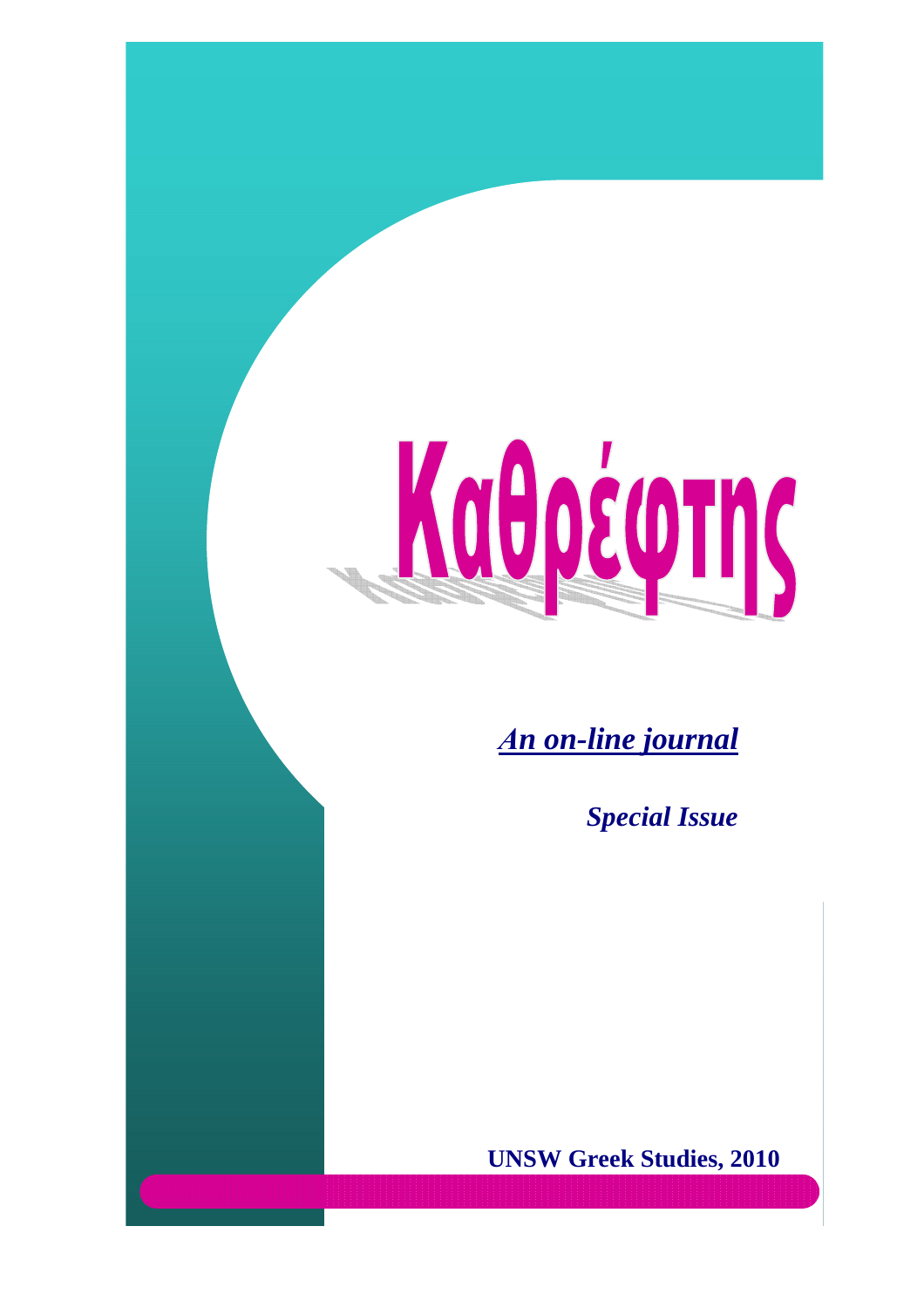

Dear all,

Welcome to the fourth and last issue of the journal *Mirror*.

It is a special issue based on an online group work written by students who attended this year seminar on Homer's *The Odyssey*. The characters listed can serve as a guide for the reading of the poem. They are published here with very special thanks to all who contributed.

Mirror Journal was almost exclusively based on texts created by students of the Greek program who attended the courses that I taught at UNSW in the years 2006-2009. Its primary aim was to explore alternative approaches to teaching Greek language and culture, and to serve as a stepping stone for students to presenting their works on and outside campus.

Best regards,

Kyriaki Frantzi

UNSW Greek studies



Tο τέταρτο και τελευταίο τεύχος του ηλεκτρονικού περιοδικού Καθρέφτης είναι αφιερωµένο στην οµηρική Οδύσσεια. Θα βρείτε σ' αυτό ένα λεπτοµερή κατάλογο µε τους περισσότερους χαρακτήρες των 24 ραψωδιών του ποιήµατος που γράφτηκαν σε ηλεκτρονική οµαδική εργασία σε αντίστοιχο φετεινό µάθηµα του ελληνικού τµήµατος.

#### **Θέµα**



*Συλλογικό κείµενο* 

*\_\_\_\_\_\_\_\_\_\_\_\_\_\_\_\_\_\_\_\_\_\_\_\_\_\_\_\_\_\_\_\_\_\_\_\_\_\_\_\_\_\_\_Edited by Kyriaki Frantzi ▲ k.frantzi@unsw.edu.au*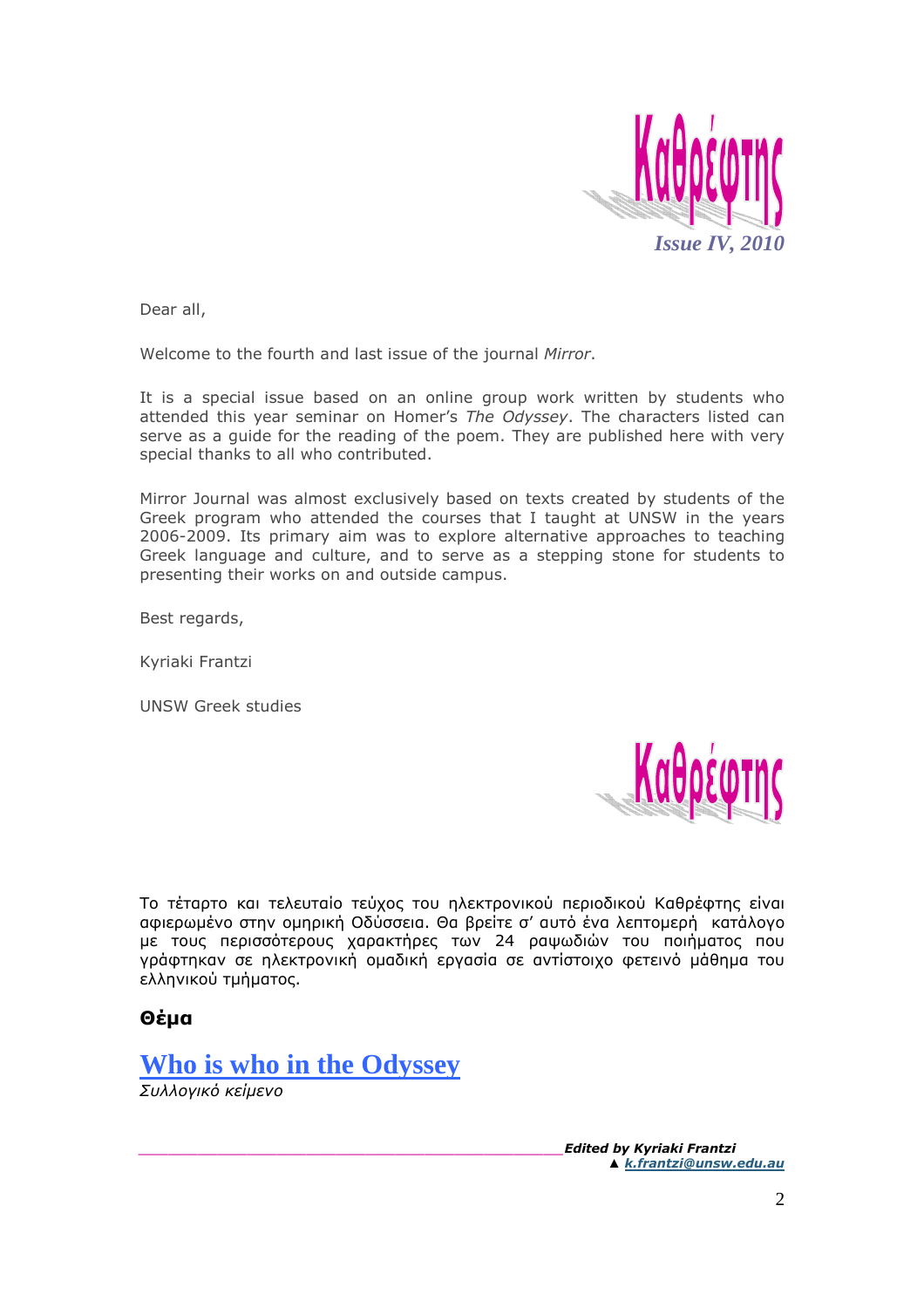# **BOOK 1**

#### *Tran Brook*

 Book 1 begins with a preface of Odysseus' journey since the Trojan War up to the point where he is detained by Calypso and unable to return to Ithaca.

### **Characters**

- - **Odysseus**
	- o Currently trapped on the Island by Calypso
- - **Poseidon** 
	- o Is mentioned having gone to the Ethiopians to receive offerings "bulls and rams by the hundred" at a feast
	- $\circ$  "seething against the Great Odysseus until he reach his native land"  $\rightarrow$ because Odysseus blinded Poseidon's son Polyphemus
	- o Consequently "drives him (Odysseus) far off course form native land (Ithaca)"
- - **Zeus** 
	- o At Olympian talks about how the ignorance of humans
		- -"How shameless –the way these mortals blame the gods,

From us alone, they say, come their miseries, yes,

But they themselves, with their own reckless ways"

using the affair between **Aegisthus & Agamemnon's** wife (Queen **Clytemnestra**) as an example

- - Where Aegisthus ignores warnings sent from Zeus through Hermes of what would happen if he were to "don't murder the man…don't court his wife"
- - And is thus murdered by Prince **Orestes** who avenges Agamemnon's death
- o We learn that Zeus is not against Odysseus from returning home, it is Poseidon (see Poseidon)
- o However, after Athena speaks about Odysseus, Zeus relents -
	- "But come, all of us put our heads together now

And work out his journey home so Odysseus can return"

-**Athena** 

- o There is dialogue between Zeus and Athena –she asks Zeus if he has "no care for him (Odysseus) in your (his) lofty heart" and if he is "dead set against Odysseus"
- o Devises a plan for Odysseus' journey home

1. To send Hermes to Ogygia Island to tell Calypso to free **Odysseus** 

2. Athena will go to Ithaca to inspire Telemachus "with courage" (Odysseus' son)

"to summon the flowing-haired Achaeans to full assembly,

speak his mind to all those suitors..."

- 3. sending him to Sparta, then Pylos
- o Disguises herself as Mentes (lord of the Taphians and Odysseus' old friend) when visiting Telemachus in Ithaca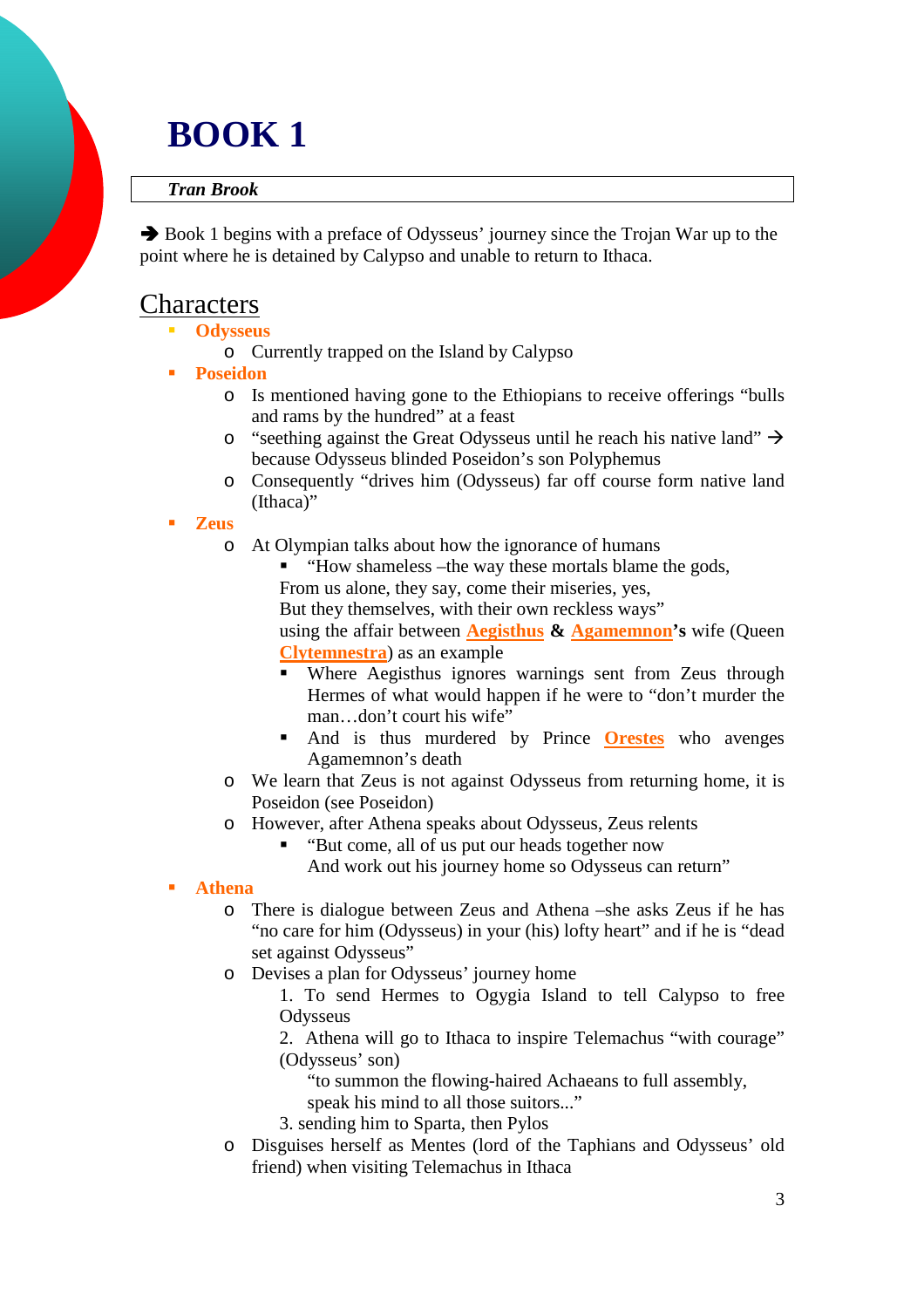#### -**Mentes (Athena)**

- o Mentions Laertes
- o Tells Telemachus that Odysseus still alive and
- o Athena uses Mentes as a disguise to tell him her own message:
	- - "Wait, I'll make you a prophecy, one the immortal gods have planted in my mind-it will come true, I think, though I am hardly a seer or know the flights of birds. He won't be gone long from the native land he loves"
- o Instructs Telemachus to do the following things
	- 1. Gather the "island's lords to full assembly"
	- 2. "tell the suitors to scatter, each to his own place. As for your mother, if the spirit moves her to marry, let her go back to her father's house, a man of power."
	- 3. Sail out and find news of Odysseus
		- a. First to Pylos where King Nestor rules
		- b. Then to Sparta where Menelaus is
		- c. Once Telemachus returns home, to kill the suitors
- o Stirs courage in Telemachus by comparing him to Orestes

#### -**Telemachus**

- o "sitting among the suitors, heart obsessed with grief."
- o Displays hospitality and treats Mentes warmly
	- "Greetings, stranger!
		- Here in our house you'll find a royal welcome.
		- Have supper first, then tell us what you need"
- o Predicts that the suitors will plot against him
	- "Soon-you wait-they'll grind *me* down as well."
- $\circ$  Tells the suitors of the assembly at dawn & to go home, or feast elsewhere

#### - **The suitors**

- o Are drunk, feasting in Odysseus' home
- o Are shocked and offended by Telemachus' orders in particular Antinous and Eurymachus

#### -**Penelope**

- o Appears after Mentes has left and is angry & upset that the Bard is singing songs fit for celebrations
- o Returns to her room, once Telemachus puts "sense" into her & Athena puts her to sleep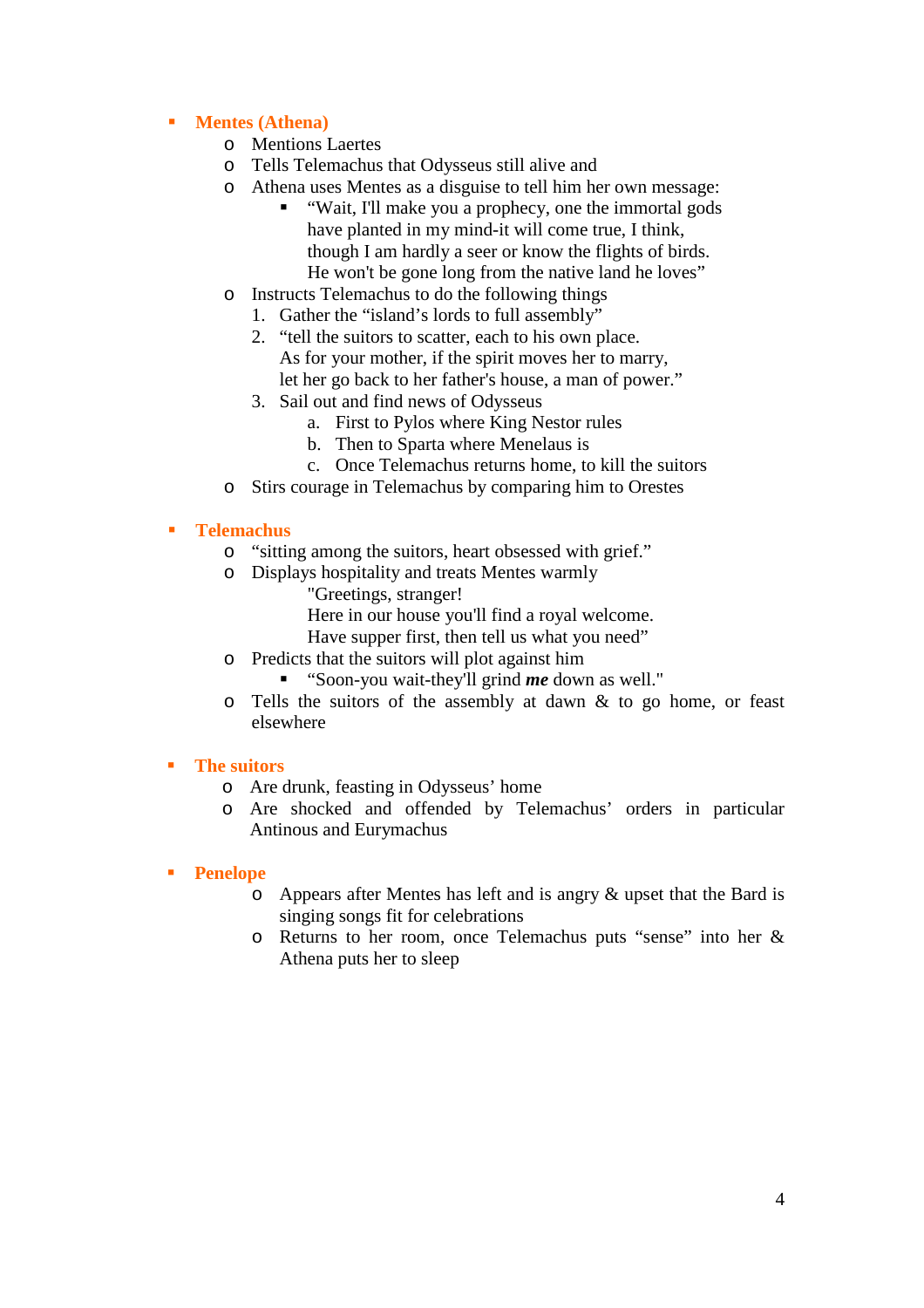## **BOOK 2:**  *TELEMACHUS SETS SAIL*

#### *Tuki Attquuayefio*

**Dawn (LINE 1):** a character referring to goddess Eos, who is referred to continually as a motif to represent the beginning of a new day and a new adventure

**Telemachus (LINE 2):** son of Odysseus; in this book he is inspired to remove the suitors from his palace, and search for his father

**Athena (LINE 12):** here she intervenes and inspires Telemachus to find his father **Aegyptius (LINE15):** an Ithacan elder, friend of Telemachus and Odysseus, whose son was killed by a Cyclops; used here to support Telemachus' quest for his father

**Odysseus (LINE 17):** the hero, lost and his whereabouts unknown to Ithacans; referred here as King Odysseus to the assembly

**Antiphus (LINE 19):** Son of Aegyptius, a spearman who went to war with Odysseus but was trapped and killed by the Cyclops; lamenting over his son, Aegyptius uses this to appeal to the assembly

**Cyclops (LINE 19):** monster known for their one eye; depicted here as brutal, but in other books as rural folk

**Eurynomus (LINE 22):** Another son of Aegyptius. Who has mixed with the suitors in the temple for the hand of Penelope

**Zeus (LINE 34):** God of Gods; invoked here as wishful prayer for Telemachus' adventure

**Pisenor (LINE 39):** Father of Ops and father of Eurycleia – the long time nurse of Telemachus and Odysseus; another elder supporting Telemachus

**Icarius (LINE 57):** was expelled from Lacedaemon by Hippocoon, along with his brother Tyndareus, later father of Helen. Both were received as exiles by the Aetolian ruler Thestius, who gave his daughter Leda to Tyndareus. Icarius and Tyndareus were afterwards restored by Heracles, after the latter had killed Hippocoon, son of Oebalus and Batia. Refer's to union between Leda and Zeus, and hence Helen

**Themis (LINE 73):** a Titaness, who delivered oracles, laws and the ways of obedience to the gods, and peace; used here to invoke the law-abiding citizens to support their cause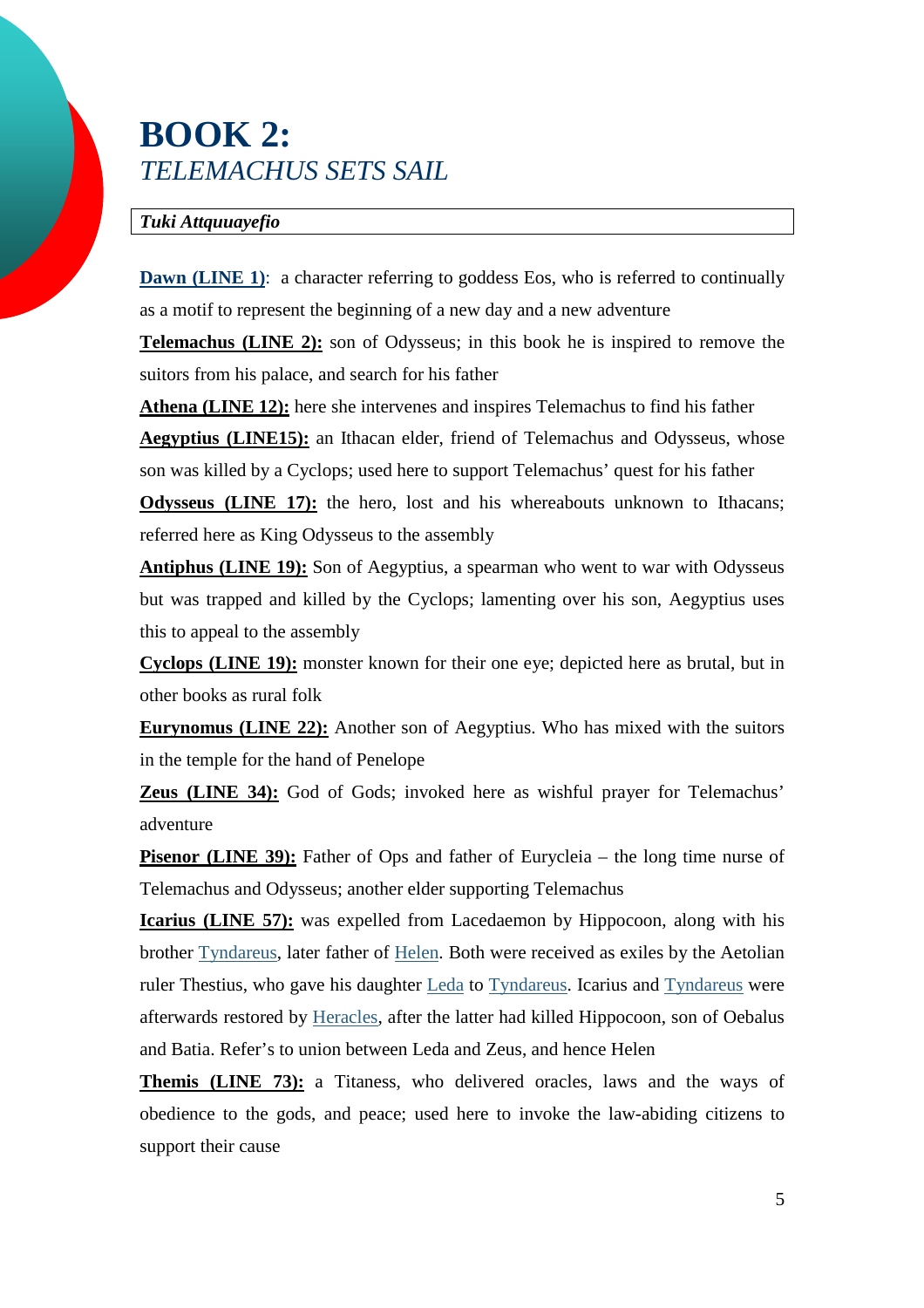**Antinous (LINE 90):** the most assertive of the suitors of Penelope, he continually mocks Odysseus and Telemachus throughout the epic, and pays the price with a spear in the throat; used to represent the defiance and recklessness of the suitors

**Laertes (LINE 109):** Father of Odysseus, an old man who does not seem to concern himself with the civil matters but instead retires to his farm; used here to show disrespect to Telemachus, by saying that Laertes will die before a suitor is chosen

**Tyro (LINE 133):** married to Cretheus but loved Enipeus, who refused her amorous advances. One day Poseidon, filled with lust for Tyro, disguised himself as Enipeus and from their union was born Pelias and Neleus, twin boys. Tyro exposed her sons on a mountain to die, but they were found by a herdsman who raised them as his own. When they reached adulthood, Pelias and Neleus found Tyro and killed her stepmother.

**Alcmena (LINE 133):** the last mortal woman with whom Zeus lay, disguised himself as her husband Amphytrion

**Penelope (LINE 134):** Wife of Odysseus; described here as so beautiful that the suitors are willing to devour her wealth in order to take up her marriage bed

**Furies (LINE 152):** goddesses associated with weaving the fate of men

**Halitherses (LINE 175):** Son of Mastor, and soothsayer from Ithaca who warned the suitors of their doom in later books, and was a friend of Odysseus

**Eurymachus (LINE 199):** This suitor is said to have surpassed all other SUITORS in generosity. He consorted with Melantho, a maid in the House of Odysseus who had been brought up by Penelope. Melantho was daughter of Dolius, the old servant that Penelope had received from her father. Melantho's brother Melanthius was a goatherd and a servant; he scorned Odysseus and Telemachus, but later Odysseus killed him together with the suitors of Penelope, after slicing his nose and ears off. Eurymachus, whom Odysseus slew, was the son of Polybus (Telemachus believed this suitor to be the best man in Ithaca and the keenest bidder for Penelope's hand and Odysseus' rights)

**Mentor (LINE 250):** Mentor was an old friend of Odysseus. To him Odysseus entrusted his household when he joined the coalition that sailed against Troy. Athena, assuming several times the shape of Mentor, became the guide of Odysseus' son Telemachus, giving him prudent counsel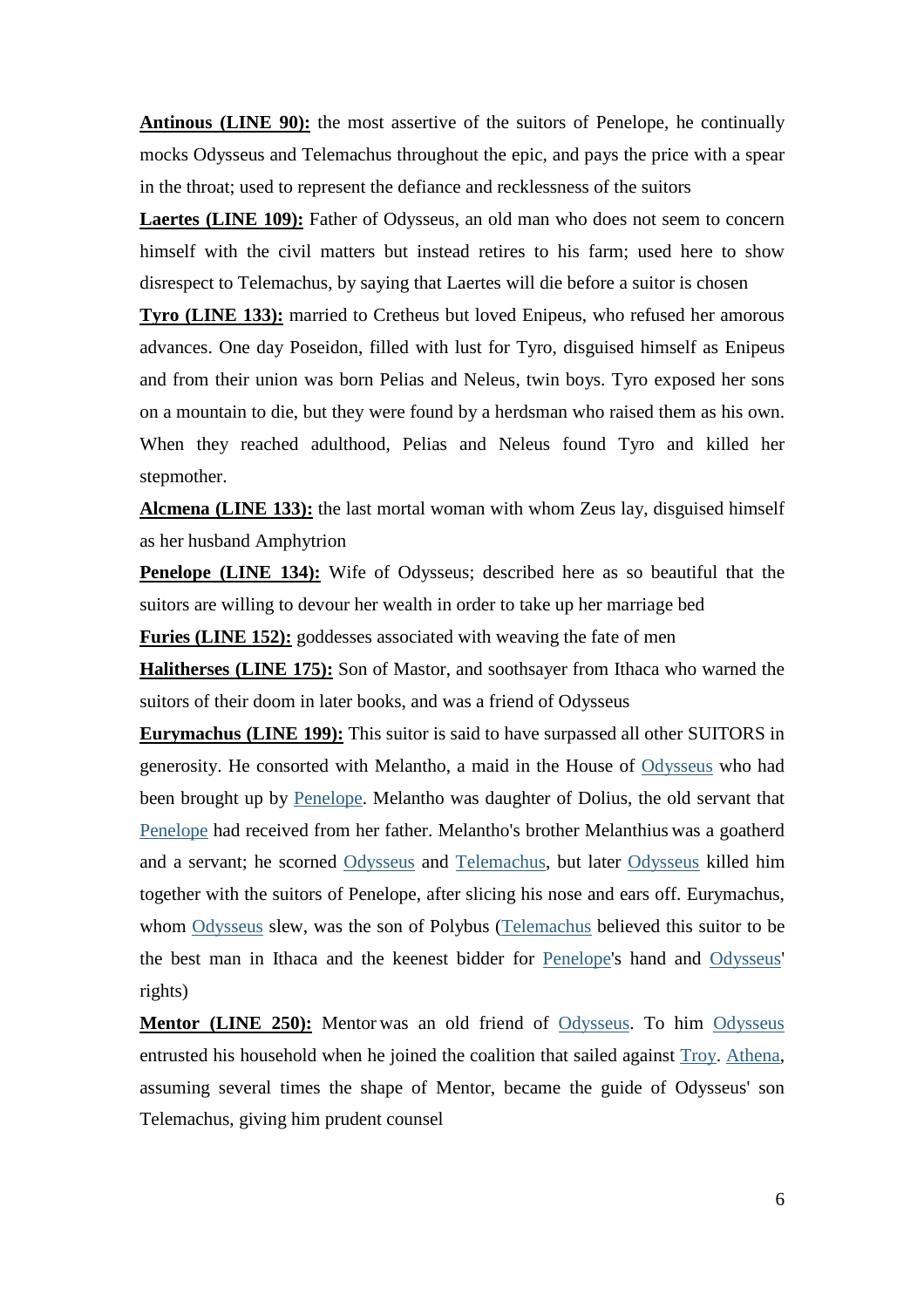**Leocritus (LINE 273):** One of the suitors of Penelope from Zacynthos. Leocritus, whom Telemachus had killed, was son of Euenor; seen here to be very insolent

**Eurycleia (LINE 383):** the long time entrusted nurse of the house of Odysseus, and the servant whom Laertes had procured for the price of twenty oxen. Euryclia was daughter of Ops, son of Pisenor

**Pallas (LINE 423):** Anther name for Athena referring to when she played with Pallas when they were small girls, but the goddess accidentally killed her playmate while playing. Being grieved for her death, Athena made a wooden image in her likeness, which was called the Palladium. Pallas was daughter of Triton

**Noëmon (LINE 427):** prominent Ithacan who provided the vessel in which Telemachus sailed in search for his father. His father was Phronius

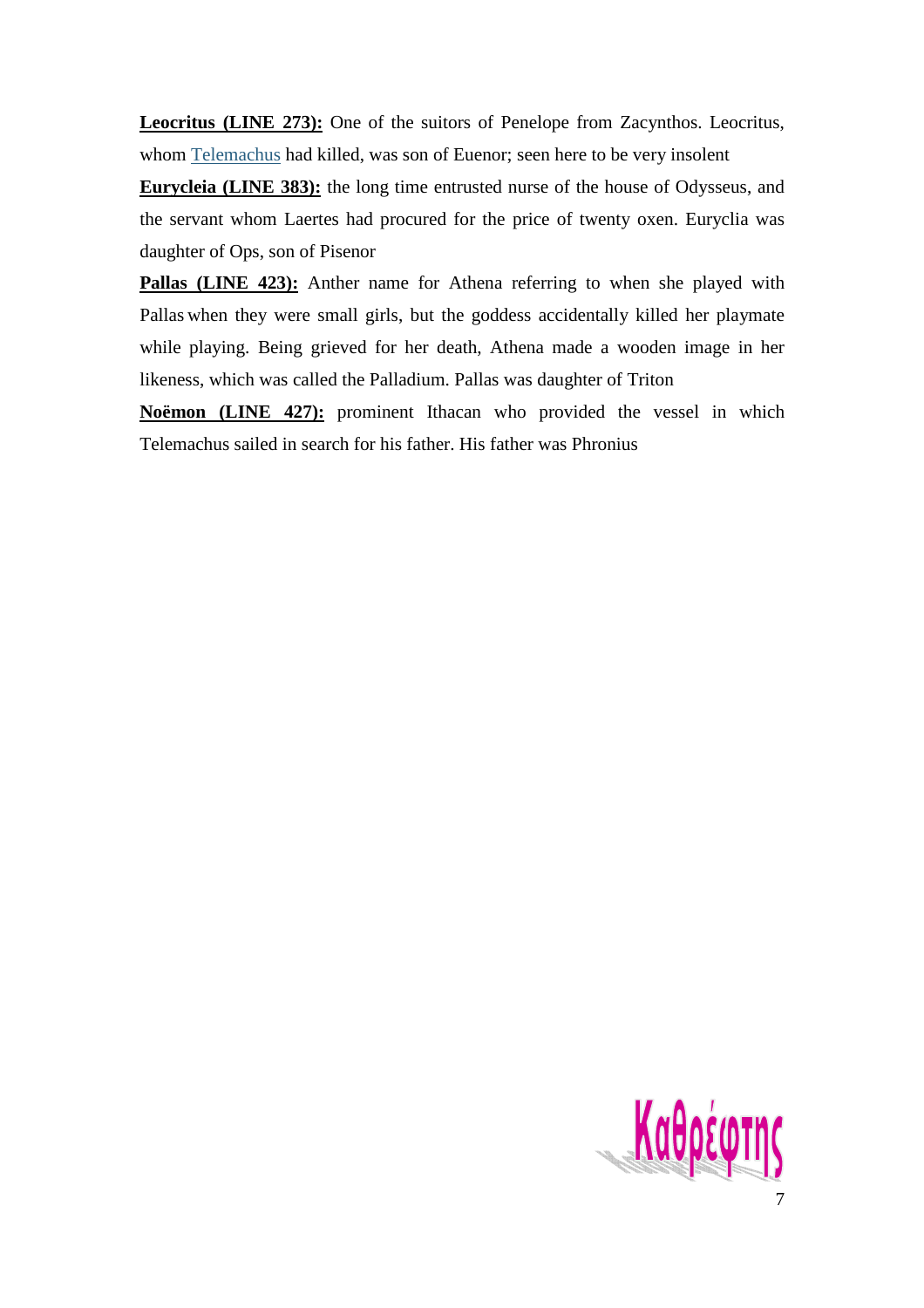## **BOOK 3**  *TELEMACHUS WITH NESTOR*

### *Jennifer Barrett*

- **Poseidon** *pursued the heroic Odysseus with relentless malice til the day when he reached his own country* (Book 1, Line 20). The only God to dislike Odysseus.
- **Athena** (as Mentor) **Mentor**  an old friend of Odysseus, and *to whom the king had entrusted his whole household when he sailed* (book 2, line 228)
- **Telemachus** Odysseus' only son. Longs for his father to return in order to drive the suitors from the palace.
- **Nestor** King of Pylos. One of the men who fought alongside Odysseus at Troy.
- **Peisistratus** Nestor's son. Prince of Pylos. Travels with Telemachus to Sparta.
- **Thrasymedes**  Nestor's son. Prince of Pylos.
- **Priam**  King of Troy.
- **Ajax** a hero of Troy. Also known as Ajax the great. Died at Troy.
- **Achilles** One of the great heroes and leaders of Troy. Died at Troy.
- **Patroclus** Achilles' cousin. Died at Troy.
- **Antilochus** Nestor's son. Died at Troy.
- **Menelaus** King of Sparta. The husband of Helen and a hero from Troy. Agamemnon's brother.
- **Agamemnon** leader of the Greeks in the Trojan war. Murdered by Aegisthus upon his return from the war. King of Mycenae
- **Diomedes** King of Argos. A hero of Troy. Was a great warrior.
- **Philoctets** son of Poias.
- **Idomeneus** king of Crete.
- **Aegisthus** usurped Agamemnon and married his wife. Was murdered by Orestes several years later.
- **Orestes** Agamemnon's son. Avenged Agamemnon's death. Was lauded by man and God alike.
- **Clytaemnestra**  Agamemnon's wife. Had an affair with Aegisthus. Was murdered by Orestes, her son, as an act of vengeance.
- **Eurydice** Nestor's wife. Daughter of Clymenus.
- **Polycaste –** Daughter of Nestor.
- **Diocles** son of Ortilochus. Houses Peisistratus and Telemachus on their journey to Sparta.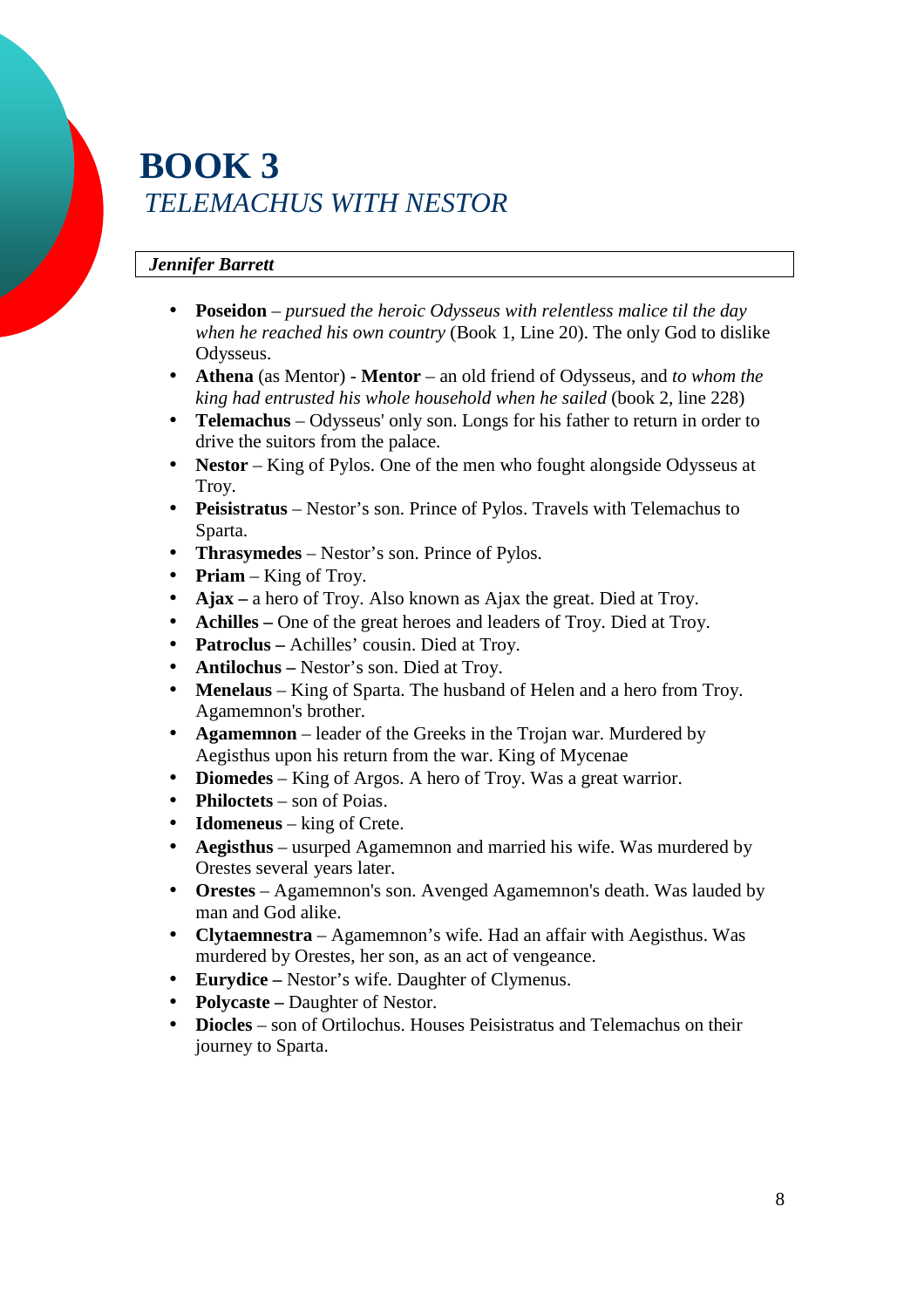## **BOOK 4**  *MENELAUS & HELEN*

#### *Angelika Skaltsounis*

- **Menelaus** King of Sparta, brother of Agamemnon
- **Helen** wife of Menelaus, Queen of Sparta. The face that launched a thousand ships. She ran off with Paris, and was the main reason of the Trojan War.
- **Pisistratus** son of Nestor
- **Telemachus** son of Odysseus
- **Odysseus**
- **Proteus** the divine old man of the sea, aids Menelaus in leaving the area in which he is stranded. He is a shape-shifter, who tried many tricks in order to throw Menelaus off him. He is also a profit, as he tells Menelaus all he wants to know.
- **Eidothee** Proteus' daughter, comes to Menelaus' rescue how tells him how to get out of Egypt
- **Agamemnon** former king of Mycenae
- **Ajax**, another Greek hero who survived Troy only to perish back in Greece
- **Noemon** a suitor. The owner of the boat that Telemachus used to visit Nestor and Menelaus.
- **Antinous** a suitor. Eupeithes' son. The leader of the suitors who rowed out to greet Telemachus on his return journey with the intention of killing him.
- **Penelope** wife of Odysseus
- **Medon** the herald that informs Penelope of the suitors plans to kill Telemachus upon his return from Pylos.
- **Eurycleia** nurse of both Odysseus and Telemachus. The most loyal of Odysseus' servants.
- **Iphthime** Penelope's sister (sent in the form of a phantom by Athena)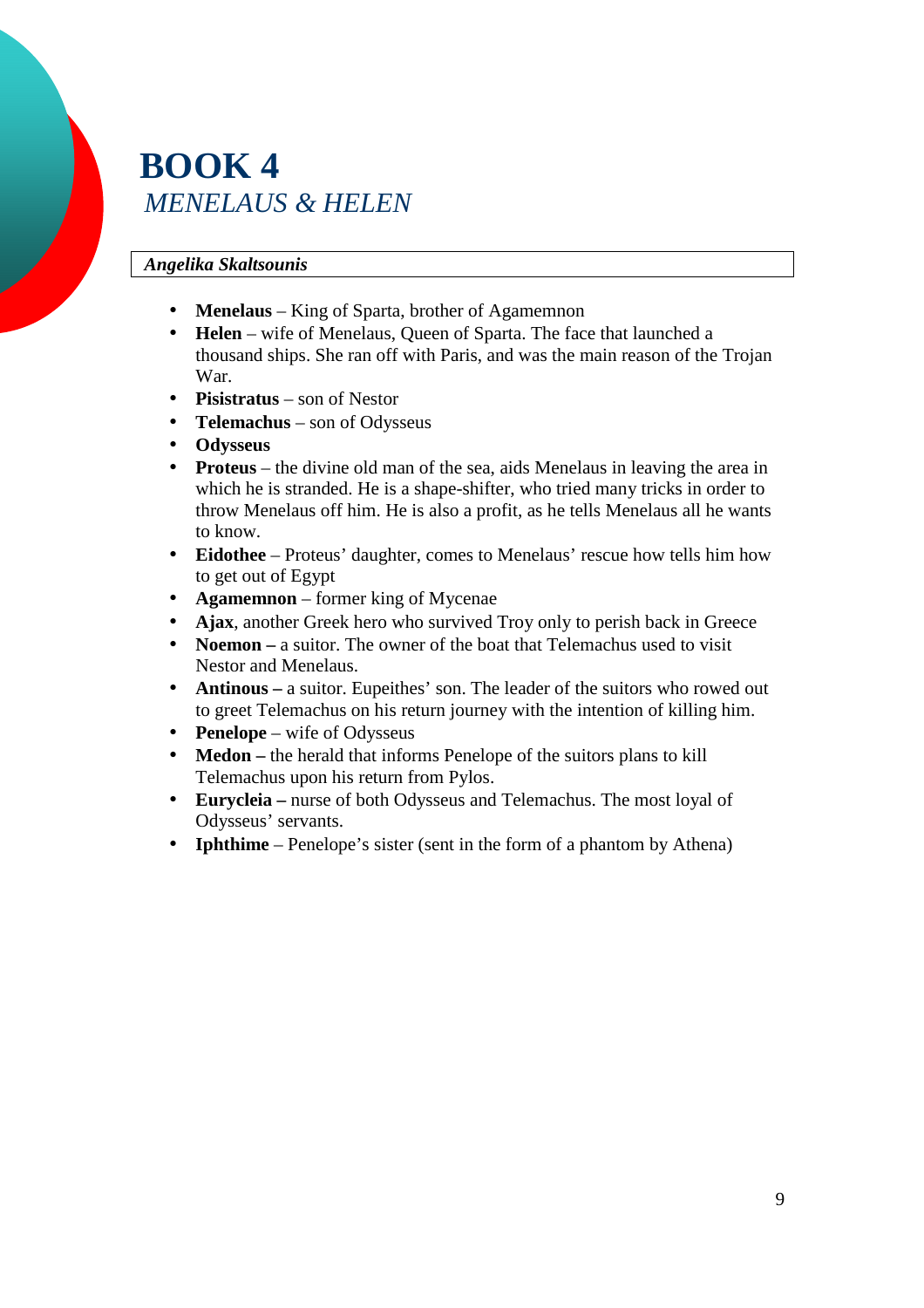# **BOOK 5**

### *CALYPSO*

#### *Rita Azar*

- **Gods around Zeus-** only mentioned to describe the setting at the meeting.
	- o At this meeting, **Athena** raises awareness of Odysseus and Calypso, where they as well as Telemachus were mentioned.
	- o **Zeus** commands that it his plan to set Odysseus free now.
	- o **Hermes** was introduced as the 'messenger..sent on all missions' who went to tell Calypso Zeus' wishes.
- **Calypso** the goddess who lifted her breathtaking voice as she glided back and forth before her loom. Upon facing Hermes she mentions Orion and Artemis and Iasion in her argument.
- **Odysseus** son of Laertes, sits and cries on the rocks about his misfortunes situation
- **Earth and Sky** were personified as witnesses, and therefore characters
- **Poseidon** God of the earthquake, wanted to give Odysseus 'his swamping fill of trouble!'
- **Ino, Cadmus' daughter** a once mortal woman who now lives in the seas salt depths...now named Leucothea. She gives him a scarf to help him from Poseidon.
- **Athena** reappears with a more active role; she hushes the seas and commands them to sleep. This is one of the first times she interferes with Odysseus journey home in his favour.
- **Pallas** bright eyed goddess mentioned as an inspiration for Odysseus.

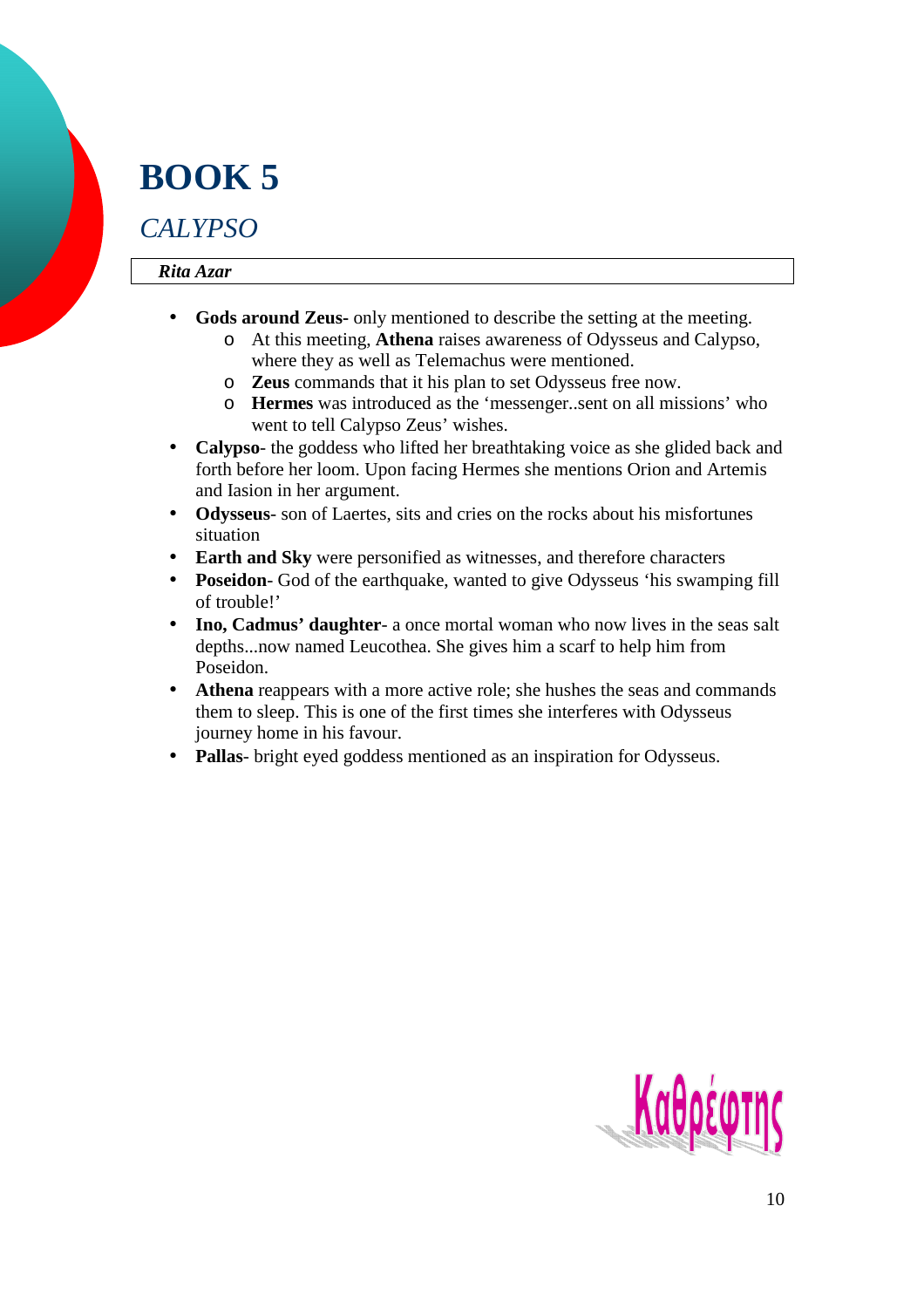## **BOOKS 6, 7 & 8**

 *Jacqui Butterworth*

### THE PRINCESS & THE STRANGER

Odysseus, Athena, Princess Nausicaa and two handmaids, her father King Alcinous and mother Arete.

## PHAEACIA'S HALLS & GARDENS

Odysseus, Nausicaa, Eurymedusa (chambermaid), Athena (disguised as a young girl), Alcinous, Arete, Echeneus

## A DAY FOR SONGS & CONTESTS

Arete, Odysseus, Alcinous, Athena, Demodocus (muse), Laodamus, Broudsea, Halius, captains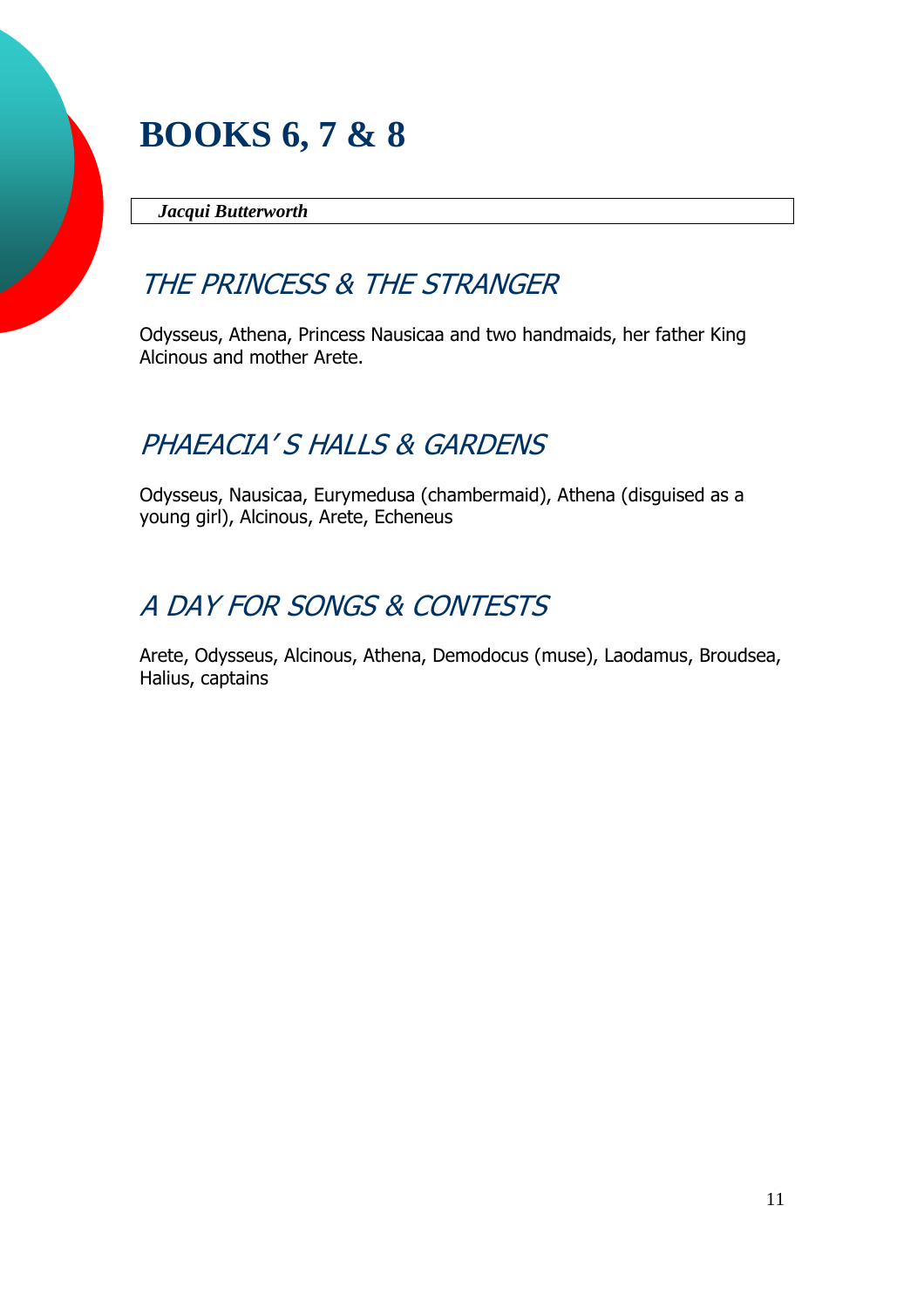# **BOOK 9**

### *THE CYCLOPS*

*Anthony Constanti* 

*Olga Constantinova* 

*Jennifer Diyaolu* 

 *Jessica Egan* 

*Valeria Esteruelas* 

| <b>King Alcinous</b>    | King of the Phaeacians, listening to<br>Odysseus story                                                                                                                                                                               |
|-------------------------|--------------------------------------------------------------------------------------------------------------------------------------------------------------------------------------------------------------------------------------|
| <b>Calypso</b>          | Beautiful witch goddess who falls in love<br>with Odysseus, and keeps him in her<br>cavern.                                                                                                                                          |
| <b>The Cicones</b>      | In his way back from Troy, Odysseus and<br>his crew attack and sack the city of the<br>Cicones. However these ask for help<br>from their neighbours and are able to<br>fight back. Odysseus and his ships have<br>to flee the place. |
| <b>Zeus</b>             | God of the Sky. He brings a terrible gale<br>that tatters Odysseus' sails. The crew is<br>forced to stay in land.                                                                                                                    |
| <b>The Lotus-eaters</b> | Race that eats the flowery Lotus fruit.<br>Who tastes the plants has no other desire<br>than to eat it forever; loses all strength<br>and will to return home.                                                                       |
| <b>The Cyclopes</b>     | Fierce<br>and<br>lawless people.<br>Giant<br>herdsmen.                                                                                                                                                                               |
| <b>Polyphemus</b>       | Cyclops, captures Odysseus and other<br>comrades. One by one he keeps eating<br>the men. But is outsmarted by Odysseus                                                                                                               |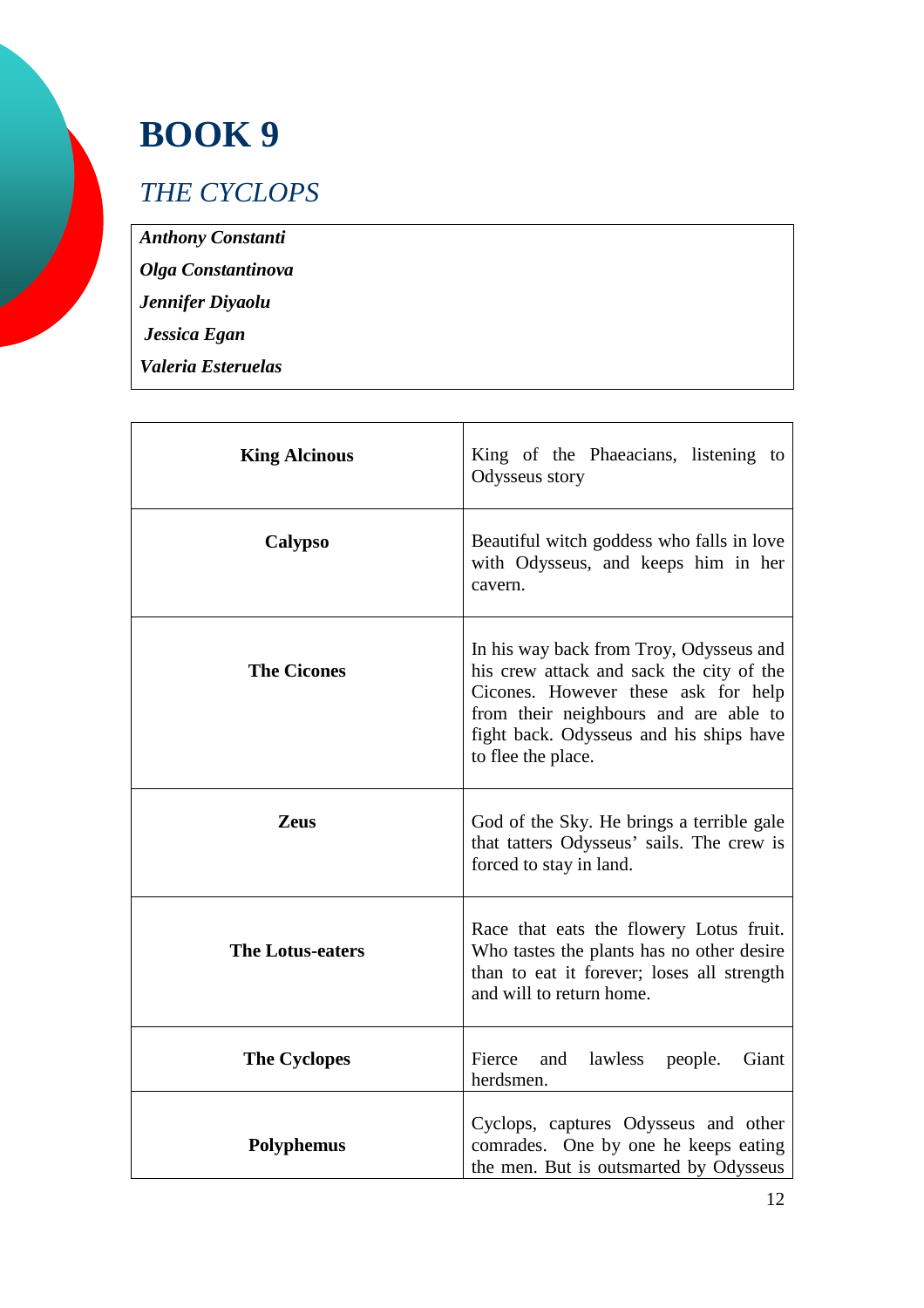|                 | who plays a trick on him and blinds him<br>to escape.                            |
|-----------------|----------------------------------------------------------------------------------|
| <b>Poseidon</b> | God of the sea, wants revenge on<br>Odysseus for blinding his son the<br>Cyclops |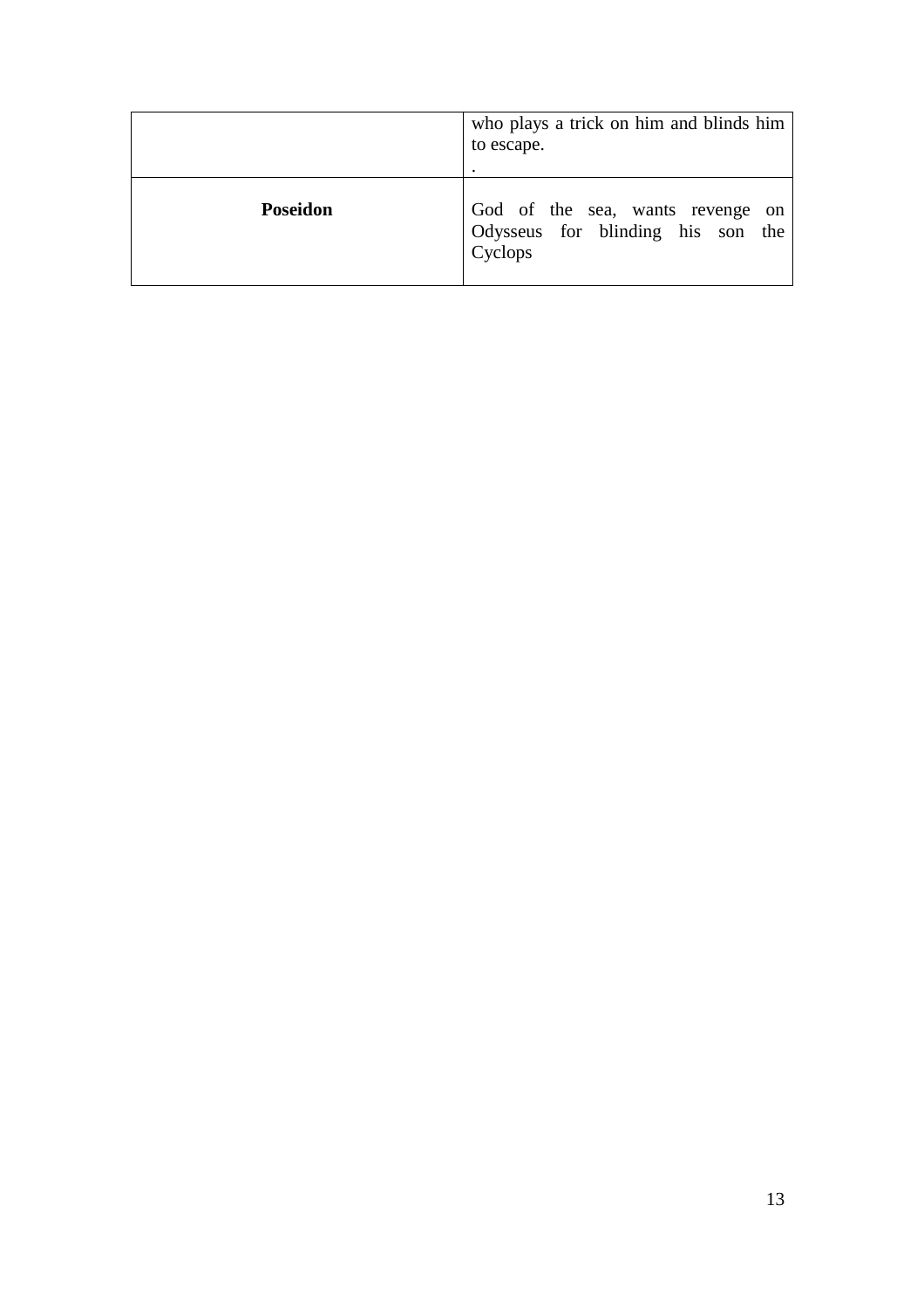## **BOOK 10**  *CIRCE*

 *Anthony Constanti Olga Constantinova Jennifer Diyaolu Jessica Egan Valeria Esteruelas* 

| <b>King Aeolus</b> | Hippotas' son, resides at the Aeolian island, the<br>ruler of the winds. He gives Odysseus a tightly<br>closed bag full of winds bag full of the captured<br>winds so he could sail easily home to Ithaca on the<br>gentle West Wind. When Odysseus' crew was<br>back to Aeolia<br>due<br>blown<br>to<br>unwittingly<br>mishandling the bag, he refused to give them a<br>second chance. |
|--------------------|------------------------------------------------------------------------------------------------------------------------------------------------------------------------------------------------------------------------------------------------------------------------------------------------------------------------------------------------------------------------------------------|
| <b>Odysseus</b>    | Protagonist of The Odyssey, which is about his<br>journey home to Ithaca after being away at Troy for<br>10 years. It takes Odysseus 10 years to return home,<br>which has been ravished by suitors who plan to wed<br>his wife and kill his son, Telemachus. Odysseus'<br>journey is filled with challenges of which he has to<br>overcome using his wit and strength                   |
| <b>Antiphates</b>  | King of the Laestrygonians, a tribe of gigantic<br>cannibals. He ate one of the men on the spot and<br>raised a chaos to ensure most of the rest of<br>Odysseus' company would be hunted down.                                                                                                                                                                                           |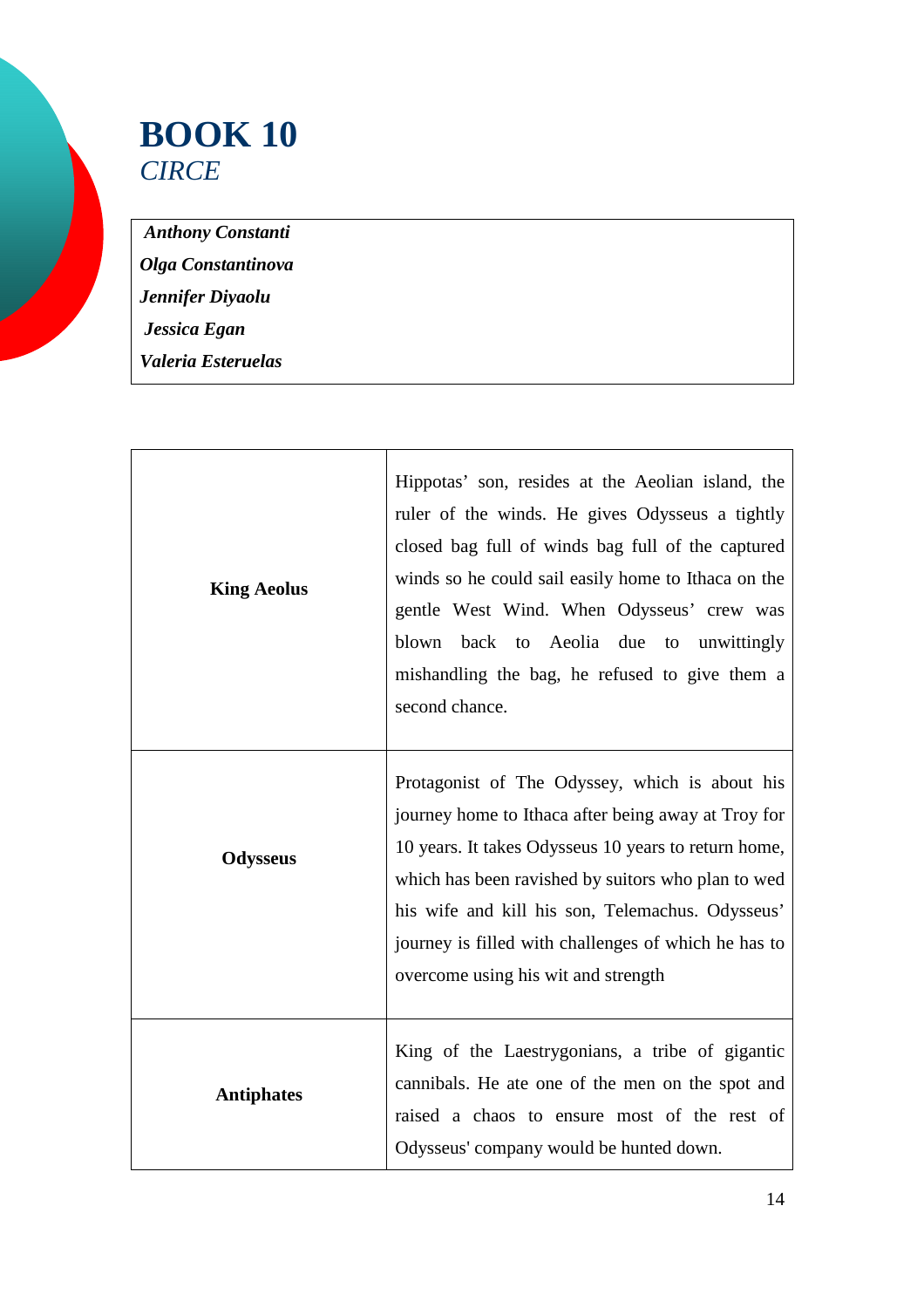| Artacia           | Antiphates' daughter assisted her father with the<br>process of capturing Odysseus' men.                                                                                                                                                                                                                                                                                                                                                                         |
|-------------------|------------------------------------------------------------------------------------------------------------------------------------------------------------------------------------------------------------------------------------------------------------------------------------------------------------------------------------------------------------------------------------------------------------------------------------------------------------------|
| <b>Circe</b>      | A nymph living on the Aeaean island, the daughter<br>of Helius and Perse. She lives in the woods and<br>transforms her enemies or those who offend her<br>into animals. So, she invited Odysseus' crew to a<br>feast and by feeding them her magical potions<br>turned them into pigs. Odysseus followed Hermes'<br>advice and freed his fellows and escaped turning<br>into an animal himself. He and his crew spent 1<br>year on Circe's island.               |
| <b>Aeetes</b>     | Circe's brother.                                                                                                                                                                                                                                                                                                                                                                                                                                                 |
| <b>Cyclops</b>    | In the earlier chapters Odysseus encounters a<br>Cyclops by the name of Polyphemus, who is the<br>son of Poseidon and a nereid. Polyphemus is a<br>giant cannibal that only has one eye                                                                                                                                                                                                                                                                          |
| <b>Eurylochus</b> | Appears to be a second-in-command on Odysseus'<br>ship. In Circe's palace, he suspects of Circe's<br>treachery and escapes being turned into a pig with<br>the rest of the crew. He warns Odysseus of the<br>misfortune, and suggests that they leave the<br>unfortunate men on the island. He is portrayed as<br>an unpleasant cowardly individual who undermines<br>Odysseus and causes trouble. Later he encourages<br>the crew to eat the cattle of the sun. |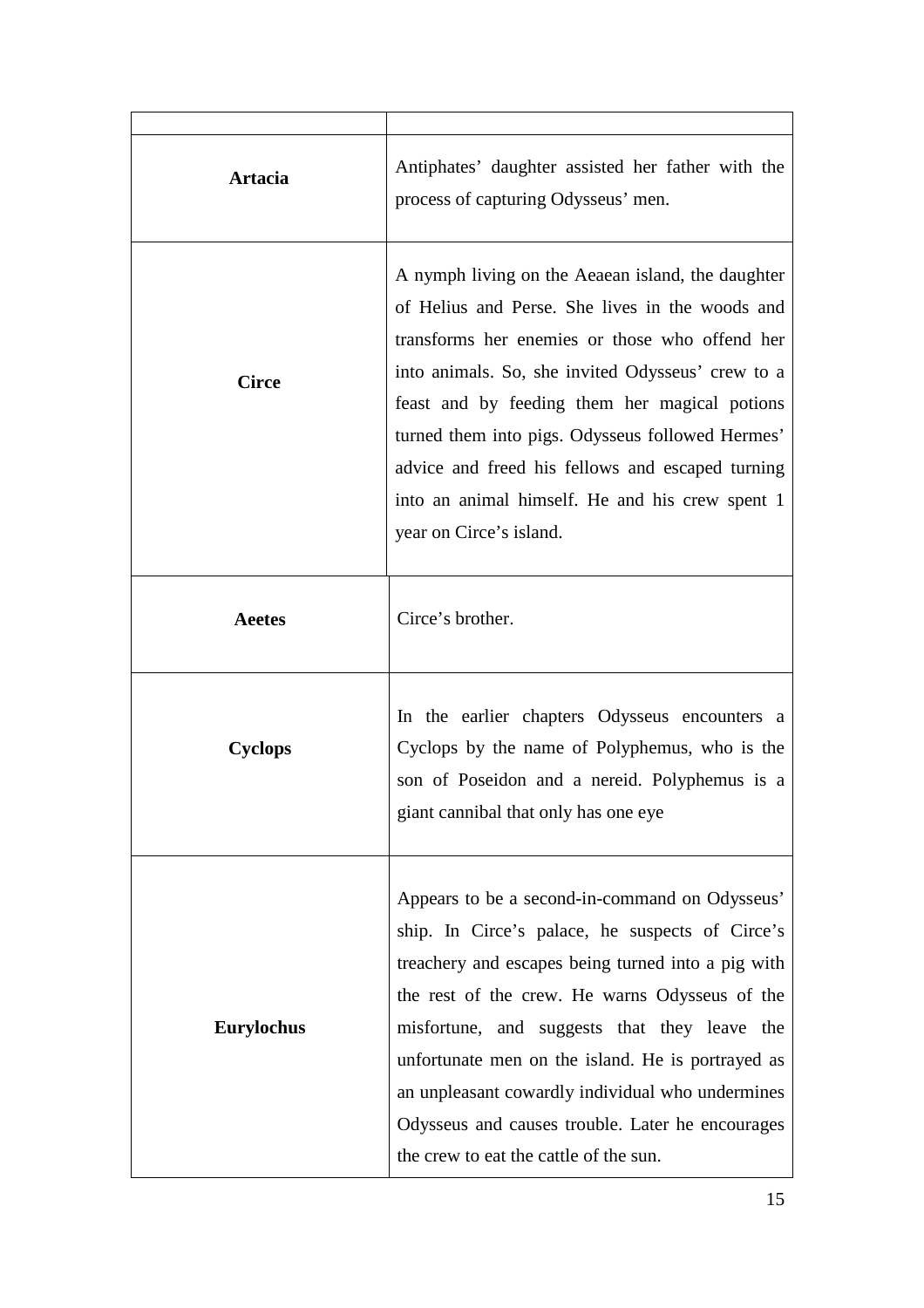| <b>Hermes</b>    | An Olympic god. He protects Odysseus from Circe<br>by bestowing upon him a herb, moly, which<br>protects him from her soporific spell.                                                                                                                                  |
|------------------|-------------------------------------------------------------------------------------------------------------------------------------------------------------------------------------------------------------------------------------------------------------------------|
| Persephone       | The queen of the underworld, where Circe sent<br>Odyssey, as part of his journey home.                                                                                                                                                                                  |
| <b>Teiresias</b> | The son of Thebes who was a seer. He was visited<br>in the underworld by Odysseus, to whom he gave<br>valuable advice concerning the rest of his voyage,<br>specifically concerning the cattle of Helios, advice<br>which Odysseus' men did not follow, to their peril. |

| <b>Erebus</b> | Was the son of a primordial god, Chaos, and<br>represented the personification of darkness and<br>shadow, which filled in all the corners and crannies<br>of the world.                                                                                                                                                                                                 |
|---------------|-------------------------------------------------------------------------------------------------------------------------------------------------------------------------------------------------------------------------------------------------------------------------------------------------------------------------------------------------------------------------|
|               | Was a comrade of Odysseus. While Odysseus was<br>staying on Aeaea, Circe's island, Elpenor became<br>drunk and climbed onto the roof of Circe's palace to<br>sleep. The next morning, waking upon hearing his<br>comrades making preparations to travel to Hades,<br>he forgot he was on the roof and fell to his death.<br>Odysseus and his men apparently noticed his |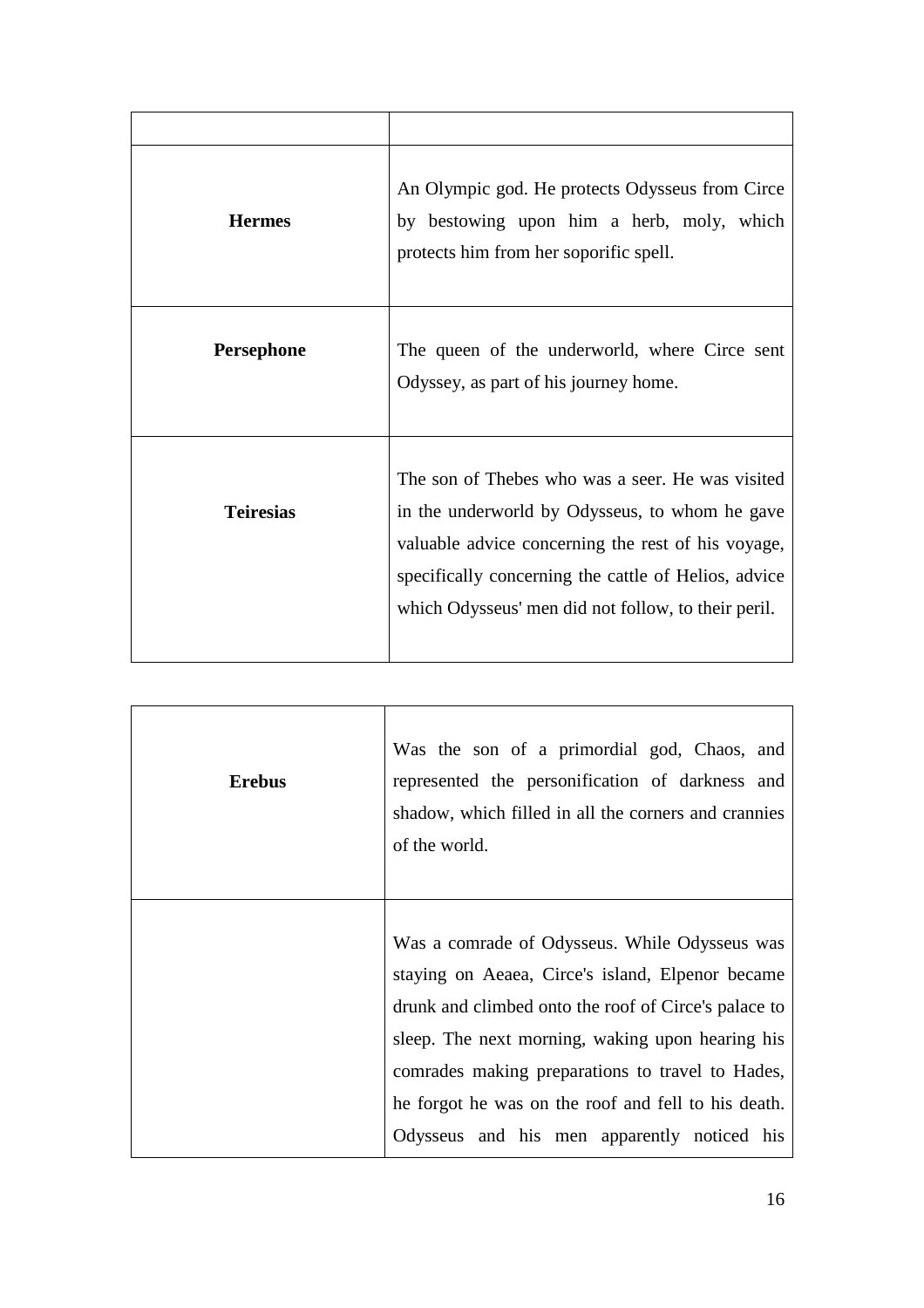| <b>Elpenor</b> | absence, but they were too busy to look for him.     |
|----------------|------------------------------------------------------|
|                | When Odysseus arrived in Hades, Elpenor was the      |
|                | first shade to meet Odysseus, and pleaded with him   |
|                | to return to Aeaea and give him a proper cremation   |
|                | and burial. After finishing his task in the          |
|                | underworld, Odysseus returned to Aeaea and           |
|                | cremated Elpenor's body, then buried him with his    |
|                | armour and marked the grave with an oar of his       |
|                | ship. Elpenor's death in a careless accident is very |
|                | much a symbol for the foolish behaviour of the men   |
|                | throughout the book.                                 |
|                |                                                      |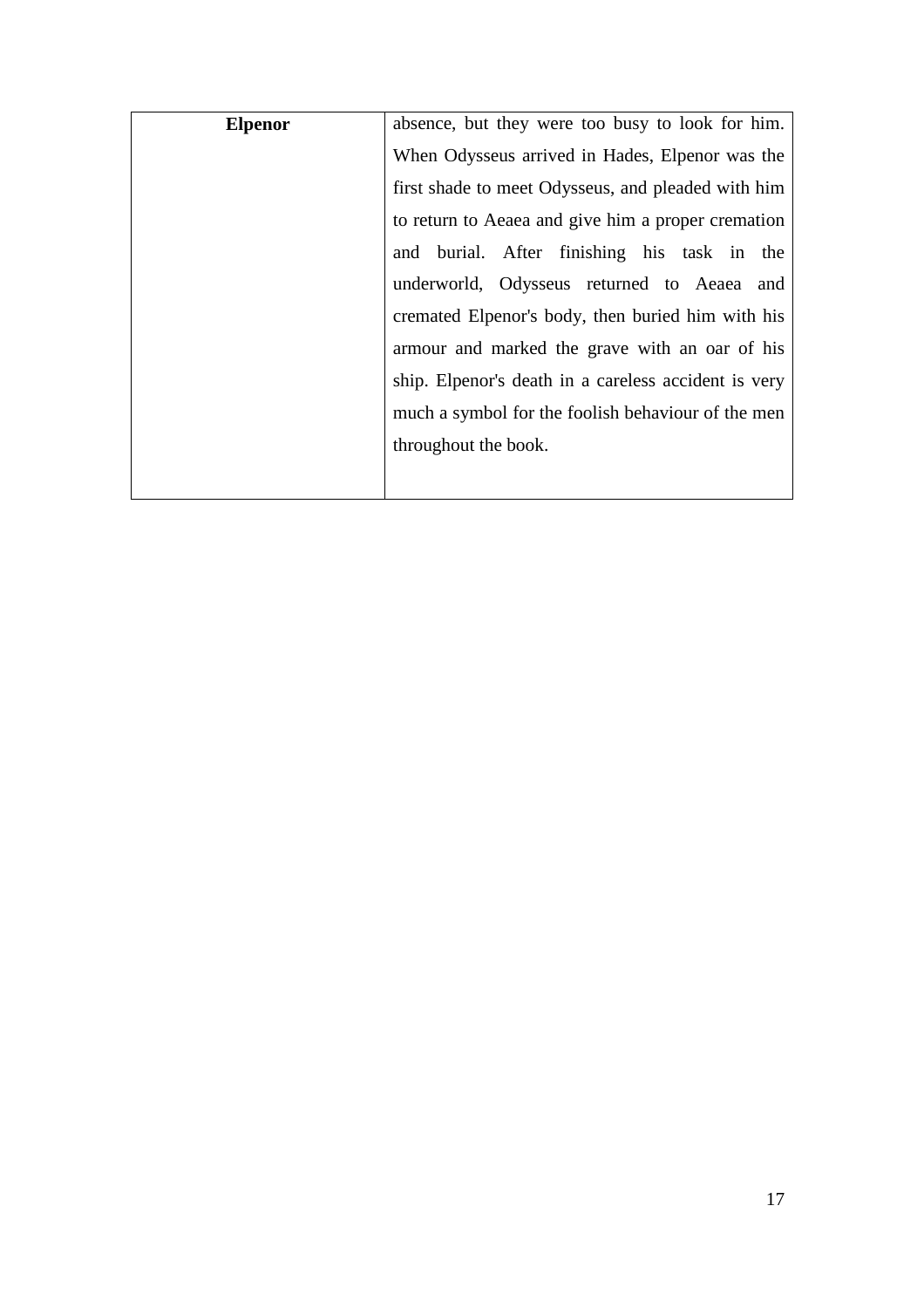## **BOOK 11**  *THE BOOK OF THE DEAD*

*Anthony Constanti Olga Constantinova Jennifer Diyaolu Jessica Egan* 

*Valeria Esteruelas* 

| <b>Odysseus</b>       | In this chapter he tells the Phaeacians the story of<br>his travel to the Halls of Hades to question the<br>dead prophet Teiresias about his return to Ithaca.        |
|-----------------------|-----------------------------------------------------------------------------------------------------------------------------------------------------------------------|
| <b>Circe</b>          | Goddess of the lovely tresses. She sends Odysseus<br>and his crew favourable winds so that they can<br>arrive to the Halls of Hades.                                  |
| <b>The Cimmerians</b> | People that live at the furthest parts of the River<br>Ocean, always under mist and fog; they cannot see<br>the Sun or the stars. Always deep Night in the<br>region. |
|                       | Part of Odysseus crew; they keep the sacrificial<br>victims (sheep) while Odysseus is preparing the                                                                   |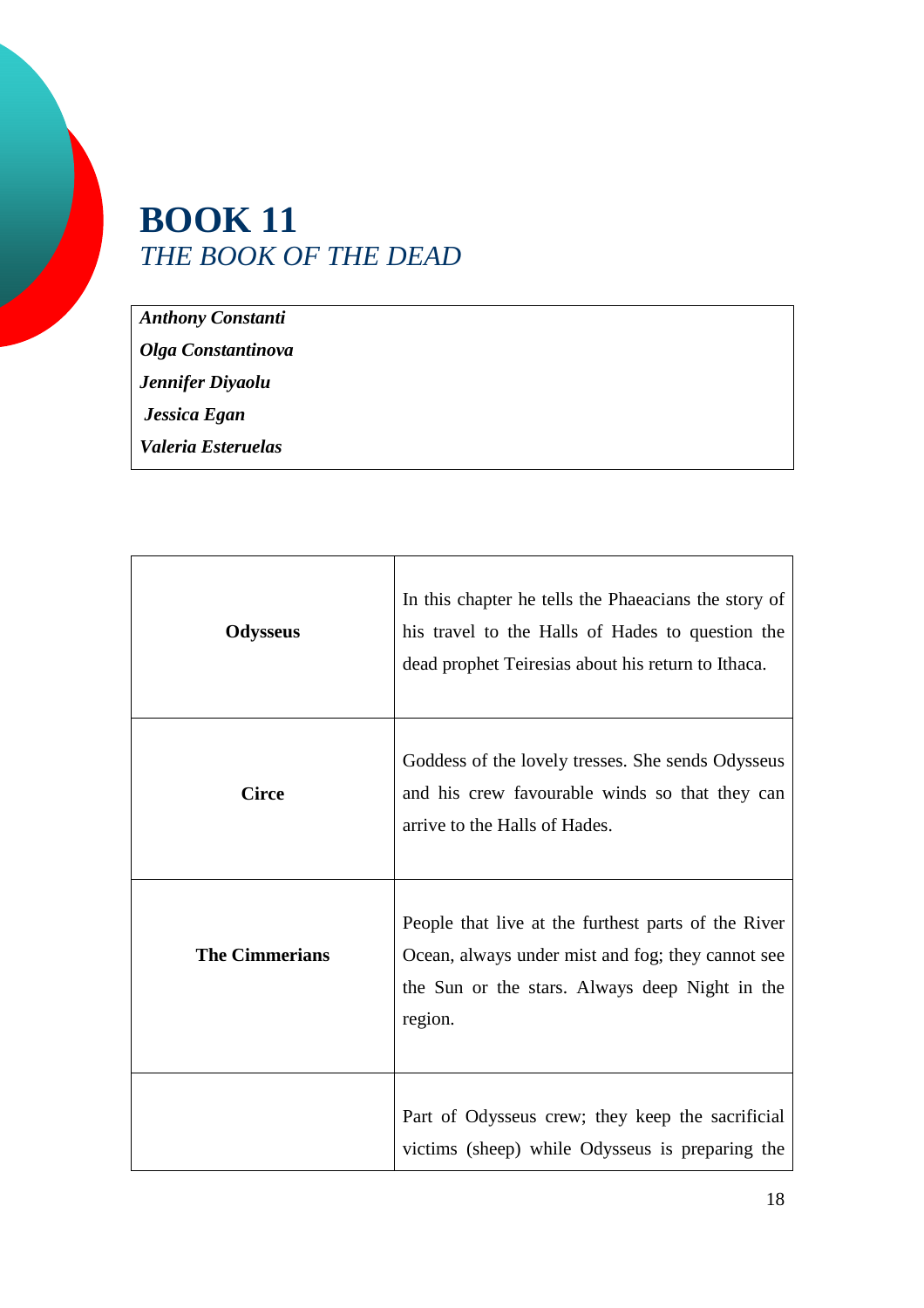|                                 | ritual that will enable him to talk to the dead. He |
|---------------------------------|-----------------------------------------------------|
| <b>Perimedes and Eurylochus</b> | digs a trench where he pours libations for the dead |
|                                 | with honey, milk, sweet wine, water and barley;     |
|                                 | then, he prays and sacrifices the sheep pouring     |
|                                 | their blood in the hole as well. Any spirit who     |
|                                 | drinks from the blood will be able to communicate   |
|                                 | with Odysseus.                                      |
|                                 |                                                     |
|                                 |                                                     |
|                                 |                                                     |
|                                 | One of Odysseus comrades dead by falling from       |
| The spirit of Elpenor           | the roof of Circe's palace. It's the first spirit   |
|                                 | Odysseus talks to in the Halls of Hades. He begs    |
|                                 | Odysseus not to leave him unburied, to burn his     |
|                                 | body and built him a mound where his oar must be    |
|                                 | planted as a remembrance of his life.               |

|                         | The Theban prophet. He tells Odysseus his voyage     |
|-------------------------|------------------------------------------------------|
|                         | of return is going to be very hard because Poseidon  |
|                         | is still furious with him for having blinded his son |
|                         | Polyphemus. However, Odysseus and his crew can       |
|                         | still reach Ithaca if they can control their greed.  |
| The spirit of Teiresias | The prophet tells them that when they arrive at the  |
|                         | island of Thrinacie, not to touch the cattle of the  |
|                         | Sun god. If they do Odysseus crew will perish and    |
|                         | never return home, and if Odysseus survives he       |
|                         | will arrive home late and in a wretched state. He    |
|                         | also informs Odysseus about the suitors and their    |
|                         | misdeeds in his own palace. He prophesizes how       |
|                         | Odysseus will kill the suitors and finally, explains |
|                         | him the offering he has to produce to appease        |
|                         | Poseidon's wrath.                                    |
|                         |                                                      |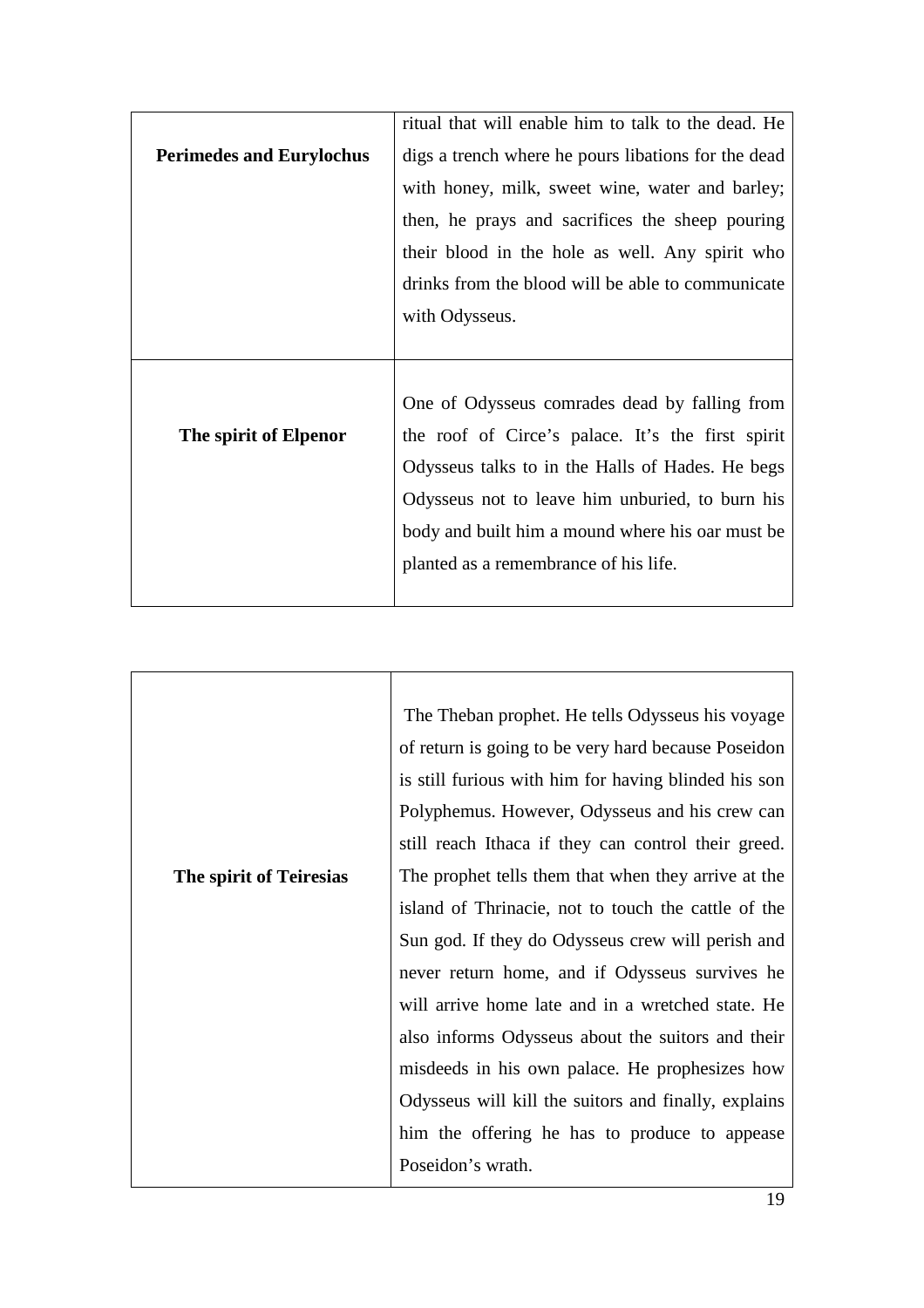| The spirit of Anticleia | Odysseus' dead mother, daughter of Autolycus.<br>informs Odysseus about Penelope<br>She<br>and<br>Telemachus (still waiting for his return, still in<br>possession of the royal lands) and about his father,<br>Laertes (living a lonely and miserable life in his<br>farm, yearning for Odysseus' return). She explains<br>she died of heartache, waiting for her son's return.                 |
|-------------------------|--------------------------------------------------------------------------------------------------------------------------------------------------------------------------------------------------------------------------------------------------------------------------------------------------------------------------------------------------------------------------------------------------|
| The spirit of Tyro      | The daughter of Salmoneus, wife of Cretheus. She<br>fell in love with the god of the River Enipeus, and<br>wondered by its stream. One day, Poseidon<br>disguised as the river-god made love to her. From<br>this relation she bore two sons: Pelias and Neleus,<br>powerful servants of Zeus. She also bore other sons<br>from Cretheus: Aeson, Pheres and Amythaon, the<br>dashing charioteer. |
| The spirit of Antiope   | Daughter of Asopus. Lover of Zeus, she had two<br>sons: Amphion and Zethus, founders of Thebes, the<br>city of the Seven Gates.                                                                                                                                                                                                                                                                  |
| The spirit of Alcmene   | Amphitryon's wife. Zeus made love to<br>her<br>disguised as his husband and from that relation<br>Heracles was born.                                                                                                                                                                                                                                                                             |
| The spirit of Megare    | Creon's daughter and wife of Heracles.                                                                                                                                                                                                                                                                                                                                                           |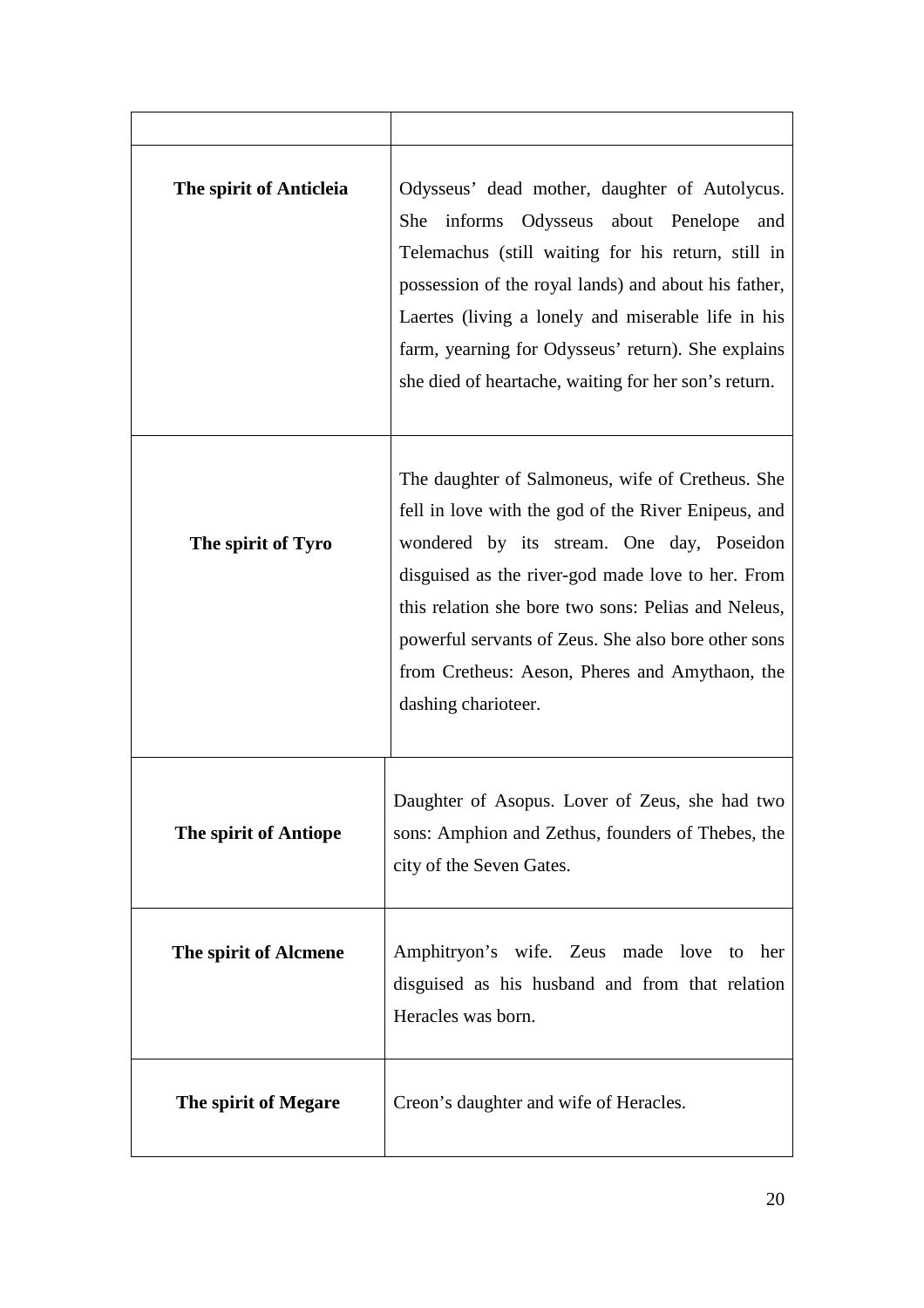| The spirit of Epicaste   | Mother of Oedipus. In her ignorance she married<br>her own son. Oedipus killed his father and took his<br>mother as wife. When the truth was known,<br>Epicaste hang herself in remorse and Oedipus<br>blinded himself and was left to reign in Thebes,<br>suffering the torment of the Avenging Furies.                                                                                                                                                                                                                                                                                                   |
|--------------------------|------------------------------------------------------------------------------------------------------------------------------------------------------------------------------------------------------------------------------------------------------------------------------------------------------------------------------------------------------------------------------------------------------------------------------------------------------------------------------------------------------------------------------------------------------------------------------------------------------------|
| The spirit of Chloris    | The youngest daughter of Amphion, son of Iasus<br>the Minyan King of Orchomenus. She married<br>Neleus and became Queen of Pylos. Their children<br>Nestor, Chromius, Periclymenus,<br>were:<br>and<br>beautiful Pero. Neleus announced that he would<br>give his daughter's hand to no one except the man<br>who succeeded in the dangerous task of driving<br>away the cattle of the mighty Iphiclus from Phylace.<br>Only the seer Melampus undertook the venture. But<br>ended up as a prisoner of savage herdsmen. Not<br>after one year had passed, did Iphiclus set him free<br>by command of Zeus. |
| The spirit of Leda       | Wife of Tyndareus. Zeus made love to her<br>disguised as a Swan. She bore two sons: Castor and<br>Polydeuces. Singled out by Zeus, each is a living<br>and a dead man on alternate days. They are<br>honoured like the Gods.                                                                                                                                                                                                                                                                                                                                                                               |
| The spirit of Iphimedeia | Consort of Aloeus. She slept with Poseidon and<br>bore the god-like twins Otus and Ephialtes, the<br>largest men Earth ever nourished. Apollo destroyed                                                                                                                                                                                                                                                                                                                                                                                                                                                    |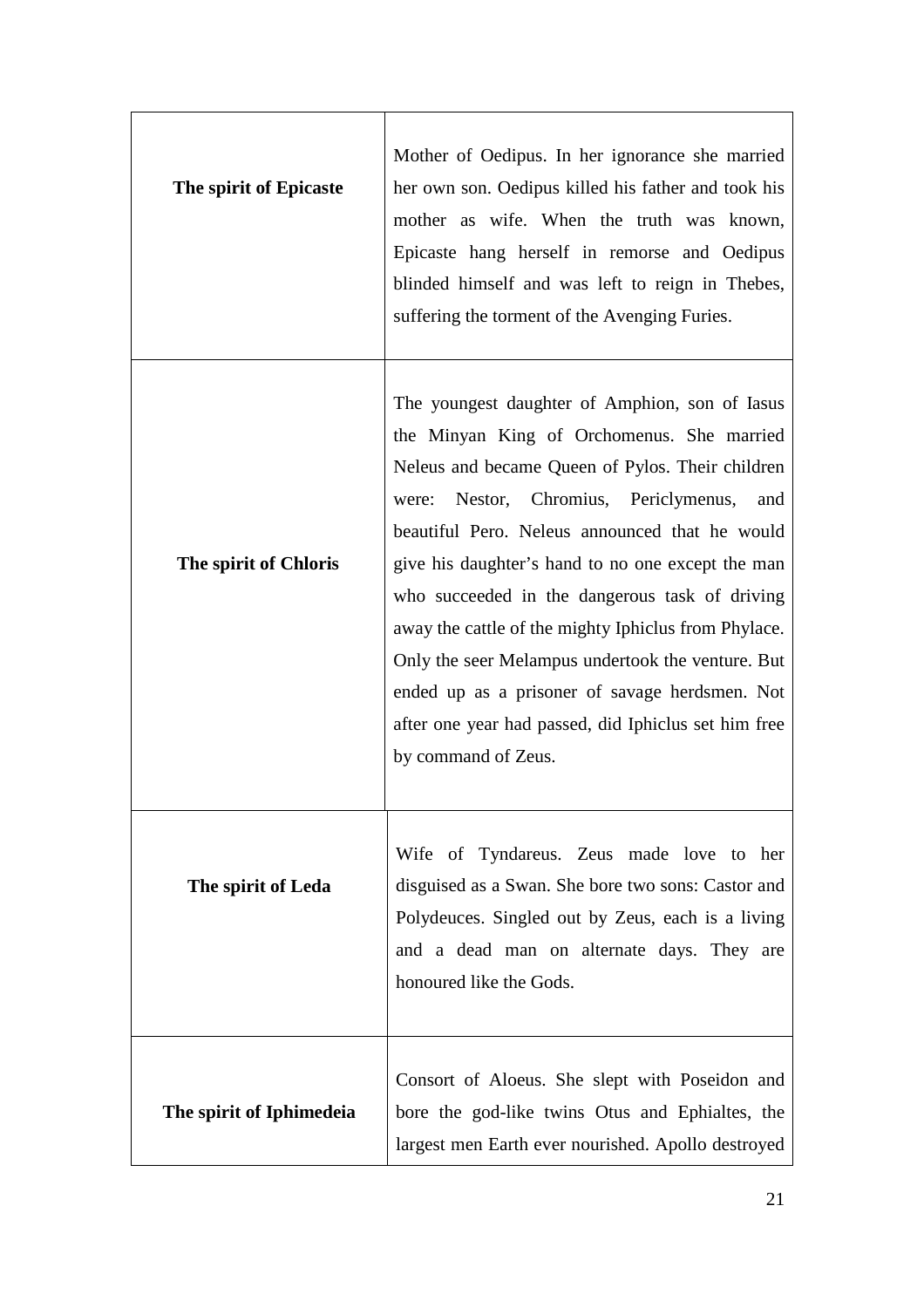|                                             | them both at a very young age.                                                                                                                                                                  |
|---------------------------------------------|-------------------------------------------------------------------------------------------------------------------------------------------------------------------------------------------------|
| The spirit of Ariadne                       | Daughter of Minos. These is tried to carry her off to<br>Athens, but Artemis killed her on their voyage.                                                                                        |
| The spirit of Eriphyle                      | She bartered her owns husband's life for gold.                                                                                                                                                  |
| The spirits of Pocris, Maera<br>and Clymene | Other great men's wives and daughters.                                                                                                                                                          |
| Persephone                                  | Goddess and Queen of the Underworld. She has<br>summoned and afterwards, dispersed all the spirits<br>of the women that have visited Odysseus.                                                  |
| Arete                                       | The white-armed Queen of the Phaeacians. She<br>praises Odysseus, and tells the Phaeacian lords<br>what an honour it is to have known him. She entails<br>them to be generous with their guest. |
| <b>Echeneus</b>                             | A venerable lord, the oldest man among the<br>Phaeacians. He recognises the truth in the Queen's<br>words and is keen to obey.                                                                  |
| <b>Alcinous</b>                             | The King of the Phaeacians. He has arrange a safe<br>passage home for Odysseus but presses him to stay<br>one night more so that he can prepare farewell gifts.                                 |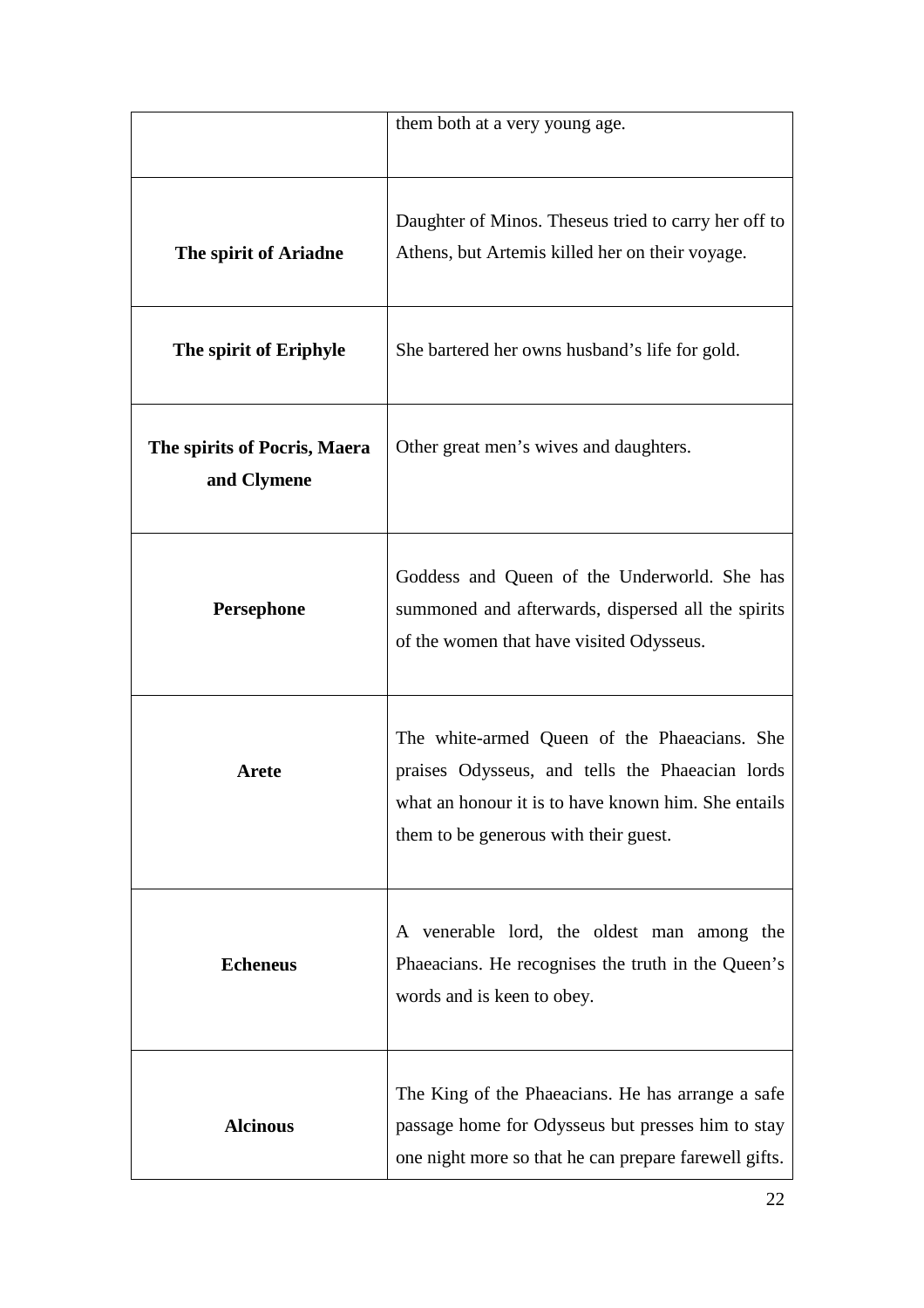| The spirit of Agamemnon | Son of Atreus, king of Mycenae. He explains<br>Odysseus how he and his companions (including<br>Cassandra, the seer and daughter of Priam, king of<br>Troy, whom Agamemnon took as a slave/consort)<br>were murdered by Aegisthus and Clytemnestra,<br>Agamemnon's wife. He curses all women and<br>advises Odysseus to beware and come home<br>secretly, to not trust his wife. Finally, in great<br>sorrow he asks Odysseus for his son Orestes,<br>hoping one day he will avenge his father.                                                     |
|-------------------------|-----------------------------------------------------------------------------------------------------------------------------------------------------------------------------------------------------------------------------------------------------------------------------------------------------------------------------------------------------------------------------------------------------------------------------------------------------------------------------------------------------------------------------------------------------|
| The spirit of Achilles  | Son of Peleus, King of the Myrmidons. He is in<br>deep sorrow in the World of the Dead and would<br>prefer to live as a humble serf than to be a great<br>honoured hero in the Halls of Hades. He asks for<br>his father Peleus and his son Neoptolemus.<br>Odysseus knows nothing of Peleus but he explains<br>Achilles the story of the wooden Horse of Troy and<br>how his son was beside him hidden inside the horse<br>when they entered the city of Troy and conquered<br>it. He describes Neoptolemus as a great fighter and<br>a proud man. |
| The spirit of Ajax      | Son of Telamon. Great hero and fighter in the War<br>of Troy. He refuses to talk to Odysseus because he<br>is angered by the defeat he inflicted to him in the<br>fight for the arms of Achilles.                                                                                                                                                                                                                                                                                                                                                   |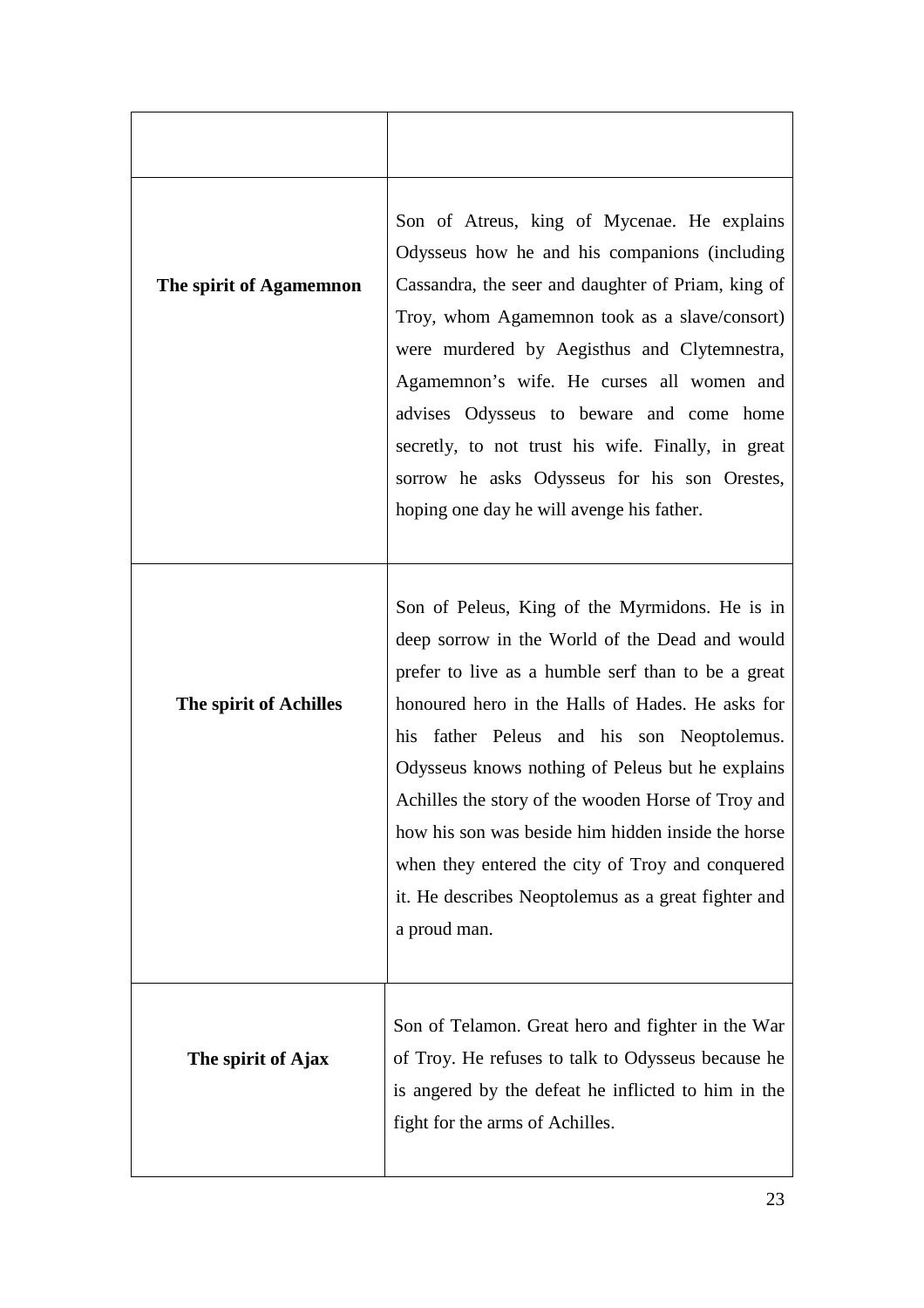| <b>King Minos</b>      | Son of Zeus. With his golden sceptre he imparts<br>judgement and is revered in the Halls of Hades.                                                                                                                                                |
|------------------------|---------------------------------------------------------------------------------------------------------------------------------------------------------------------------------------------------------------------------------------------------|
| <b>Orion</b>           | The giant hunter.                                                                                                                                                                                                                                 |
| <b>Tityus</b>          | Son of the goddess Earth. Two vultures pluck at his<br>liver. It is Zeus' punishment for assaulting his<br>glorious consort, Leto.                                                                                                                |
| <b>Tantalus</b>        | Son of Zeus. Punished by the gods to be immersed<br>in a pool of water he is unable to drink. Suffering<br>terrible thirst. And living under trees unable to<br>grasp the fruit, Suffering eternal hunger.                                        |
| <b>Sisyphus</b>        | King of Corinth, who twice tricked the god Death.<br>Suffering the punishment of pushing eternally a<br>giant rock up a hill.                                                                                                                     |
| The wraith of Heracles | Son of Zeus. Mighty hero. He feasts with the gods<br>in Olympus, but his wrath wonders in Hades. He<br>compares Odysseus quest with his own famous<br>labours. He recalls his capture of the Hound of Hell<br>when, he too went alive into Hades. |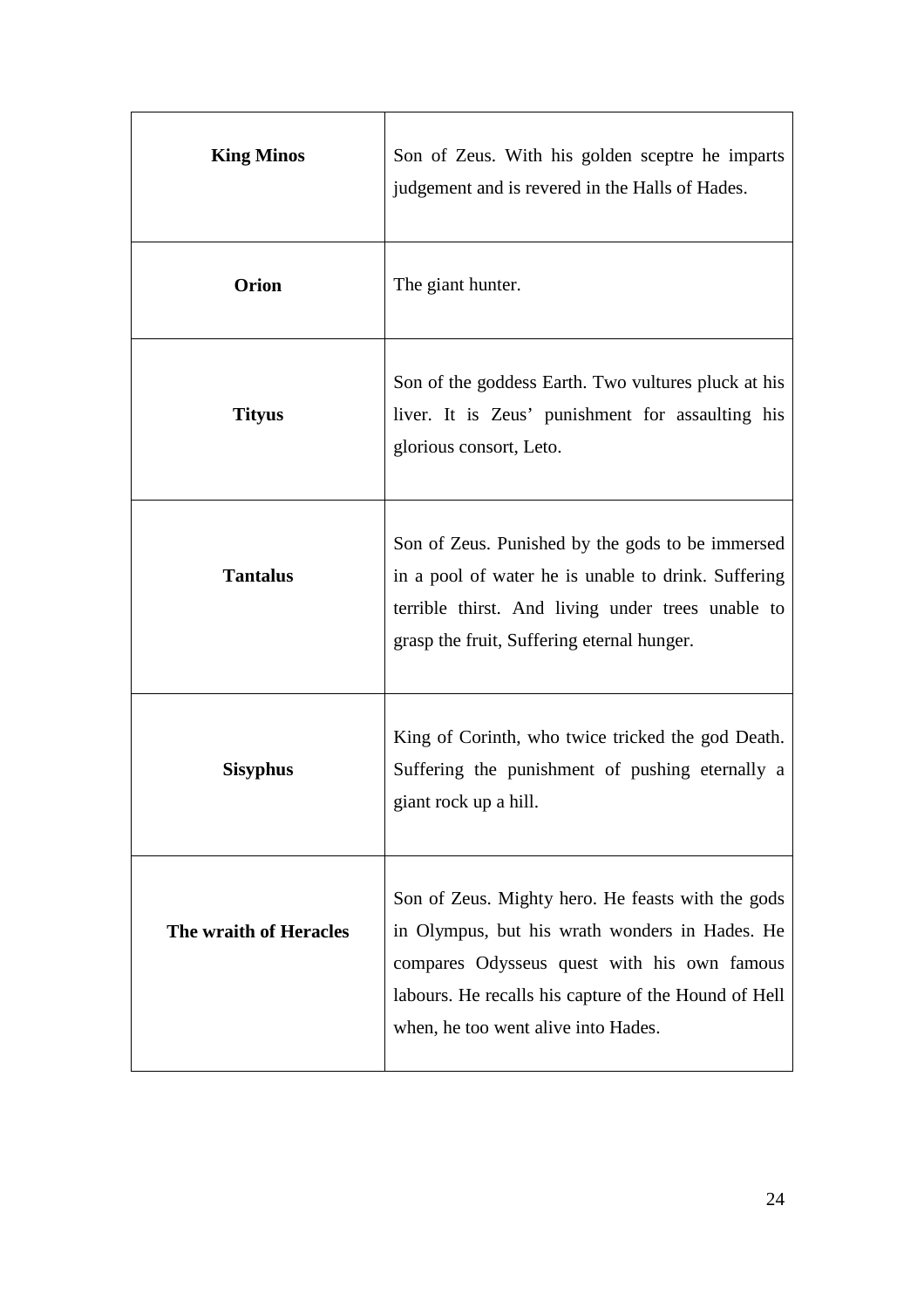## **BOOK 12**  *THE SIRENS*

*Meghan Flanagan* 

*Erica Hocking* 

*Patrick Grierson* 

#### **Odysseus**

- Returns to see Circe one last night and give Elpenor proper burial as he requested in the underworld
- Follows all of the instructions of Circe in order to reach home successfully
- Hears the Sirens and begs to be released, but his men keep him bound as he asked
- Arrives in Thrinacia, the island of the Sun, where Circe told him to prevent his men from attacking the cattle of Helios
- Survives Zeus' punishment for the cattle of Helios but loses all of his men

#### **Circe**

- Informs Odysseus of the dangers and obstacles he will face on his journey home
- Tells him to plug his crew's ears with beeswax as they pass the Sirens and have them bind him to the mast of the ship
- Instructs him to stay on Scylla's side of the strait so that they only lose 6 men rather than the entire ship

#### **Scylla**

• Six-headed monster who swallows six of the crew members when they pass the strait

#### **Charybdis**

• Whirlpool capable of swallowing the entire ship

**Eurylochus** 

- One of the crew members who persuades Odysseus to stop at the island of Helios to take a rest despite Odysseus' wishes against it
- When the food on the ship runs out, he convinces the other crew members to disobey Odysseus and slaughter the cattle of Helios

#### **Helios**

- Sun God
- Orders Zeus to punish Odysseus and his men for killing his cattle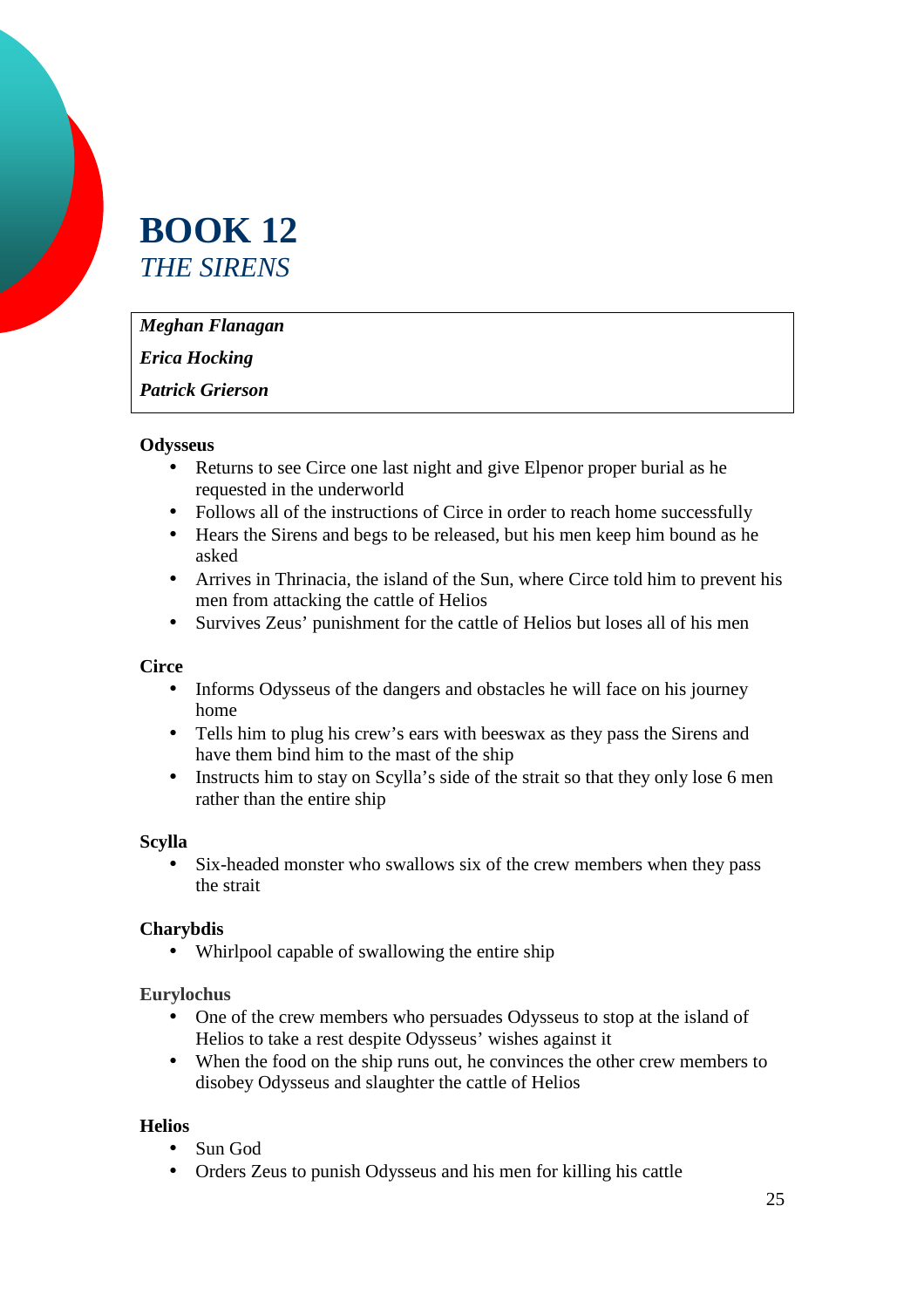#### **Zeus**

• As a response to Helios' wishes, he sends a storm to crash the ship and kill all of Odysseus' men

#### **Dawn**

• Goddess of the morning

#### **Elpenor**

- Shipmate of Odysseus
- His body is finally buried after the men return from Hades

#### **Sirens**

• Singing women who transfix men and draw them to their island where they proceed to kill them

#### **Phaethusa and Lampetie**

- Nymph daughters or Helios
- Herd the cattle of Helios

#### **Neaera**

• Mother of aforementioned nymphs

#### **Tiresias**

• Mention is made of the blind Theban prophet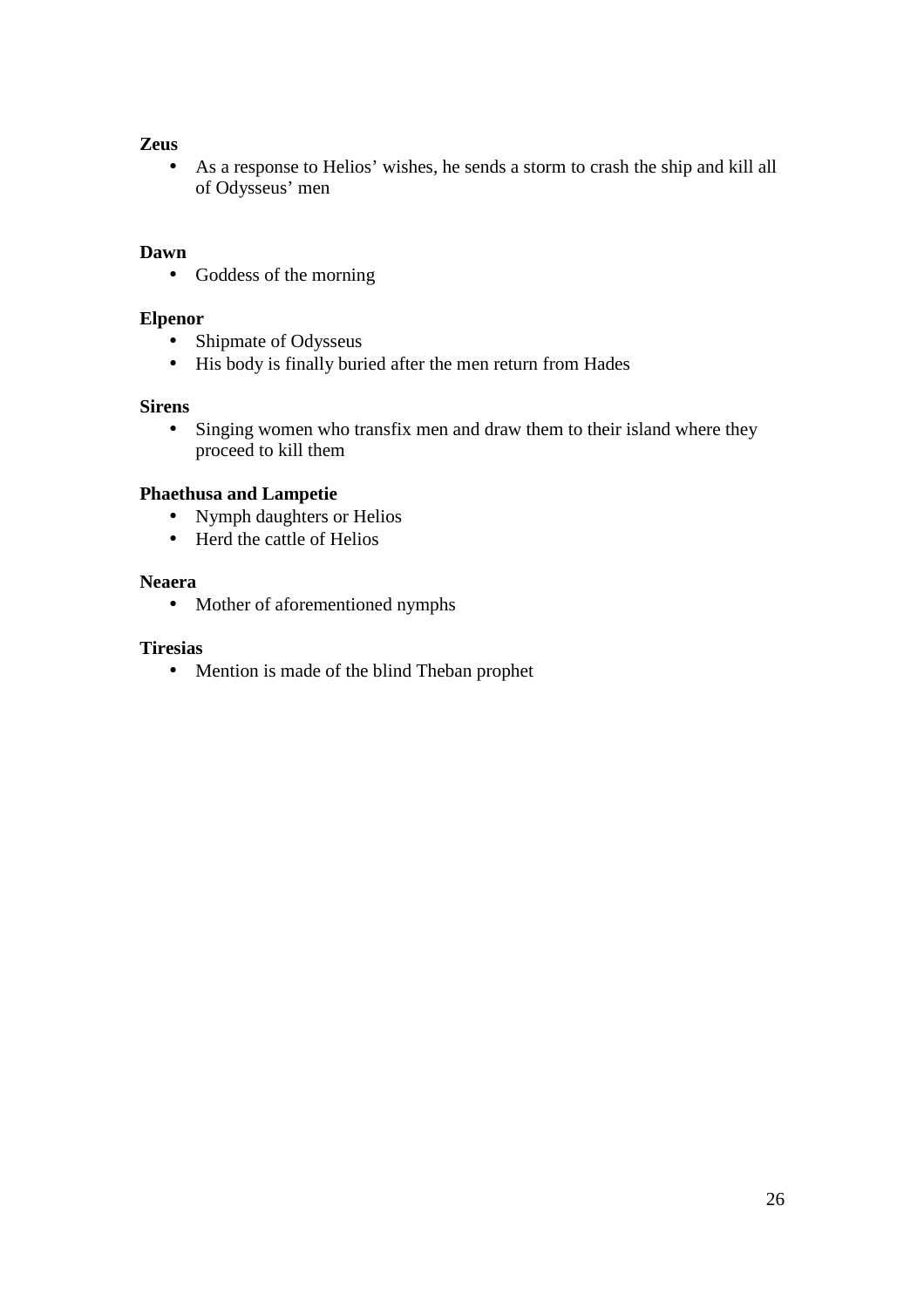## **BOOK 13**  *ODYSSEUS REACHES ITHACA*

*Seth Gregory* 

**Odysseus-** protagonist of story, finishes his story to Phaecians and then sets off with them to Ithaca that night

**Alcinous**- King of the Phaeacians on the island kingdom of Scheria. Extremely hospitable to Odysseus and provides him with safe passage back to Ithaca

**Athena-** God of Wisdom and basically Odysseus Patron God in this story, dresses up as a common human to talk to Odysseus when he first arrives back on Ithaca

**Poseidon-** Turns Phaeacians ship into stone as punishment for helping Odysseus. Fulfills a prophecy and the Phaeacians decide to not help anymore seafarers

**Zeus-** Talks to Poseidon in book 13, allows him to punish the Phaecians but still makes sure Odysseus is not harmed and allowed to continue

**Arete-** Alcinous Wife

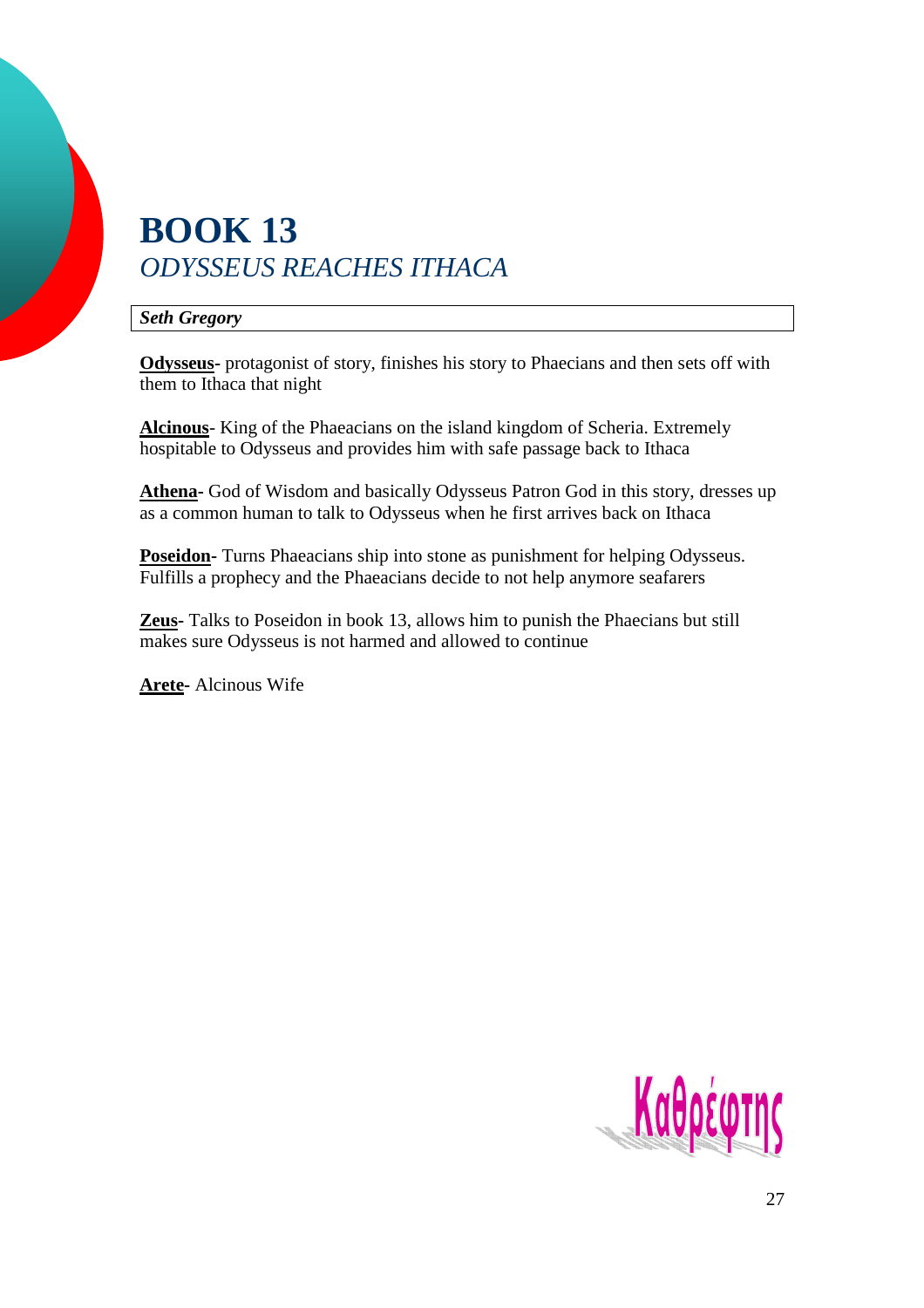## **BOOK 14**  *ODYSSEUS & EUMEUS*

*Meghan Flanagan* 

*Erica Hocking* 

*Patrick Grierson* 

#### **Odysseus**

- Goes to Eumaeus' hut
- Makes up a story about his travels in order to maintain his disguise
- Eats dinner with Eumaeus and the other swineherds
- Says he has news of Odysseus' return home

#### **Athena**

- Goddess of wisdom and war
- Disguised Odysseus as a beggar
- Showed Odysseus the way to Eumaeus' home
- Gave Odysseus courage (in the fake story of his past)

#### **Eumaeus**

- Loyal swineherd
- Gave Odysseus food and shelter (although he thought he was just an unfortunate old man)
- Believes 'the real' Odysseus to be dead
- Worried about false tales of Odysseus' return home

#### **Laertes**

- Odysseus' father
- Previous king of Ithaca

#### **Suitors**

- Overrunning Odysseus' palace and eating all of his livestock
- Plotting to kill Telemachus on his return home

#### **Zeus**

- Ruler of the Olympian gods
- God who protects strangers and beggars
- Killed Odysseus fellow soldiers (in his fake story) because they plundered the Egyptian farms
- Wrecked the ship of the Phoenician swindler, saving only Odysseus

#### **Helen**

• Her elopement with Paris was a catalyst for the Trojan War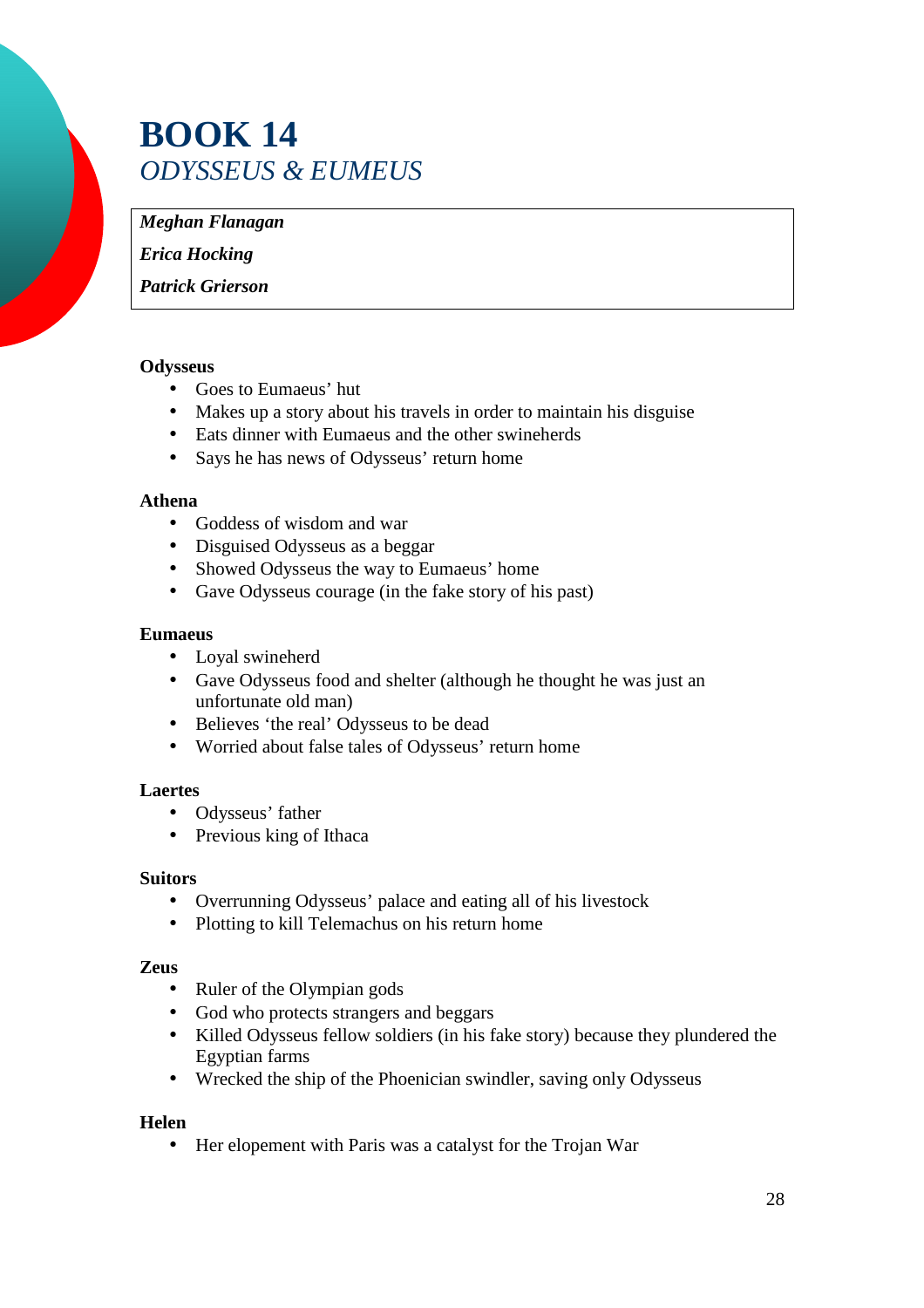#### **Agamemnon**

- Leader of the Achaean army in the Trojan War
- Brother of Menelaus

#### **Penelope**

• Wife of Odysseus

#### **Telemachus**

- Son of Odysseus
- Travelling home from his search for news of his father

#### **Castor**

• In Odysseus story about his travels, this is his father (although Odysseus says he was an illegitimate child, born of a slave)

#### **Hylax**

• Castor's father

#### **Ares**

- God of War
- Gave Odysseus courage (in the fake story of his past)

#### **Idomeneus**

• King of Crete

#### **Priam**

• King of Troy

#### **Phoenician 'swindler'**

• In Odysseus' fake history, he tricked Odysseus into sailing with him, although he truly intended to sell Odysseus as a slave

#### **Cronus**

• Zeus' father

#### **Phidon**

• King of Thesprotia (where Odysseus was beached after escaping the wreckage of the Phoenician ship)

#### **Acastus**

• King of Dulichion (the place that Phidon directed Odysseus to go next)

#### **'some Aetolian'**

• A wanderer and murderer who had once convinced Eumaeus that he had seen **Odysseus** 

#### **Other swineherds**

• Share dinner with Eumaeus and Odysseus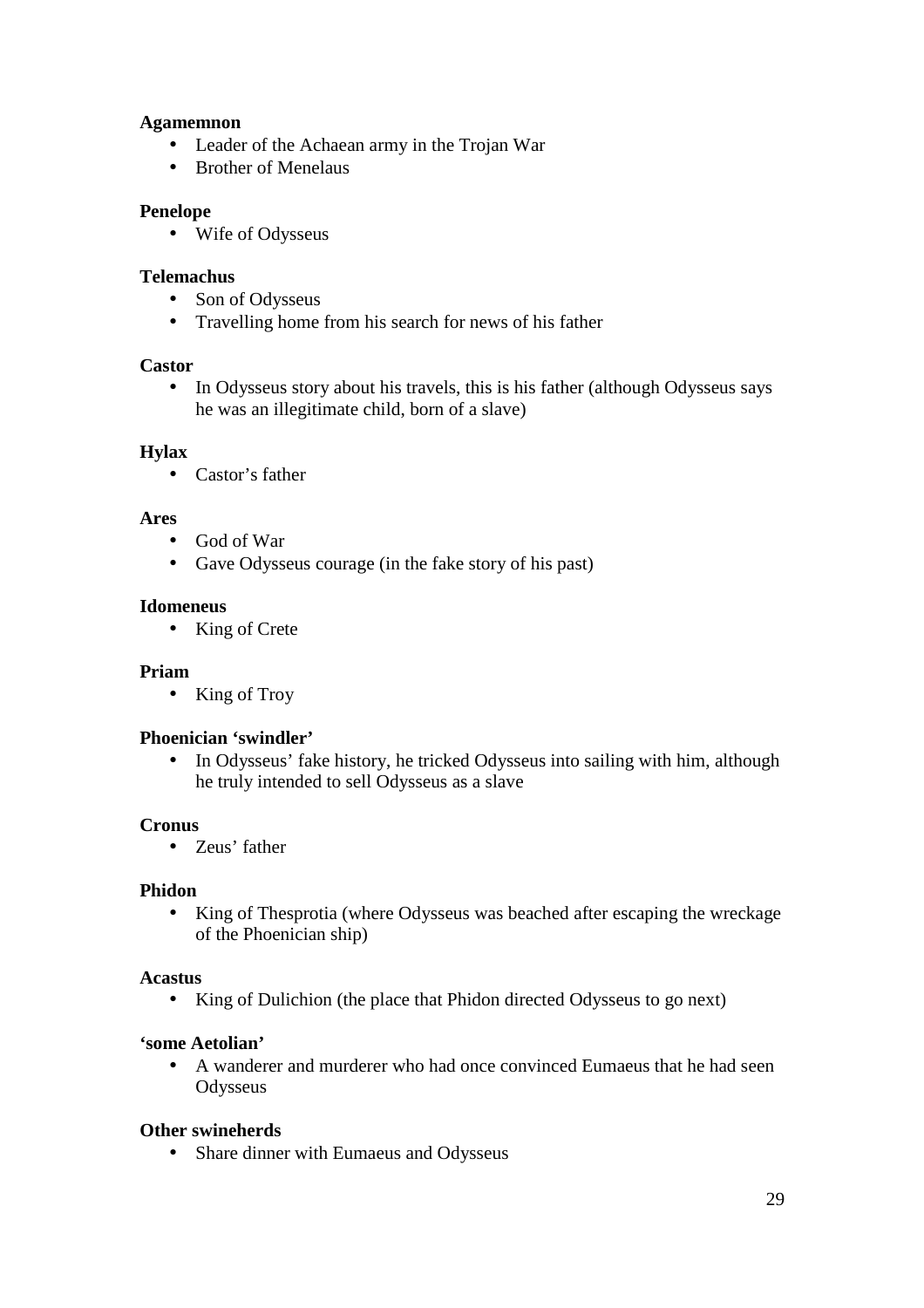#### **Forest nymphs**

• The swineherds and Odysseus offer a piece of their meal to the nymphs as sacrifice

#### **Hermes**

- Messenger God
- The swineherds and Odysseus offer a piece of their meal to Hermes as sacrifice

#### **Maia**

• Hermes mother

#### **Mesaulius**

• Eumaeus' own servant

#### **Atreus**

• Father of Menelaus and Agamemnon

#### **Menelaus**

- Helen's husband (whom she left for Paris)
- Persuaded Agamemnon (his brother) to fight the Trojan War in order to retrieve Helen

#### **Thoas**

• One of Odysseus men (in the fake story of his past)

#### **Andraemon**

• Thaos' father

#### **Dawn**

• Personification of the morning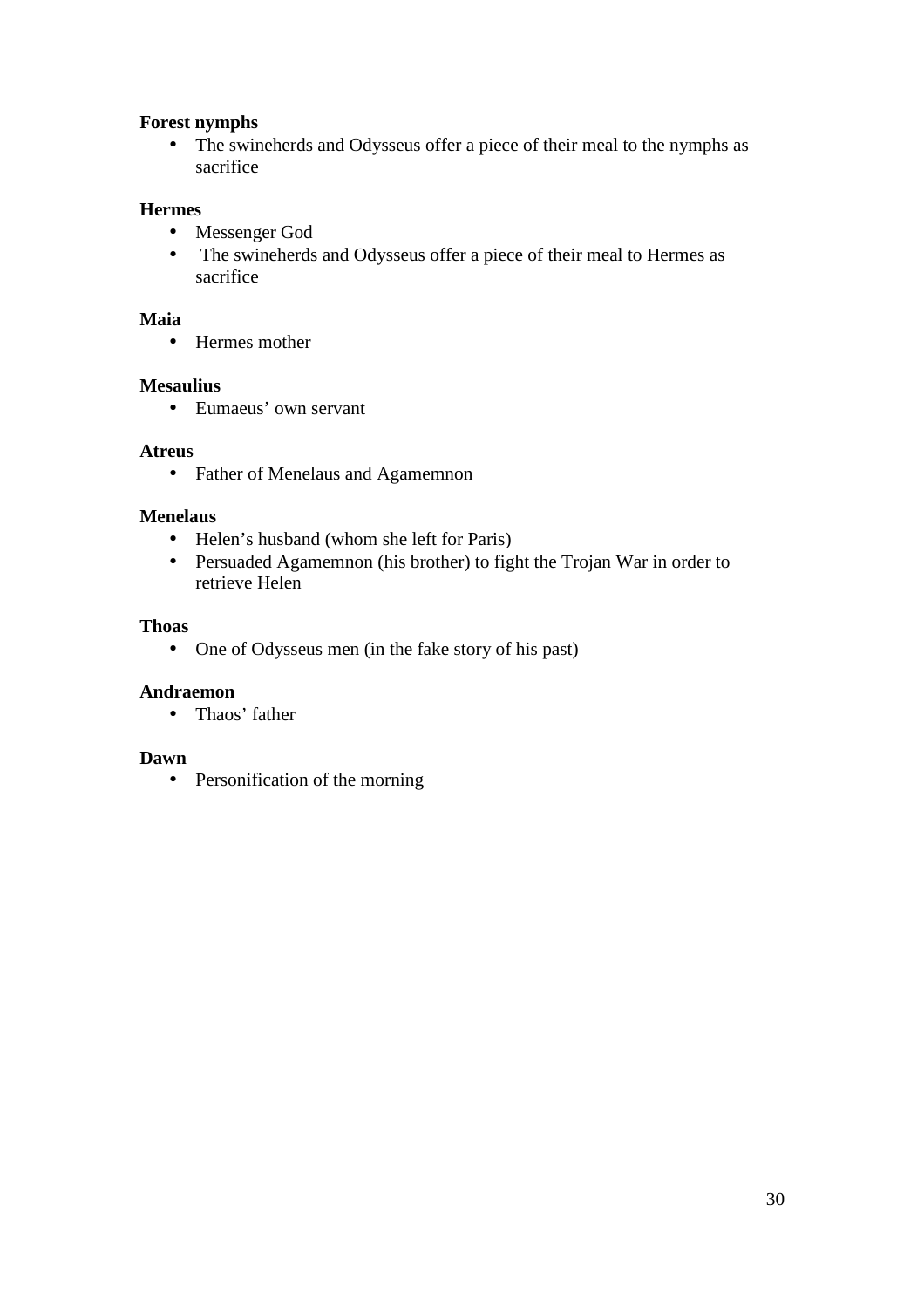## **BOOKS 12-14**

#### *Mary Freislich*

#### **Book 12**

After return from Hades. **Odysseus** 

His companions: fairly shadowy, hardly ever named. Here, Eurylochus speaks, and they have come to give a ritual burial to Elpenor.

**Circe**: magical power, female; no power over Odysseus because Hermes helped him Query representing the female deities of the older religion.

Other magical monsters, all female:

**Sirens Scylla Charybdis** 

#### Gods and messengers

**Hyperion** – sun god **Lampetie** – messenger **Zeu**s, who takes vengeance on behalf of Hyperion

#### **Book 13**

Back to Phaeaecia:

**Odysseus Alcinous** – king **Demodocus** – bard **Phaecian nobles and sailors** 

Gods negotiating power

#### **Poseidon**

**Zeus** 

Landing on Ithaca

**Odysseus** 

**Athene** – protector and planner

#### **Book 14**

**Odysseus** 

**Eumaeus** the swineherd, showing ultimate loyalty to Odysseus as a good master.

**Eumaeus** has companions, but only his own slave, Mesaulius, is named.

Several stories told, nesting of narratives, but their characters are not on stage in the *Odyssey.*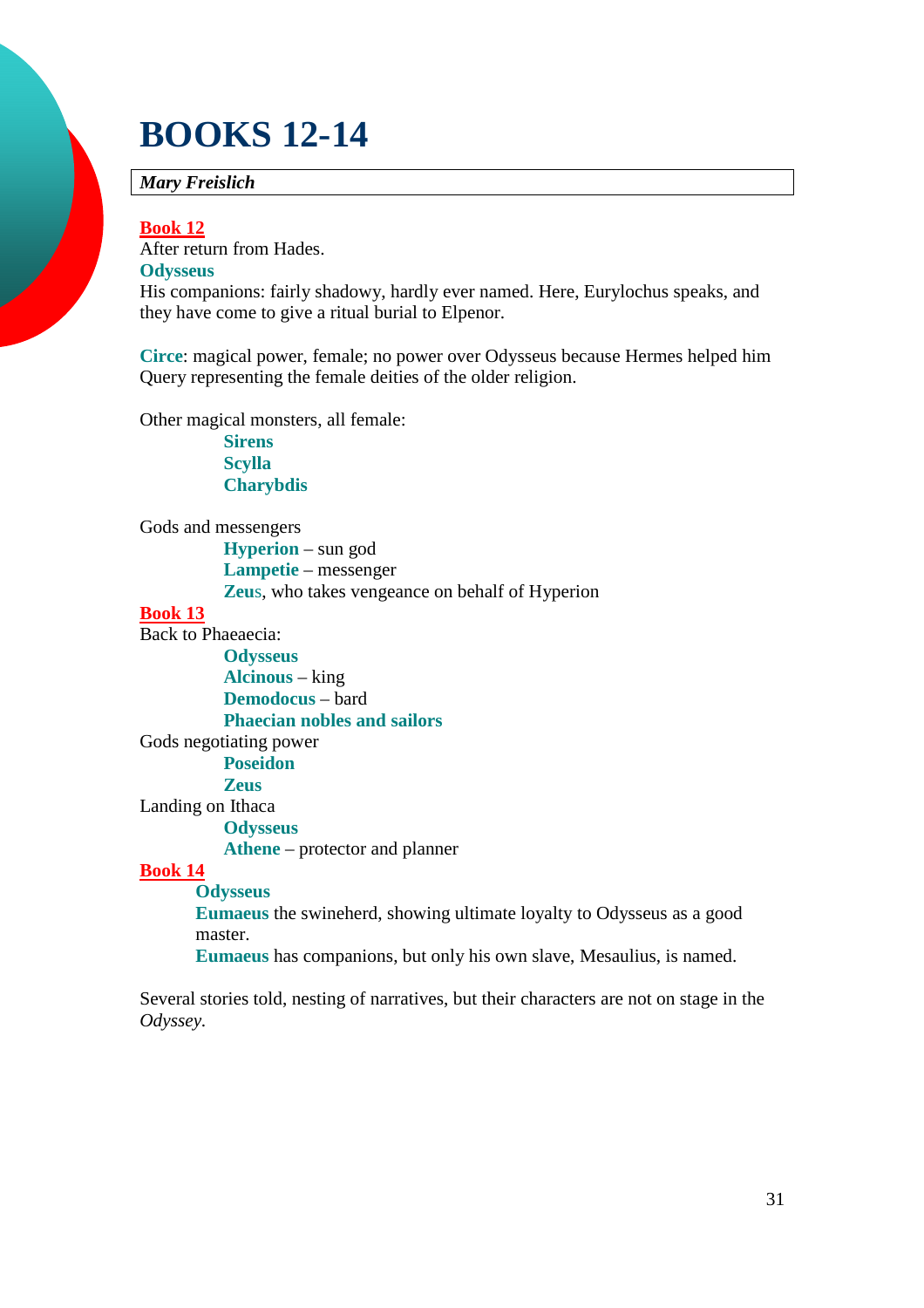## **BOOK 15**  *TELEMACHUS RETURNS TO THACA*

## *(a)*

#### **Corrine**

A woman whose father is Arybas Amphiaraus: son of Oicles, has two son himself – Alcmaeon and Amphilochus Apollo & Artemis Athena Ctesius: Ormenus' son, Eumaeus's father Dawn Atrides Eumaeus: as a story teller in the book Eurymachus Helen: Menelaus' wife Hephaestus & Phaedimus: ones who made the mixing-bowl, solid silver Laertes Megapenthes: son of Menelaus Melampus with two sons: Antiphates & Mantius Menelaus Neleus' daughter Pero: Melampus avenged himself on Neleus by assorted Pero home as his brother's bride Odysseus: mentioned Oicles: son of Antiphates Penelope: Telemachus' mother Piraeus: son of Clytius Pisistratus: Nestor's son Polyphides (the greatest seer on earth) and Clitus: sired by Mantius Telemachus and his shipmates Theoclymenus: son of Polyhides Zeus: mentioned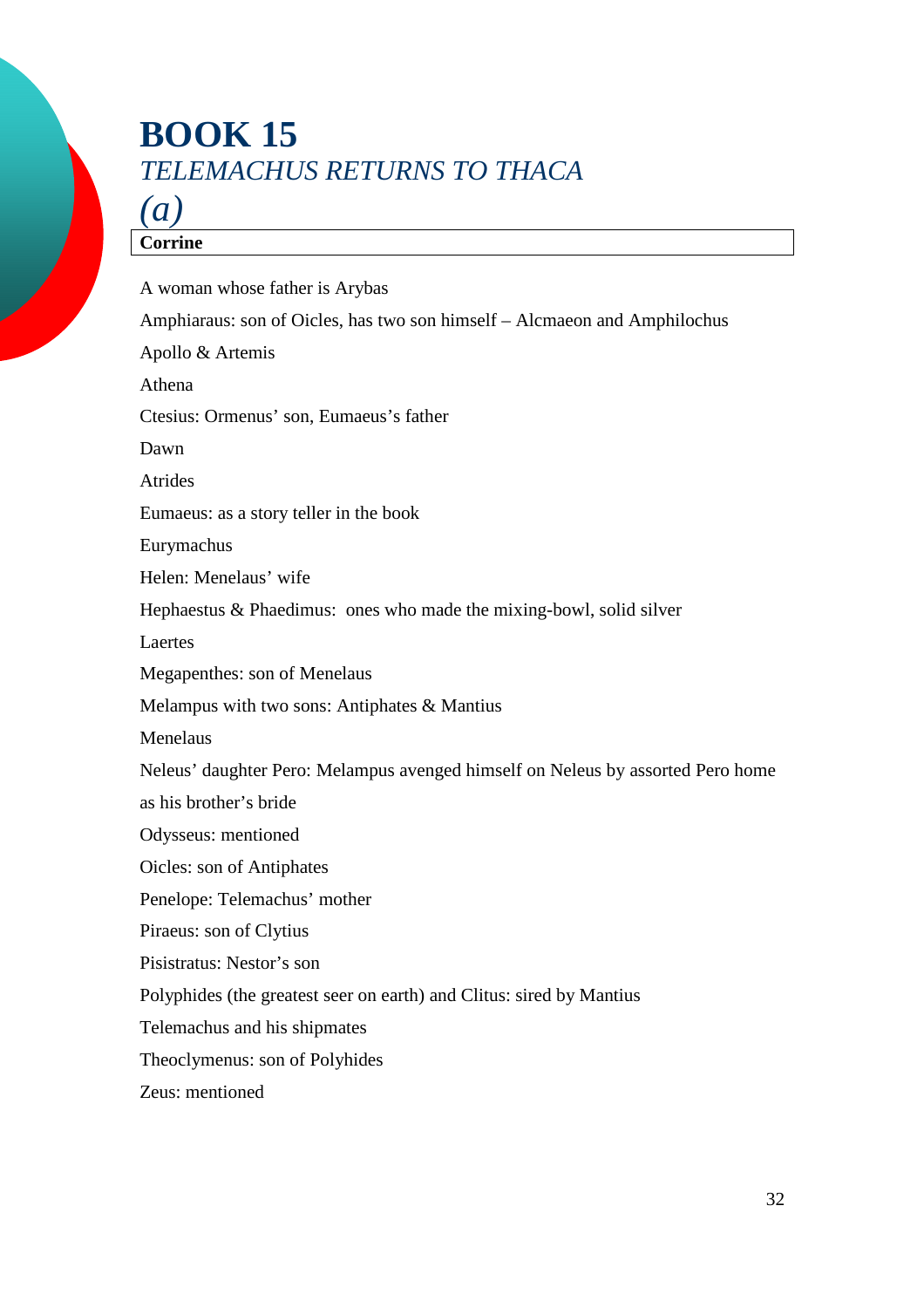### *Fladi Myrteza*

*(b)* 

**Athena** is the Greek goddess of wisdom, war, the arts, industry, justice and skill. She was the favorite child of Zeus. She had sprung fully grown out of her father's head. Her mother was Metis, goddess of wisdom and Zeus' first wife. In fear that Metis would bear a son mightier than himself. Zeus swallowed her and she began to make a robe and helmet for her daughter. The hammering of the helmet caused Zeus great pain in the form of headaches and he cried out in agony. Skilled Hephaestus ran to his father and split his skull open and from it emerged Athena, fully grown and wearing her mother's robe and helmet.

Nestor is the son of Neleus, king of Pylos, and Chloris. He was the only one who was spared when Heracles slew his father and his brothers. Nestor helped fight the centaurs, participated in the hunt for the Calydonian boar and was one of the Argonauts. When he was already of advanced age, he still participated in the expedition against Troy, where he, as oldest of the Greek heroes, excelled in wisdom, eloquence, and bravery.

**Odysseus** (called Ulysses in Latin) was the son of Laertes and was the ruler of the island kingdom of Ithaca. He was one of the most prominent Greek leaders in the Trojan War, and was the hero of Homer's *Odyssey*. He was known for his cleverness and cunning, and for his eloquence as a speaker.

Telemachus is the son of Odysseus and **Penelope**. With Athena's help, he sailed to Pylos and then to Lacedaemon, to inquire after his father's fate; there he was royally entertained by Nestor and Menelaus respectively. On the journey back to Ithaca, Athena advised him to return by a different route, in order to avoid an ambush planned by the disgruntled suitors.

**Menelaus** is the son of Atreus and the brother of Agamemnon. He was married to Helen, and became the ruler of Helen's homeland, Lacedaemon; the couple had a daughter, Hermione. Helen's abduction by Paris, the son of King Priam of Troy, was the cause of the Trojan War.

Helen (often called "Helen of Troy") is the daughter of Leda and Zeus, and was the sister of the Dioscuri and Clytemnestra. Since Zeus visited Leda in the form of a swan, Helen was often presented as being born from an egg. She was reputed to be the most beautiful woman in the world and was believed to be the catalyst of the Trojan War.

**Penelope** is the daughter of Icarius and a first cousin of Helen of Troy. She was the wife of Odysseus and was famous for her cleverness and for her faithfulness to her husband.

**Eurymachus** is an Ithacan nobleman and the son of Polybus, was, by the reckoning of the goddess Athena, one of the two leading suitors of Penelope in The Odyssey, by the great Greek poet Homer. He, along with all the suitors, plot Telemachus' death as he goes out of Ithaca, to King Nestor and King Menelaus. Eurymachus was killed by Telemachus's father, Odysseus, on his long-awaited return. Eurymachus was the son of Antenor and Theano. He was engaged to Priam's daughter Polixeni.

**Pisistratus** is the youngest son of Nestor. He accompanied Telemachus on his journey from Pylos to Sparta.

**Atrides** is the son of Atreus in Greek mythology. He was a great hero.

In Greek mythology, **Megapenthes** was a son of Proetus. He exchanged kingdoms (Argos for Tiryns) with his cousin Perseus, whom he killed much later. He was the father of Argeus and possibly Anaxagoras. Also in Greek mythology, **Megapenthes** was a son of Menelaus, who ruled after his father's death and sent Helen into exile. In some legends, Helen was his mother; in most, however, he was Menelaus's son by a concubine and was born during the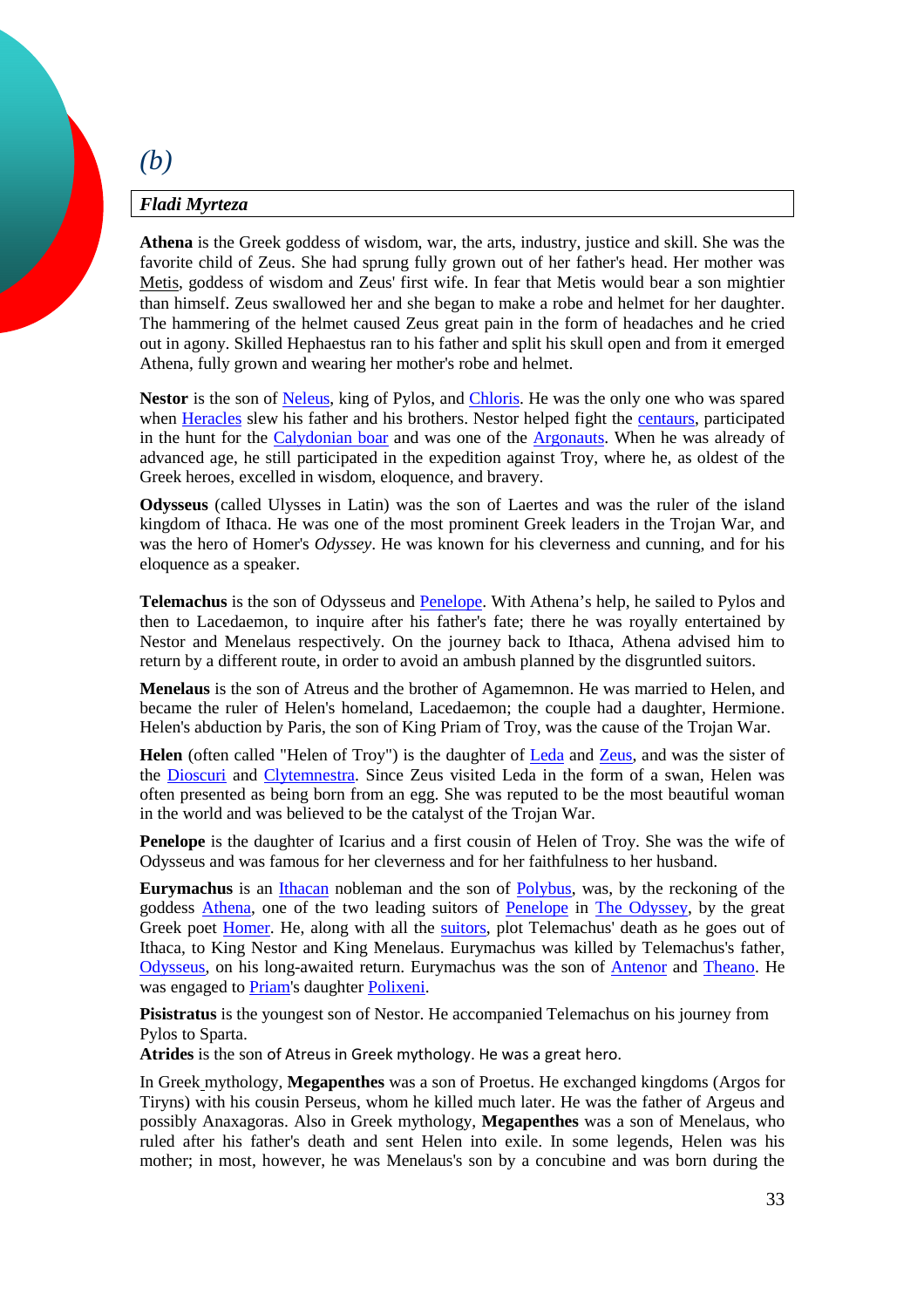Trojan War. His name means "great sorrow" and it is likely a reference to the unhappiness of Menelaus and Helen, even though the Trojan War was won and the royal couple had come back home safely.

**Zeus** is the king of the gods, the ruler of Mount Olympus and the god of the sky and thunder. His symbols are the thunderbolt, eagle, bull, and oak.

**Hera** was the wife and older sister of Zeus. Hera is the Goddess of Childbirth and Marriage. In Roman mythology, Juno was the equivalent mythical character. Hera, wanting to set a good example to the gods, goddesses, and mortals, chose the cow as one of her emblems, because they are the most motherly of animals. Not wanting to be viewed as plain-looking like the cow, she chose the peacock and the lion.

**Hephaestus** was a Greek god whose Roman equivalent was Vulcan. He was the god of technology, blacksmiths, craftsmen, artisans, sculptors, metals, metallurgy, fire and volcanoes. Like other mythic smiths but unlike most other gods, Hephaestus was lame, which gave him a grotesque appearance in Greek eyes.

**Apollo** is one of the most important and many-sided of the Olympian deities. The ideal of the kouros (a beardless youth), Apollo has been variously recognized as a god of light and the sun; truth and prophecy; archery; medicine and healing; music, poetry, and the arts; and more. Apollo is the son of Zeus and Leto, and has a twin sister, the chaste huntress Artemis.

**Phaedimus** is the name of two mythical personages, the one a son of Amphion and Niobe ,and the other a king of the Sidonians, who hospitably received Menelaus on his return from Troy.

**Eteoneus** was the son of Boethous, and King Menelaus of Sparta's weapon-carrier during the Trojan War. He helped Odysseus in his trials getting back home.

**Diocles** was one of the first priests of Demeter and one of the first to learn the secrets of the Eleusinian Mysteries. He is said to have died in battle while defending his male lover.

**Ortilochus** was the son of King Idomeneus of Crete and scion of Minos. A great runner, he was the fast man on Crete. Orsilochus is mentioned in Book 13 of Homer's Odyssey, when Odysseus makes use of his little-known status in Ithaca to construct an elaborate lie for the benefit of the disguised, claiming that he had killed him.

**Melampus** was a legendary soothsayer and healer, originally of Pylos, who ruled at Argos. He was the introducer of the worship of Dionysus, according to Herodotus, who asserted that his powers as a seer were derived from the Egyptians and that he could understand the language of animals.

**Phylacus** found the city of Phylace, Thessaly. He was the son of Deioneus and Diomede, husband of Clymene, and the father of Alcimede.

**Pero** was a daughter of Neleus and Chloris, and the wife of her cousin Bias. The story of Pero is mentioned in Book XI of Homer's Odyssey. Pero's beauty attracted many suitors, but Neleus, her father, refused to give his daughter to any man unless he could raid the cattle of Iphicles from Phylace.

**Antiphates** was one of the Greek warriors who hid in the Trojan horse.

**Mantius** (Antiphate's brother) was the son of Melampus and Lysippe and the father of Clitus and Oicles.

**Amphiaraus** was the son of Oecles and Hypermnestra, and husband of Eriphyle. Amphiaraus was the King of Argos along with Adrastus,the brother of Amphiaraus' wife, Eriphyle- and Iphis. Amphiaraus was a seer, and greatly honored in his time. Both Zeus and Apollo favored him, and Zeus gave him his oracular talent. In the generation before the Trojan War, Amphiaraos was one of the heroes present at the Calydonian Boar Hunt.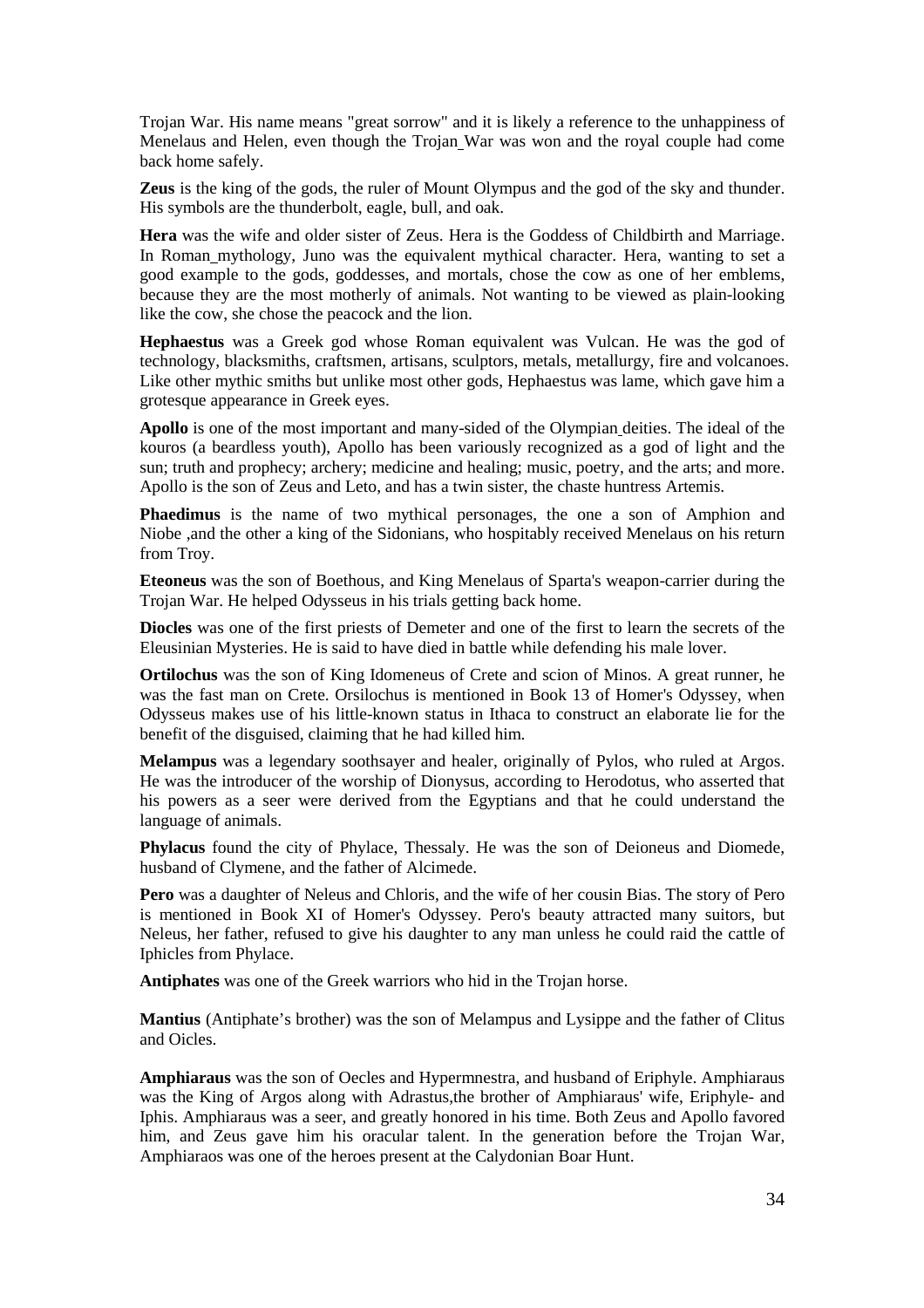**Alcmaeon** was the son of Amphiaraus and Eriphyle. As one of the Epigoni, he was a leader of the Argives who attacked Thebes, taking the city in retaliation for the deaths of their fathers, the Seven Against Thebes, who died while attempting the same thing.

**Amphilochus** was the younger son of Amphiaraus and Eriphyle and the brother of Alcmaeon.

**Theoclymenus** is the son of Polypheides, was a prophet from Argos, who, in the Odyssey, had been taken from that city after killing one of his relatives being captured by pirates. He fled to Pylos and sought refuge aboard the ship of Telemachus, who had come to inquire about the fate of his father, Odysseus.

**Eumaeus**, was Odysseus's swineherd and friend before he left for the Trojan War. He was brought up with Odysseus and his sister Ctimene as a family slave, although he was treated by Anticleia, their mother, almost as Ctimene's equal.

**Laertes** was the son of Arcesius and Chalcomedusa. He was the father of Odysseus (who was thus called Λαερτιάδης) and Ctimene by his wife Anticlea, daughter of the thief Autolycus. **Ctimene** was the younger sister of Odysseus, the legendary Greek king of Ithaca, and daughter of Laertes and Anticlea, who raised her alongside the servant Eumaeus, who was treated almost as her equal. She was married off to a suitor from Same for a massive price.

**Ormenus**, a Trojan warrior killed by Polypoetes during the Trojan War.

**Ctesius** was Ormenus' son.

**Arymbas** was the king of Epirus, succeeding his brother Neoptolemos in the year 360 BC. Both Arymbas and Neoptolemos claimed to be descendants of another Neoptolemos, the son of Achilles. Arymbas was the son of Alcetas I of Epirus.

**Polybus** was the father of a suitor, Eurymachus, who was killed by Odysseus once he returned. Polybus himself was one of the suitors of Penelope, the wife of Odysseus.

**Clytius** was man who attended Telemachus. **Piraeus** was his son

## **BOOK 16**  *ODYSSEUS & TELEMACHUS*

*Mary Michalow* **Odysseus** Eumaeus, the swineherd Telemachus Athena Penelope Eurymachus, Polybus' son and one of the lead suitors Amphinomus, son of Nisus and grandson of Aretias, a lead suitor Antinous, a lead suitor Medon, a herald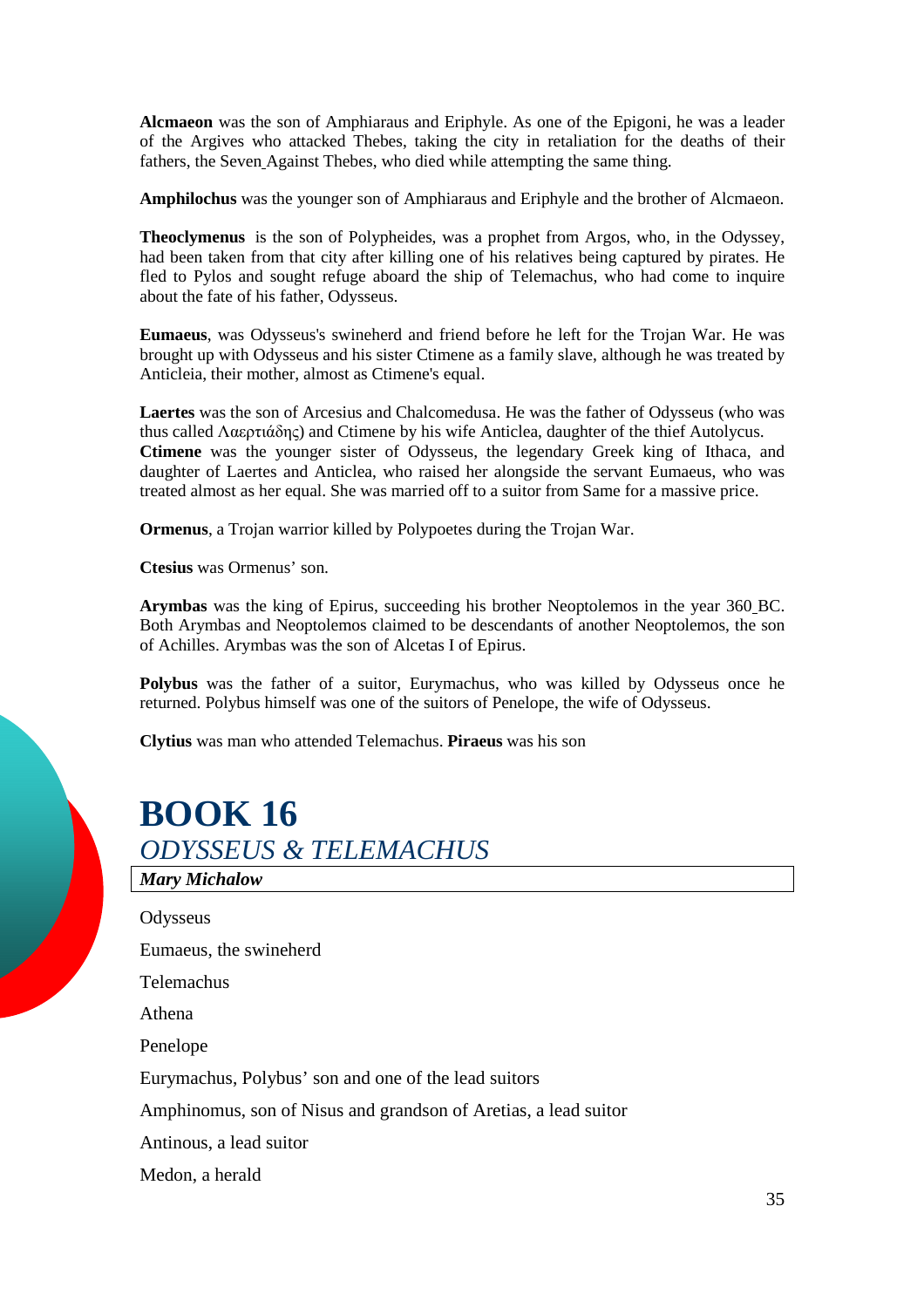## **BOOK 17**  *THE BEGGAR AT THE MANOR*

-

### *Rebecca Murphy*

| Odysseus                                                                  |
|---------------------------------------------------------------------------|
| Telemachus                                                                |
| Eumaeus (the swineherd)                                                   |
| Eurycleia-Odysseus' nurse since he was young, and also Telemachus' nurse. |
| Penelope                                                                  |
| Athena                                                                    |
| Mentor, Antiphus and Halitherses- Old friends of Odysseus.                |
| Peiraeus-Member of Telemachus' crew                                       |
| Theoclymenus- Tells that Odysseus is in his native land.                  |
| The Suitors                                                               |
| Melanthius-Odysseus' goatherd.                                            |
| Phemius A musician who is forced to entertain the suitors.                |
| Argus-Odysseus' dog- who recognises Odysseus and then dies.               |
| Antinous- The main suitor                                                 |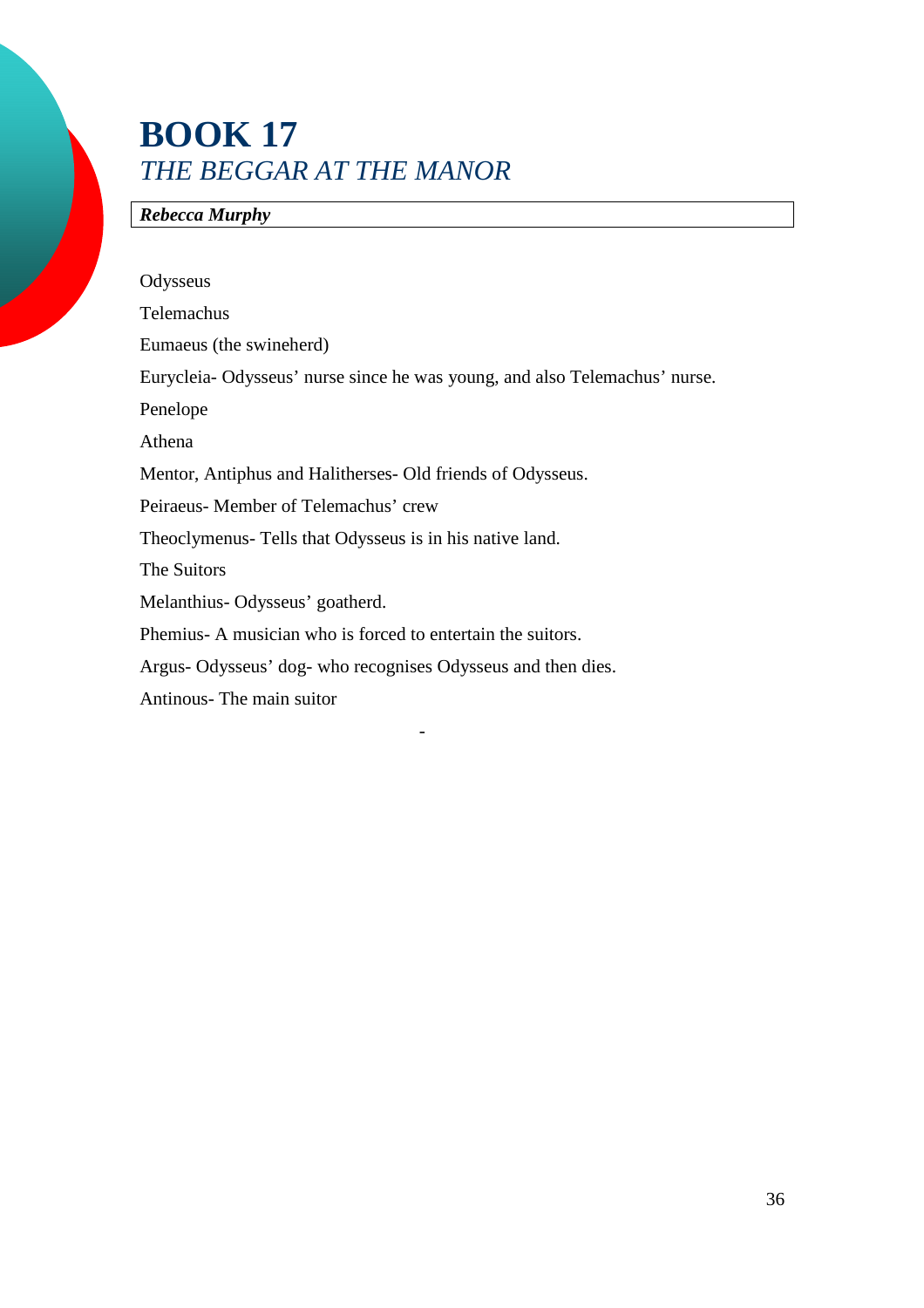## **BOOK 18**  *ODYSSEUS & IRUS*

#### *Rebecca Riley*

 Arnaeus/Irus – the beggar of Ithaca challenges Odysseus to a fight and looses after the suitors bet on him

 $\triangleleft$  Odysseus – in the form of the Beggar-King of Ithaca an old man to hide his true self

 Antinous – one of the suitors leaders goads Odysseus' into fighting the beggar thinking Odysseus will loose

 $\triangle$  Telemachus – Prince of Ithaca tries to dissuade the suitors from their taunting of Odysseus, citing the rules of hospitality

 $\triangle$  Eurymachus – leader of the suitors

 Athena – goddess of wisdom, arts & crafts etc helps Odysseus with his fight against Arnaeus

- $\triangle$  Amphinomus suitor watches the fight between Irus and Odysseus
- $\triangle$  Penelope inspired by Athena to display herself to the suitors
- Eurynome Penelope's loyal maid

Pisander – suitor brings Penelope a chocker necklace

 $\cdot \cdot$  Melantho – disloyal maid who mocks Odysseus in his beggar form, raised by Penelope

- Other disloyal maids
- ❖ Mulius the herald

#### Mentioned in passing

- Laertes mentioned as Odysseus' father
- Miscellaneous Suitors also goad Odysseus
- Zeus– ruler of the gods
- Echetus– King who "wrecks all men alive" (P379, line134 yellow version)
- Nisus of Dulichion -father of Amphinomus
- Icarius Penelope's father
- Autonoë and Hippodameia –additional maids of Penelope
- $\triangle$  Aphrodite goddess of love mentioned in reference to application of oil
- $\triangle$  Artemis Penelope wishes Artemis would send her an easy death
- $\triangle$  Apollo invoked by Telemachus along with Zeus and Athena in exclamation over the suitors
- The Achaeans in relation to the Trojan War
- Polyctor Pisander's father
- Dolius father of Melantho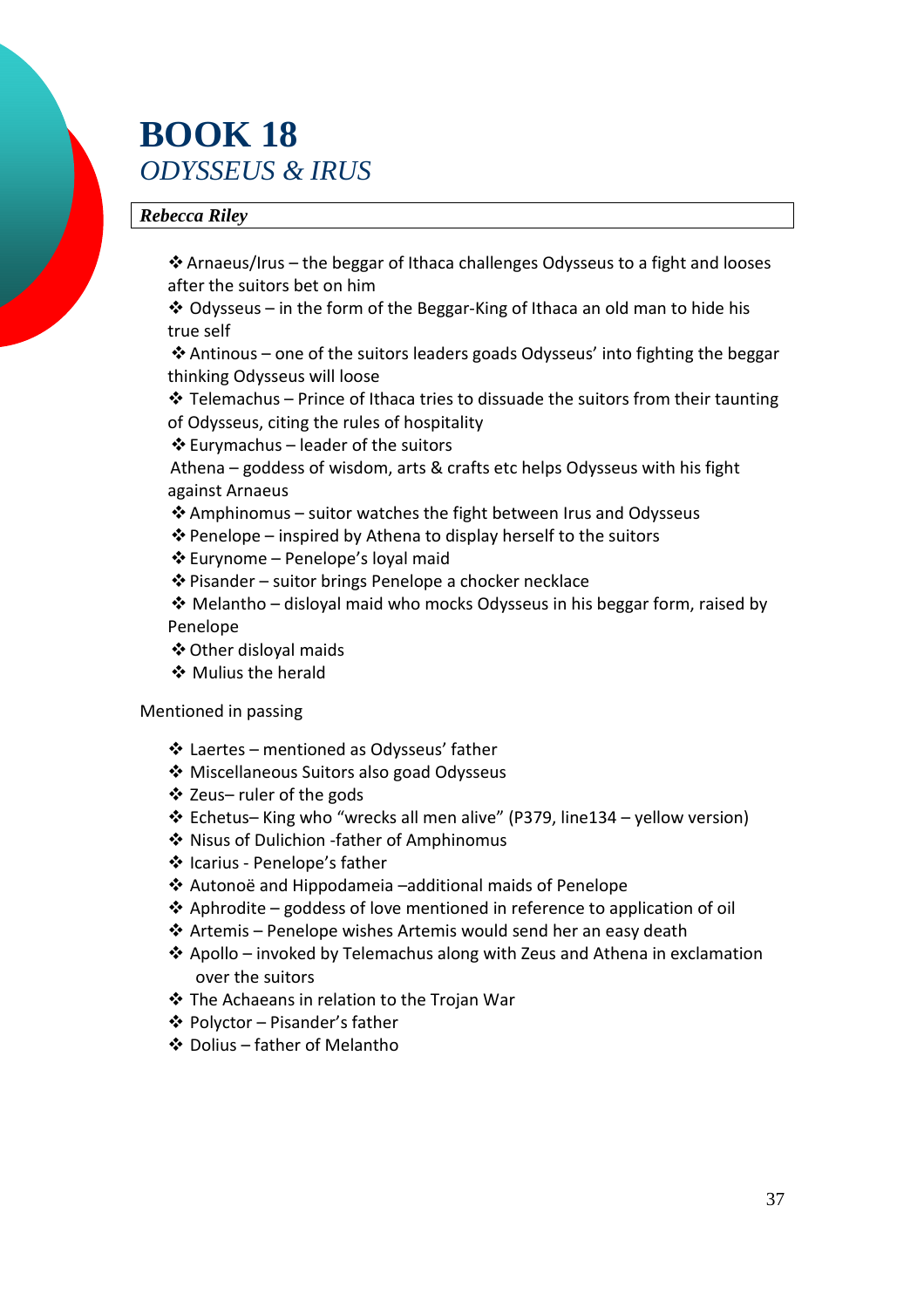## **BOOK 19**  *PENELOPE & HER GUEST*

#### *Grace Orchard*

*Odysseus Athena Telemachus Penelope* 

**Eurycleia-** Aged and loyal nurse/ servant to Telemachus, Odysseus and Penelope. She took care of Telemachus and Odysseus as babies. Eurycleia always knows what is going on; and informs Odysseus of the maids and suitors behaviour. Eurycleia recognises Odysseus when he is the beggar.

**Melantho-** Maid; She is having an affair with Eurymachus. Treats Odysseus badly when he is disguised as a beggar.

**Eurynome**- Penelope's Housekeeper.

**Autolycus-** An excellent thief and grandfather to Odysseus, he named his grandson. It is on a hunting expedition with Autolycus that Odysseus gets the scar on his foot: the scar which unveils his disguise as a beggar to Eurycleia; when she washes his feet.

**Amphithea-** Odysseus' Grandmother

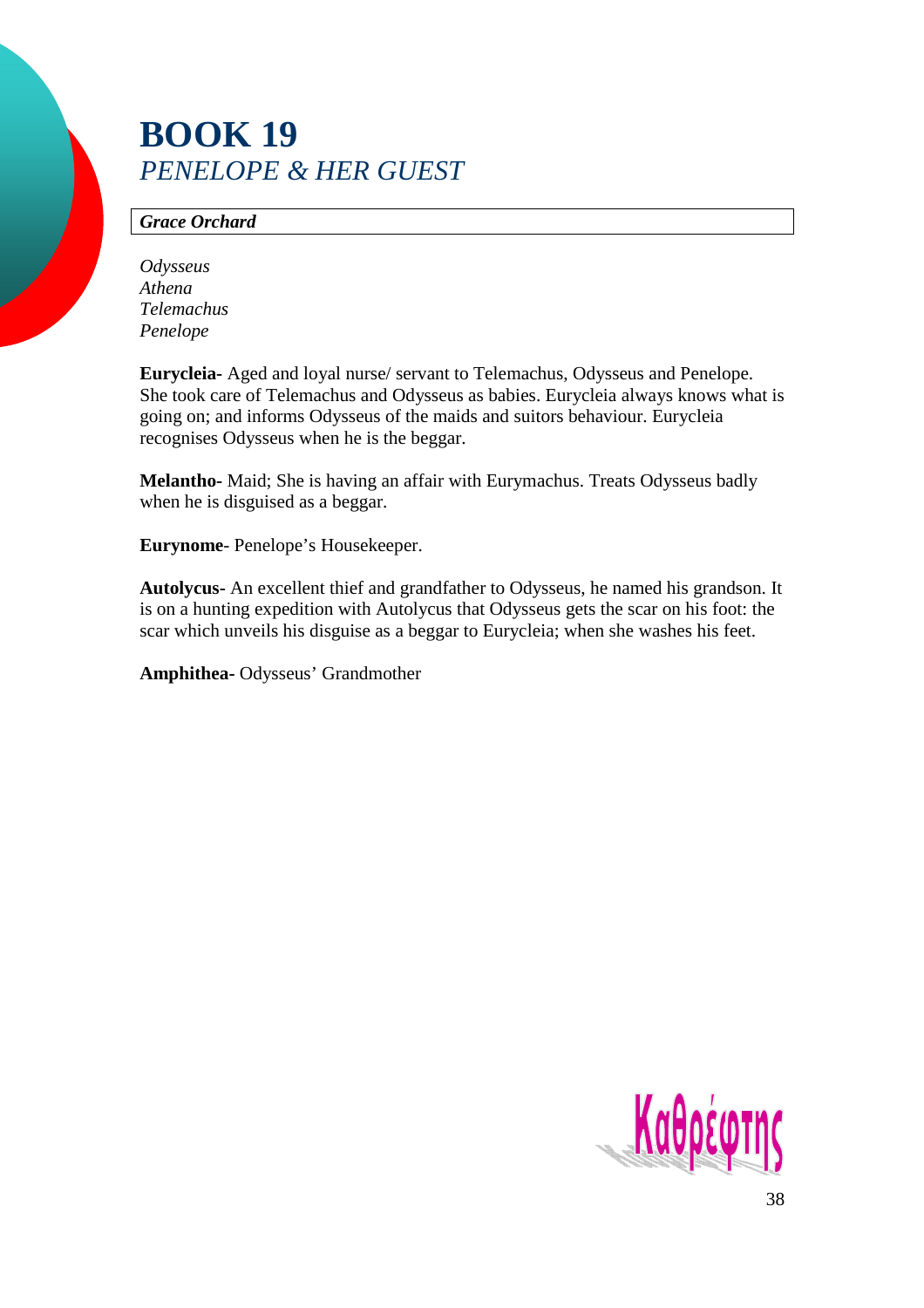## **BOOK 20**  *PREPARATION FOR REVENGE*

#### *Tejas Shah*

#### **Key characters**

- $\rightarrow$  Odysseus- the protagonist, in this chapter he is disguised as a beggar. In this chapter he meets the cowherd and the goatherd who are new additions to the palace. He also begins to deduce who was faithful to him in his absence. He has food thrown at him by one of the suitors as a sign of disrespect to Odysseus as a beggar but also his kingdom.
- $\rightarrow$  Suitors'- taken over Ithaca and are in pursuit of Penelope's affections. Are quite subdued in this chapter and simply feast and make sly remarks. One particular suitor however takes it upon himself to insult and abuse the beggar.
- $\rightarrow$  Athene- serves as a guide for Odysseus and favours him, assisting him in returning back to Ithaca. In this book she is disguised as a woman. Reassures Odysseus.
- $\rightarrow$  Zeus- king of the gods. He favours Odysseus and wills him to kill the suitors. He decided that Odysseus should be allowed to return home after he was held captive by the goddess Calypso. Zeus sends a clap of thunder as a sign to Odysseus that it was Zeus's will that he returned to Ithaca.
- $\rightarrow$  Penelope- wife of Odysseus, prays to Artemis to stop the reign of the suitors
- $\rightarrow$  Artemis- goddess of women, prayed to by Penelope to end the reign of the suitors
- $\rightarrow$  Eurycleia- nurse of the household who raised Odysseus from birth. Discusses Odysseus as a beggar and takes care of him
- $\rightarrow$  Telemachus- son of Odysseus. Addresses Eurycleia in reference to the care taken of the beggar (Odysseus).
- $\rightarrow$  Melanthius- the goatherd. He makes sly comments towards Odysseus and suggests that he has overstayed his welcome and may have to be forced to leave.
- $\rightarrow$  Eumaeus- the swineherd, talks to Odysseus about how he wishes for Odysseus to return and reclaim the kingdom and rid it of the suitors.
- $\rightarrow$  Philoetius- the cowherd. Greets Odysseus and comes across as genuinely concerned for Odysseus' safety. Shows compassion to Odysseus as a beggar.
- $\rightarrow$  Ctesippus- one of the suitors. He insults Odysseus (as a beggar) and throws a cow hoof at him. Disrespects the house of Telemachus.
- $\rightarrow$  Agelaus- A suitor who tries to convince Telemachus that Odysseus will never return and hence he and his mother should move on by her marrying a suitor
- $\rightarrow$  Theoclymenus- a prophet who foretells the death of the suitors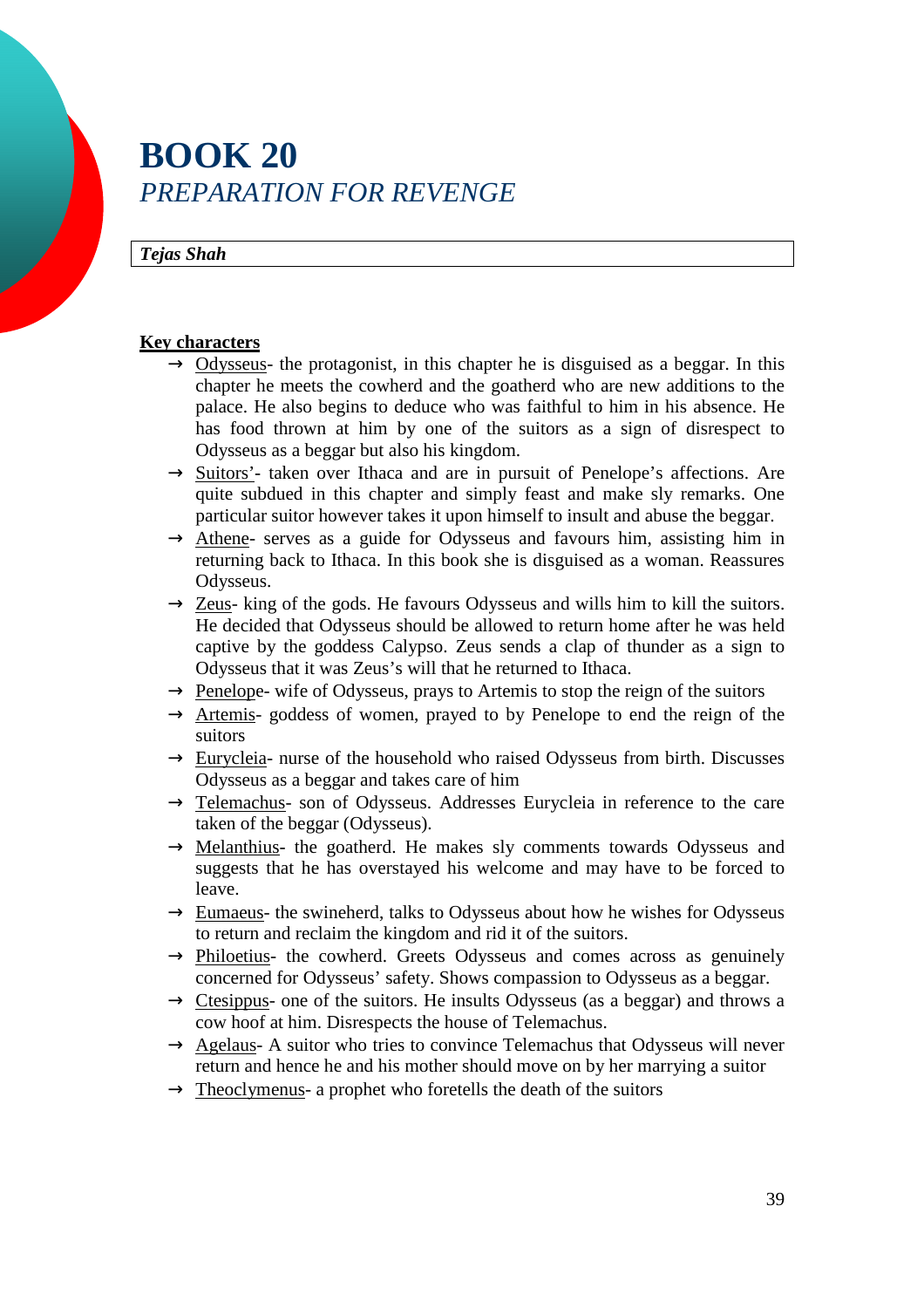#### **Characters mentioned in passing**

- **-** Amphinomus-Urges suitors to put their plot of killing Telemachus aside and focus on the feast
- Ops(Eurycleia's father) and Peisenor (Grandfather of Eurycleia)
- **Antinous- leading suitor**
- **Eupeithes-Antinous' father**
- -Laertes- father of Odysseus
- -Hera, Aphrodite, Storm-Fiends, Avenging Furies
- Dawn-goddess of the morning
- -Pandereus-father of the nightingale
- -Cyclops-devoured Odysseus' men
- -Eurynome-Penelope's housekeeper
- -Hades,Apollo the Archer
- -Eurymachus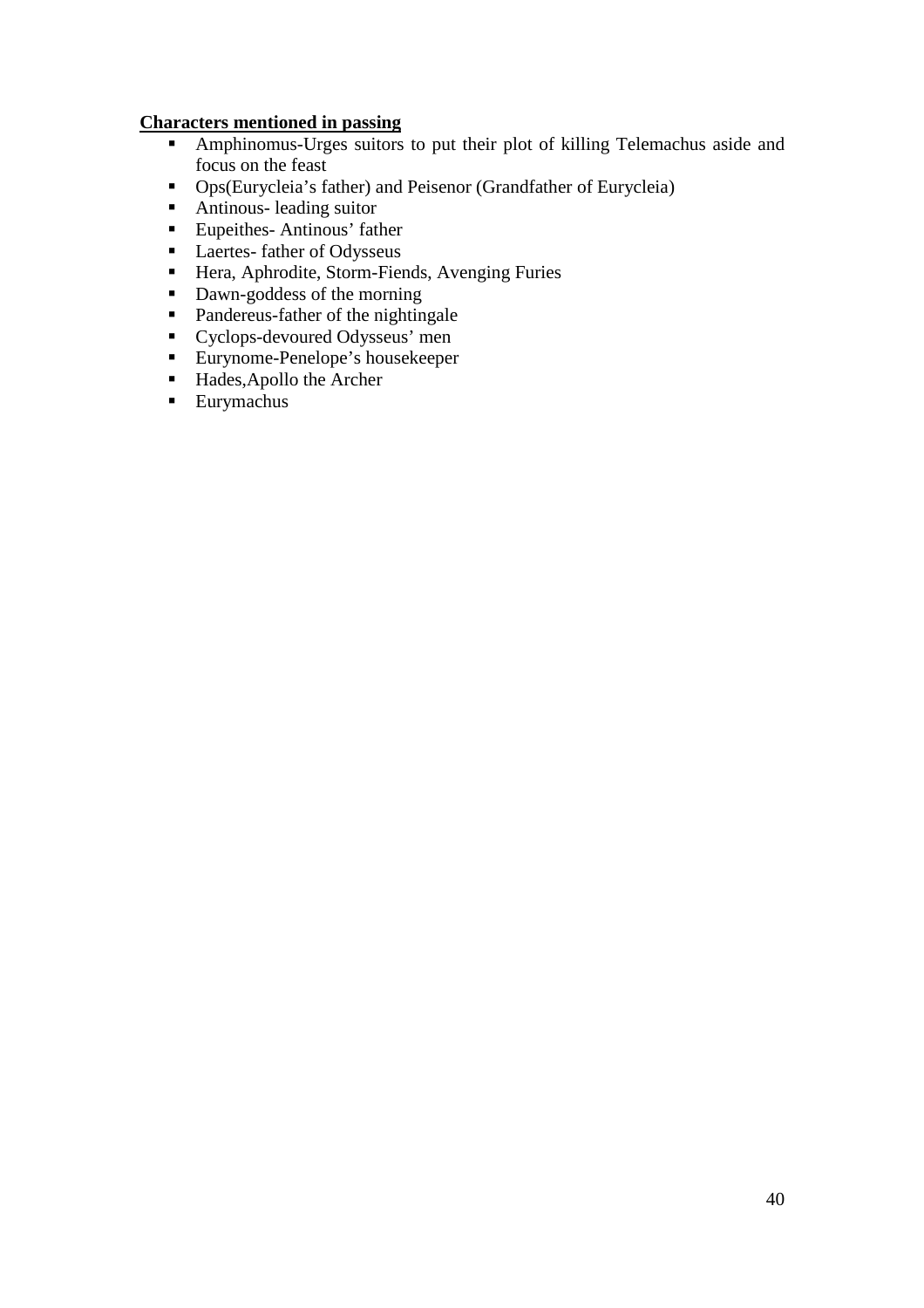## **BOOK 22** (a) *SLAUGHTER IN THE HALL*

*Patrick Stewart*

#### **Athena**

Inspires Penelope

**Penelope, Icarius' daughter** 

Sets out the axes and bow as a challenge to the suitors

**Suitors** 

#### **Odysseus**

-For most of the book is still disguised as a beggar – reveals himself only in the last

paragraph when he addresses Telemachus as his son.

-Endures the mockery of the Suitors throughout.

-Strung the bow, obviously. At the same time directed Telemachus to hide the

weapons, the cowherd to bar the gate, etc.

-Shot through the axe heads.

-Announces that it is time to serve the suitors right…

**Iphitus, Eurytus' son** 

-Gave Odysseus the back sprung bow when he went visiting him

-Met retrieving stolen livestock in Messene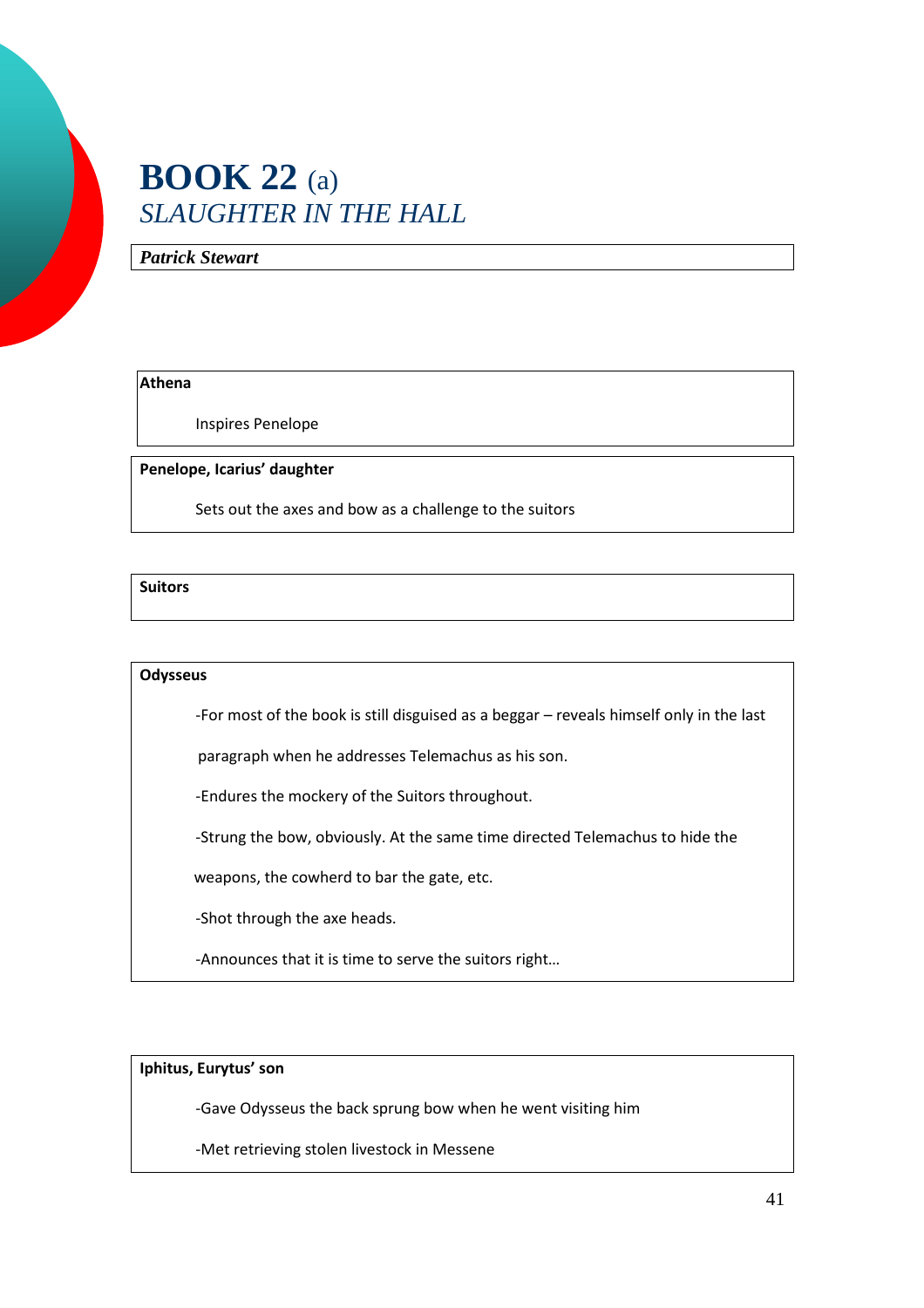-Killed by Heracles while a guest in Heracles' house

#### **Ortilochus**

His house was in Messene? The people who stole Odysseus' sheep

**Zeus** 

**Heracles** 

#### **Eumaeus**

-The swineherd – acting as, initially, Penelope's loyal servant

-Odysseus reveals his true identity to him, and some of his plan for revenge.

-Cowherd & swineherd given their roles and all sneak back inside to lay the trap for

the suitors

-Has to bring Odysseus his bow

#### **Antinous, Eupithes' son**

-Effectively the leader of the suitors

-As always is feeling superior and has a go at the swineherd

-Will be the first to die at Odysseus' hands

-Avoids actually trying to draw the bow after he sees everyone else has failed –

wants to avoid the embarrassment and still be able to claim superiority because he

hasn't failed.

-Claims that because it is the feast day of Apollo, the archer, it is an inauspicious day

to attempt to string the bow and thus they should make offerings and try again later.

#### **Telemachus**

-Amazes everyone by setting out the axes… fails to string Odysseus' bow because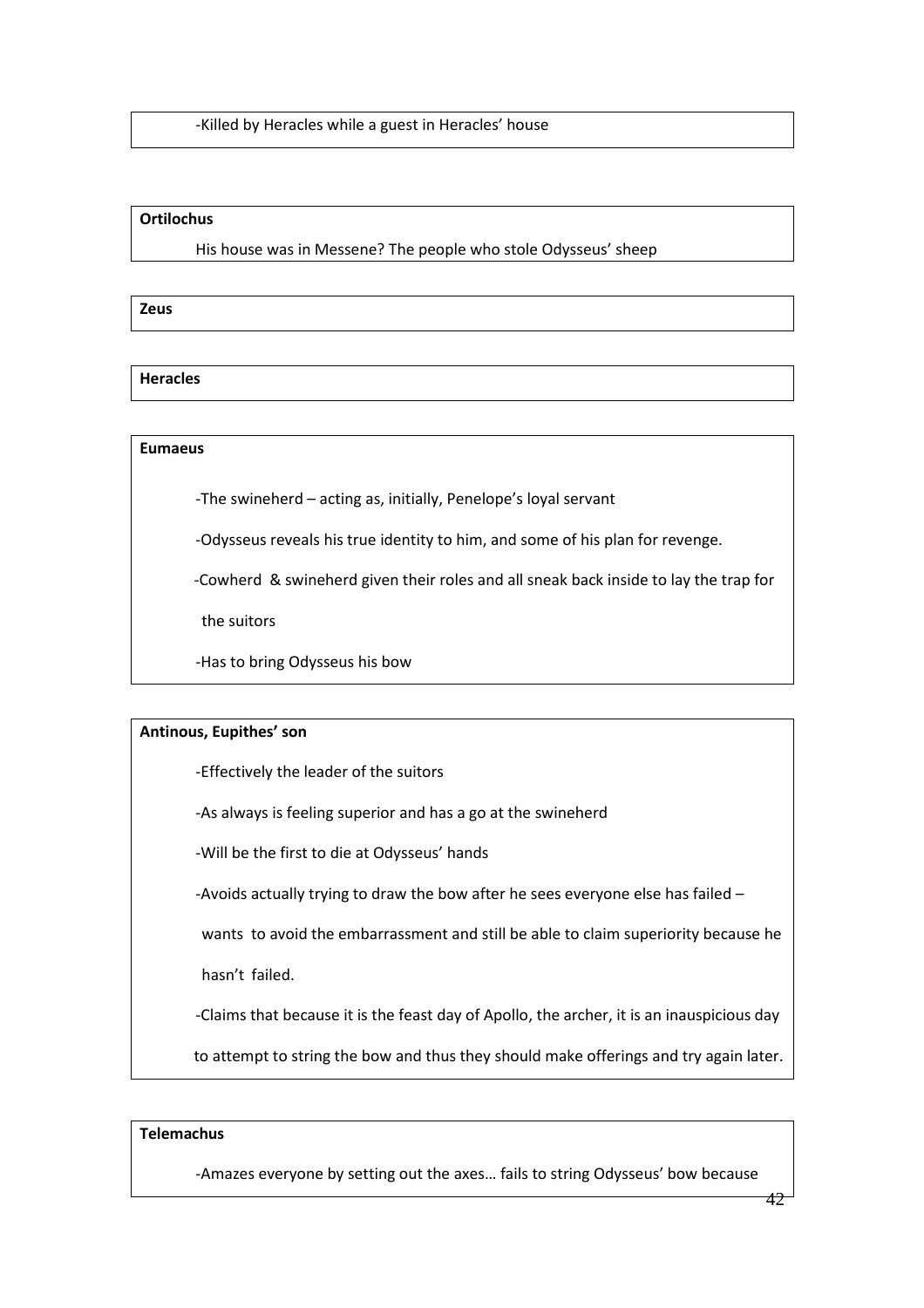Odysseus warns him not to

#### **Leodes, Oenops' son**

-First to fail – declares that they'll all end up marrying other women because It's too

tough

#### **Melanthius**

-The goatherd. Essentially a lackey to the suitors i.e. seems to be the only servant

who has become disloyal to Odysseus while he was away. Attempts to stoke the fire

to heat & grease the bow.

#### **Philoetius, the cowherd**

-Odysseus reveals his true identity to him, and some of his plan for revenge.

-Cowherd & swineherd given their roles and all sneak back inside to lay the trap for

the suitors

-Has to bolt/lash shut the gates so the suitors can't escape

#### **Eurymachus, Polybus' son**

-One of the 2 ringleaders of the suitors, though generally defers to Antinous. Also

fails at bending the bow, even after heating it. Says what truly pains him is how far

short of Odysseus they all fall.

**Apollo**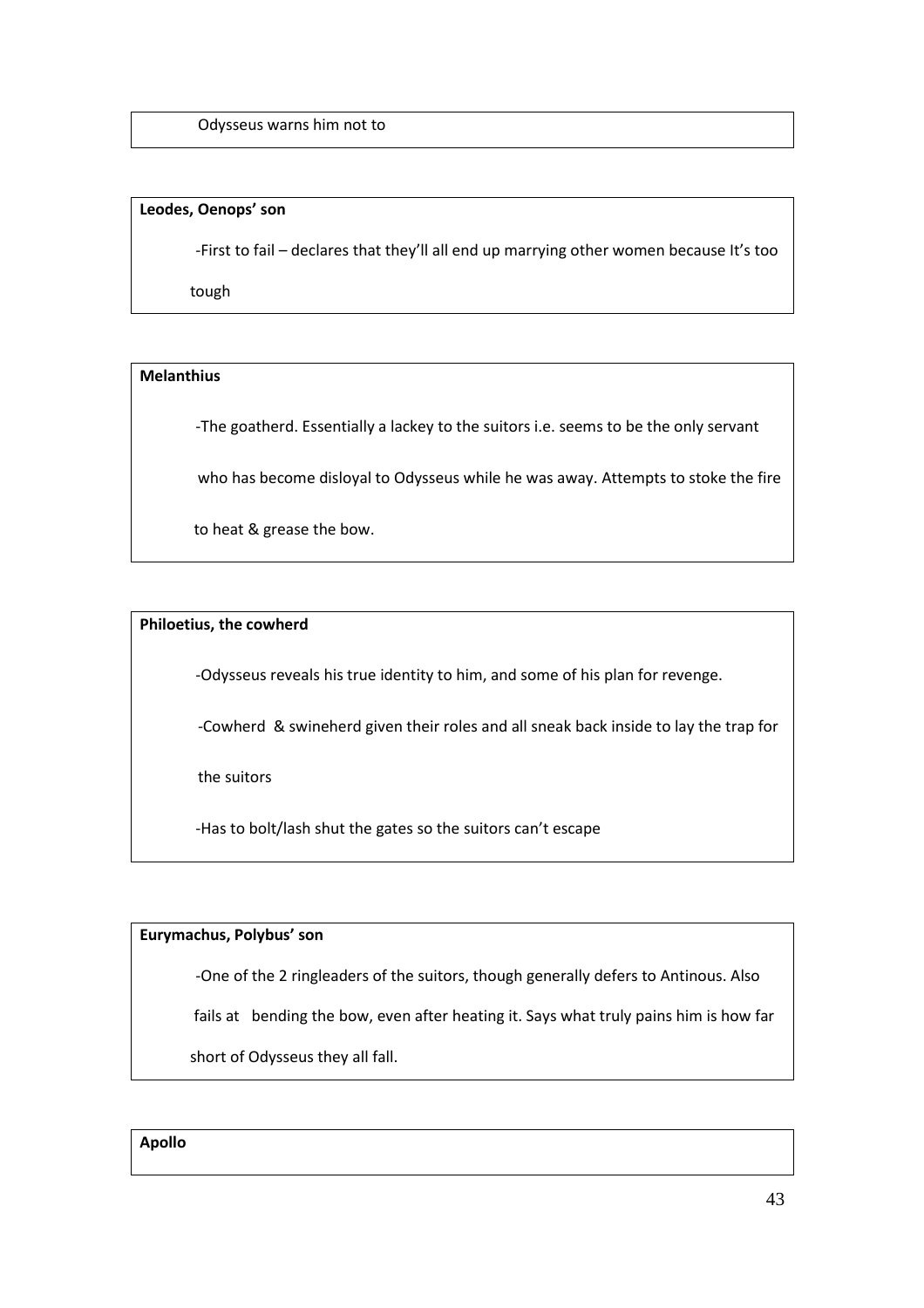The god… among other things a famous archer, hence the relevance to this scene

#### **Eurytion, the Centaur**

Driven mad by wine in the house of Pirithous

#### **Pirithous**

Incidental mention in the centaur story

#### **Echetus**

-Mainland king who wrecks all men alive

-Used frequently towards the end of the book by the suitors as a threatened

punishment

#### **Eurycleia**

-Odysseus' old nurse. First to recognise him while bathing his legs.

-Had to go lock all the women in their quarters in preparation for the slaughter.

- Reports to Odysseus which of the maids have remained faithful.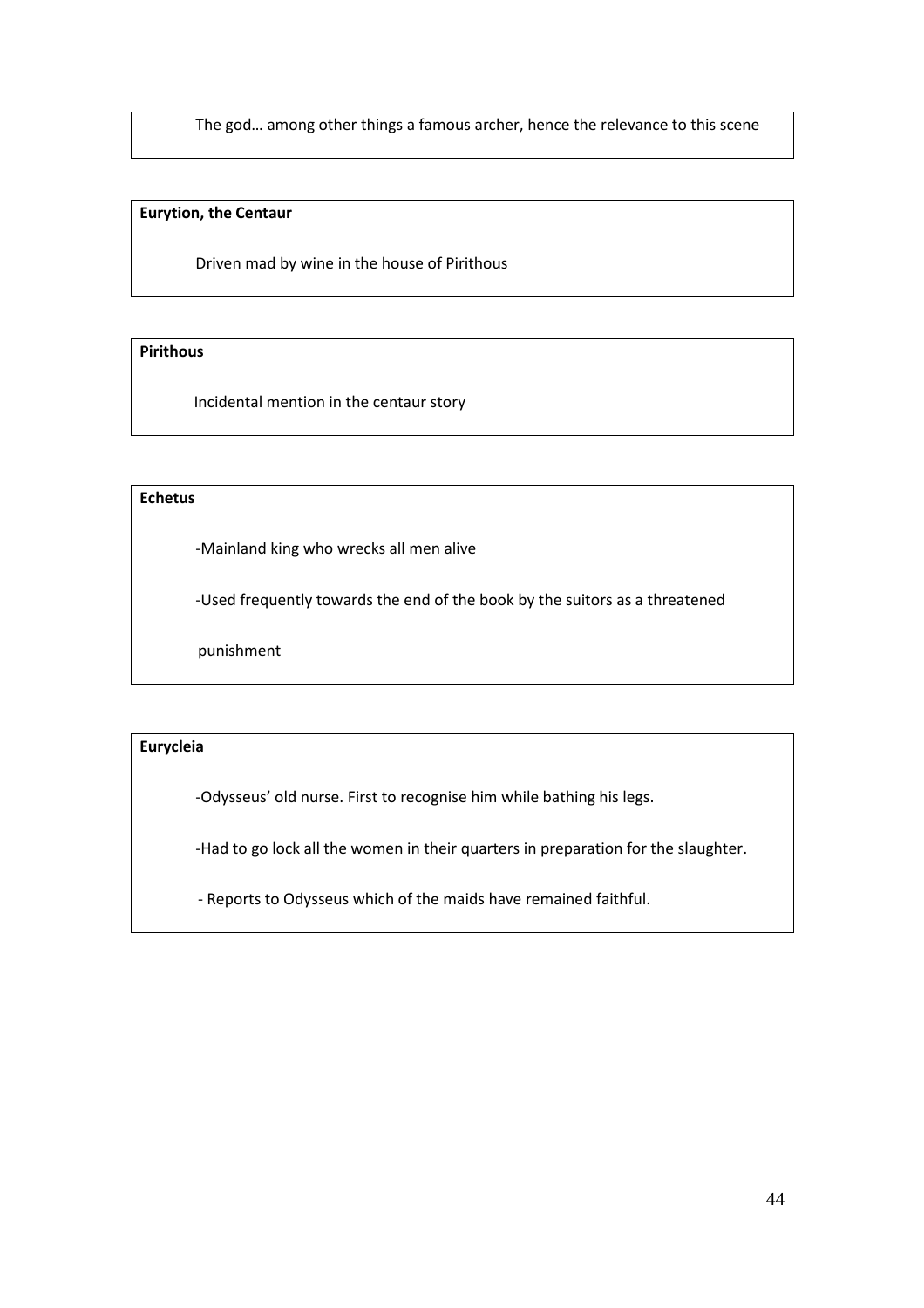### (b)

#### *Stephanishin, Kristine*

Most of the characters mentioned are the suitors who are only mentioned once

- **Odysseus**
- Apollo
- Antinous- Most arrogant suitor, first to be killed by Odysseus
- Eurymachus- Manipulative suitor killed by Odysseus
- Zeus
- Amphinomus- suitor, speaks up for Odysseus and Telemachus, but is killed in the slaughter by Telemachus when he charges Odysseus with his sword drawn
- Telemachus
- Agelaus- Damastor's son
- Melanthius- Melantho's brother, Dolius' son, goatherd who supports the suitors, abuses Odysseus when he is disguised as a beggar, was slaughtered and cut into pieces
- Eumaeus- loyal swineherd who gives Odysseus food and shelter when he is in disguise
- Laertes- Odysseus' father
- Athena
- Mentor- Old comrade of Odysseus, Athena in disguise
- Helen
- Alcimus- Mentor's father
- Eurynomus
- Demoptolemus- suitor killed by Odysseus
- Amphimedon- nicked Telemachus' wrist, killed by Telemachus
- Pisander- Polyctor's son, killed by Elatus
- Polybus
- Euryades- swineherd, killed by Telemachus
- Elatus-cowherd
- Ctesippus- son of Polytherses, through spear at Eumaeus, killed by Eumaeus and Polybus
- Eurydamas- suitor killed by Odysseus
- Leocritus- suitor killed by Telemachus
- Leodes- pleaded to Odysseus for his life, but was not forgiven and killed
- Phemius- Terpis' son, the bard who preformed for the suitors, one of only two saved
- Medon- Tended to Telemachus when Odysseus was away, one of two who were saved